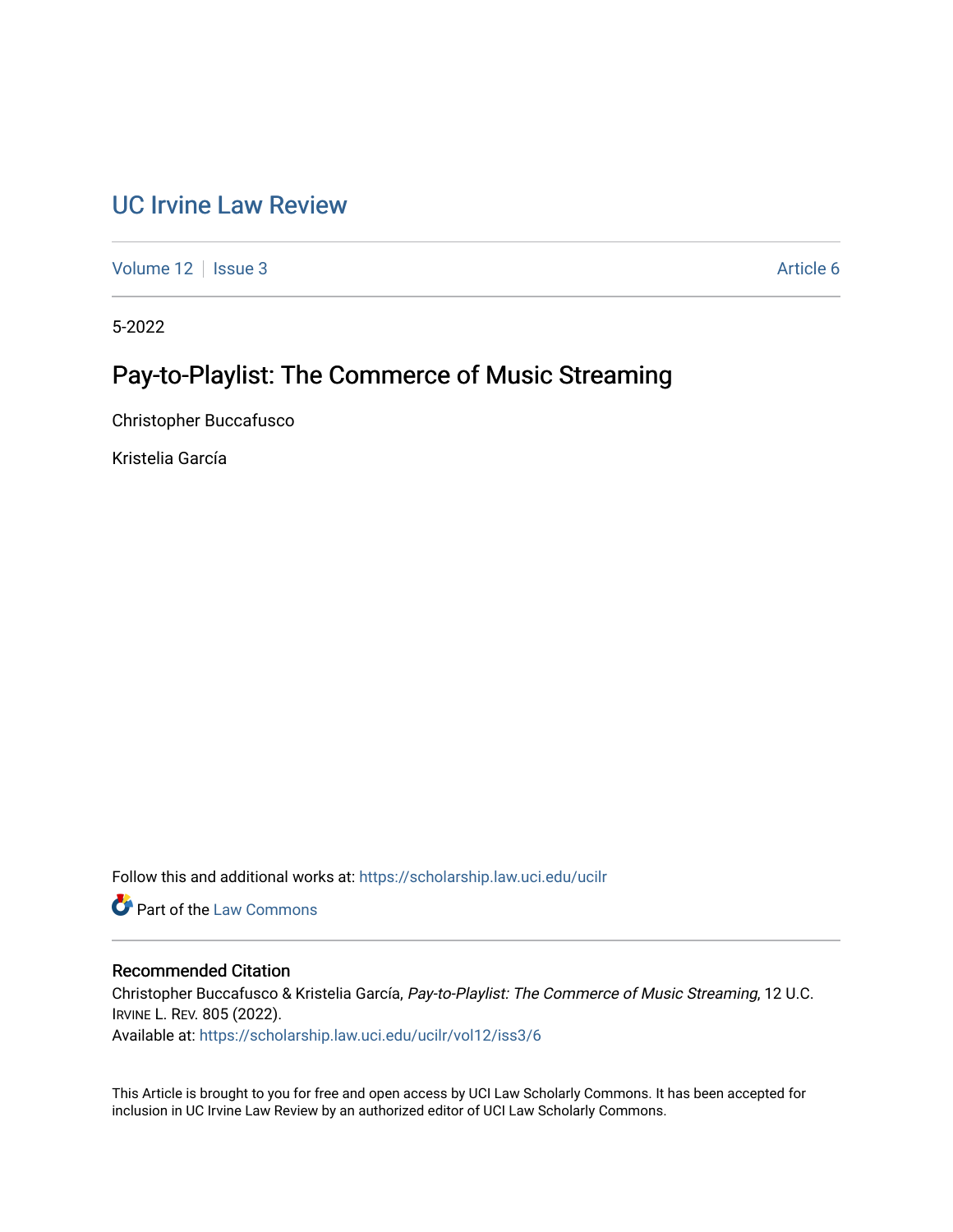# Pay-to-Playlist: The Commerce of Music Streaming

# Christopher Buccafusco & Kristelia García\*

*Payola—sometimes referred to as "pay-for-play"—is the undisclosed payment, or acceptance of payment, in cash or in kind, for promotion of a song, album, or artist. Some form of pay-for-play has existed in the music industry since the nineteenth century. Most prominently, the term has been used to refer to the practice of musicians and record labels paying radio DJs to play certain songs in order to boost their popularity and sales. Since the middle of the twentieth century, the FCC has regulated this behavior—ostensibly because of its propensity to harm consumers and competition—by requiring that broadcasters disclose such payments.*

*As streaming music platforms continue to siphon off listeners from analog radio, a new form of payola has emerged. In this new streaming payola, musicians and labels simply shift their payments from radio to streaming music platforms like Spotify, YouTube, TikTok, and Instagram. Instead of going to DJs, payments (or their equivalents) go to platforms, third-party playlisters, and influencers who can help promote a song by directing audiences toward it. Because online platforms do not fall under the Federal Communications Commission's (FCC's) jurisdiction, streaming pay-for-play is not currently regulated at the federal level, although some of it may be subject to state advertising disclosure laws.*

In this Article, we describe the history and regulation of traditional forms of *pay-for-play and explain how streaming payola practices differ. Our account is based, in substantive part, on a novel series of qualitative interviews with music industry professionals. Our analysis finds the normative case for regulating the most common form of streaming payola* 

<sup>\*</sup> Christopher Buccafusco is a Professor of Law at Cardozo Law School and Director of the Intellectual Property & Information Law Program. Kristelia García is an Associate Professor at the University of Colorado Law School and Director of the Intellectual Property Initiative at the Silicon Flatirons Center for Law, Technology and Entrepreneurship. The authors contributed equally to the Project and are listed in alphabetical order. We would like to thank Luis Aguiar, Kevin Casini, Jeanne Fromer, Eric Goldman, Ellen Goodman, Jonathan Masur, Blake Reid, Christopher Sprigman, Rebecca Tushnet, Jacob Victor, Joel Waldfogel, Amy Whitaker, and the attendees of the NYU Tri-State IP Workshop, the Vanderbilt Law School Faculty Colloquium, and the George Mason Law & Economics Workshop, for thoughtful comments and suggestions. Special thanks to Ryan Cooney, Emily Gibson, Amanda Inglesh, and Zechariah Rosenthal for excellent research assistance.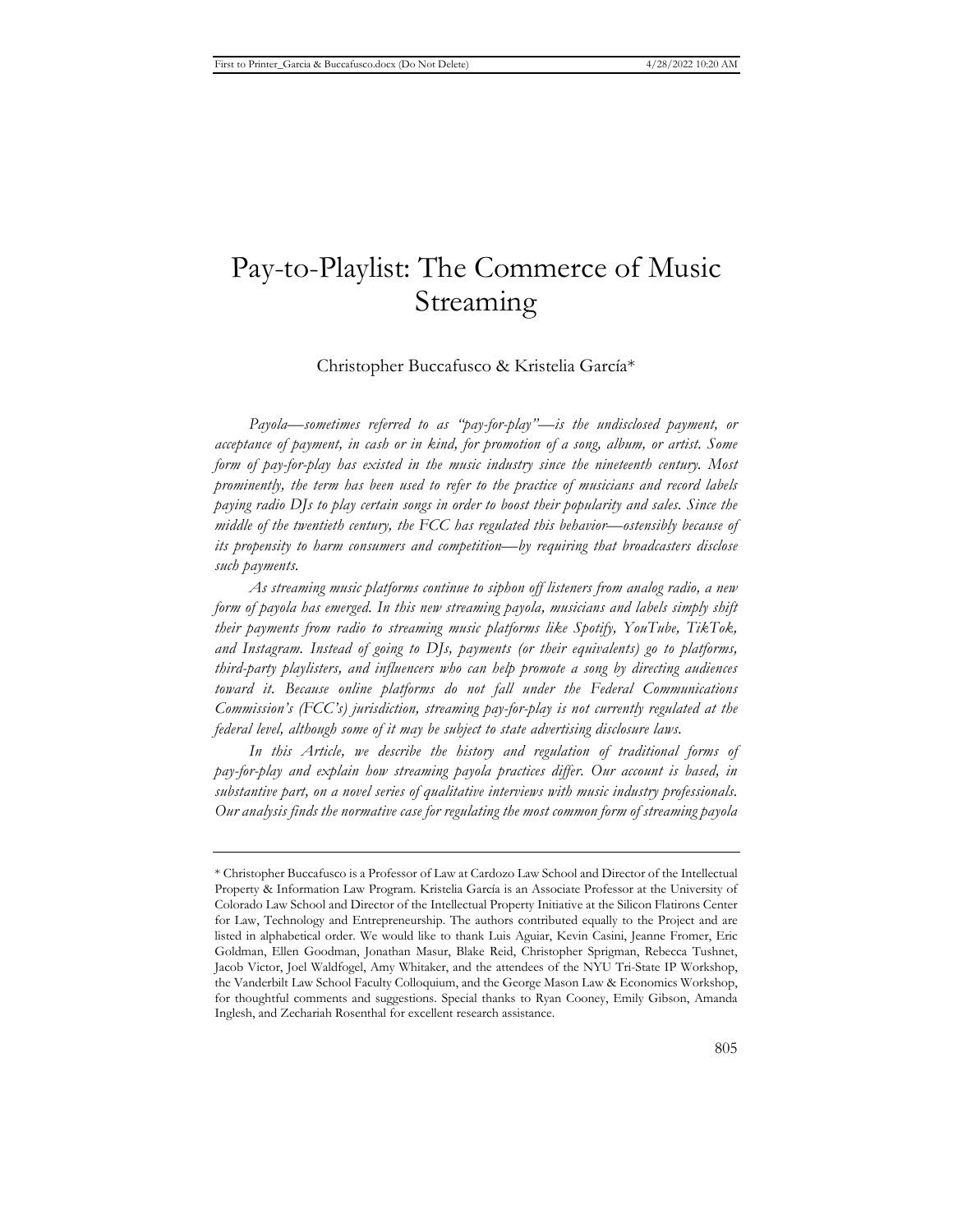*lacking: contrary to conventional wisdom, we show that streaming pay-for-play paid to third parties, whether disclosed or not, likely causes little to no harm to consumers and may even help independent artists gain access to a broader audience. The case of "reverse payola," in*  which a platform itself offers promotion in exchange for paying out a lower-than-market *royalty rate, is potentially more concerning. Given this state of affairs, regulators should proceed with caution to preserve the potential advantages afforded by streaming payola while avoiding further exacerbating extant inequalities and anticompetitive concerns in the music industry.*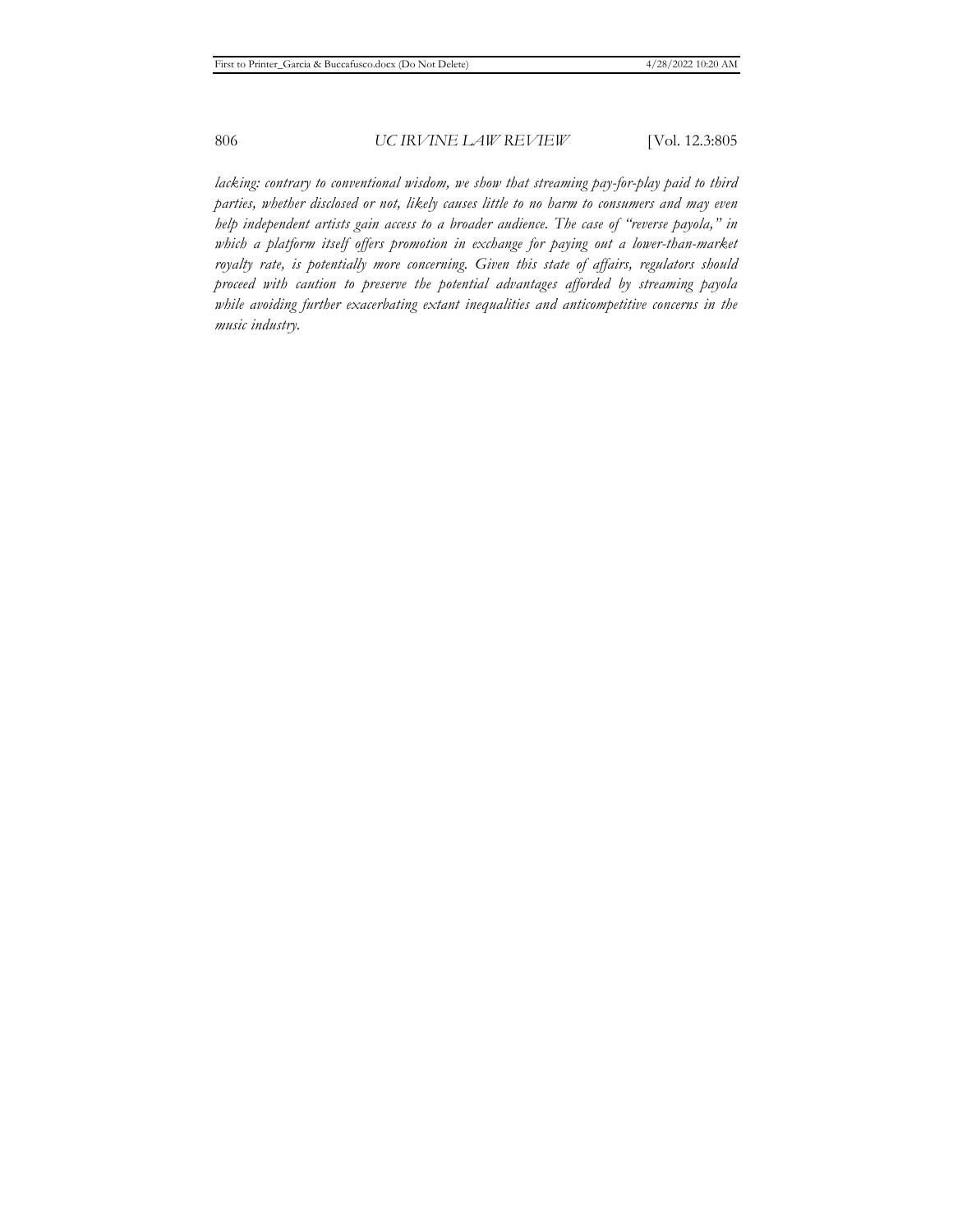Introduction ..................................................................................................................... 807 I. Payola and Its Regulation in the United States ............................................. 811 A. Music Publishers, Vaudeville, and the Payment System ................ 812 B. Radio, Disc Jockeys, and the Rise and Regulation of Payola.........813 C. Contemporary Payola Regulation ........................................................ 819 II. Streaming Payola ................................................................................................ 821 A. Changes in Music Consumption: From Sheet Music to Playlists ....................................................................................................... 821 B. Streaming Music Promotion ................................................................. 827 1. Via Playlists ........................................................................................ 828 2. Via Influencer .................................................................................... 835 C. Traditional v. Streaming Pay-for-Play: A Comparison ................... 840 III. Traditional Justifications for Regulating Payola ............................................ 843 A. Harms to Consumers .............................................................................. 844 B. Harms to Competition ............................................................................ 847 IV. Should We Regulate Streaming Payola? ......................................................... 849 A. Streaming Payola and Consumer Harm ............................................. 850 1. "Bad Music" ....................................................................................... 853 2. Deception by Nondisclosure ......................................................... 854 B. Streaming Payola and Competition ..................................................... 856 1. Historical Evidence .......................................................................... 857 2. Modeling Pay-for-Play as a Lottery .............................................. 858 3. Emerging Empirical Evidence ....................................................... 861 Conclusion ........................................................................................................................ 864

#### INTRODUCTION

Addison Rae Easterling is a twenty-year-old social media personality with tens of millions of followers across Instagram, Twitter, and TikTok. It is on the latter platform where Easterling's talents truly shine. Her account (@addisonre) has the second most followers on TikTok (currently 83.7 million),<sup>1</sup> even though she only began posting videos a year and a half ago. With an audience this large, Easterling is in high demand from companies that have goods to sell. Her dance videos provide an ideal platform to advertise clothes, makeup, and, of course, music. Interestingly, U.S. law treats her promotional activities for these products differently. The U.S. Federal Trade Commission Endorsement Guidelines dictate that Easterling must disclose payments she receives to her audience when promoting American

<sup>1.</sup> Addison Rae (@addisonre), TIKTOK, https://www.tiktok.com/@addisonre?lang=en [https://perma.cc/52QQ-R3RB] (last visited Mar. 24, 2022).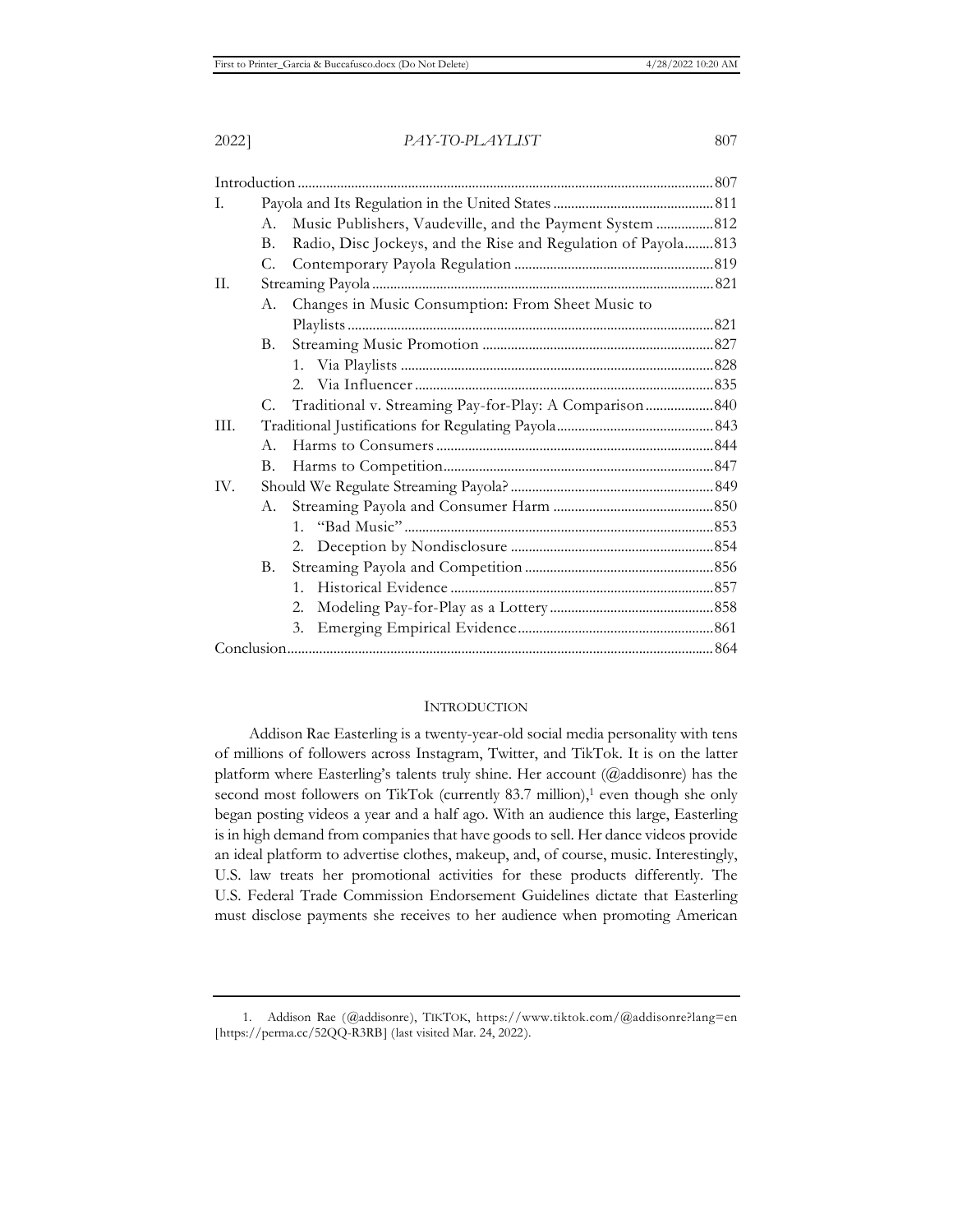Eagle clothes or makeup by Item Beauty.2 Similarly, if Easterling were a radio disc jockey (DJ), Federal Communications Commission (FCC) rules and regulations would require her to disclose if she'd been paid to play a song.3 Currently, however, U.S. law mandates no such disclosure on TikTok or other streaming platforms. Easterling can take money from Warner Music Group to dance to Megan Thee Stallion's latest song,<sup>4</sup> and she need not disclose it. The same is true for curators of playlists on Spotify or YouTube. Record labels can pay third-party playlisters to add songs to their popular lists, and, at least as a matter of federal law,<sup>5</sup> they may do so without disclosing the payment.

Record labels paying for plays—or payola—isn't new. At the beginning of the twentieth century, sheet music publishers paid dance bands to perform their songs, hoping to boost music sales.<sup>6</sup> By the middle of the century, radio DJs controlled access to the ears—and wallets—of America's youth. Record labels secretly paid them hundreds of thousands of dollars to favor their songs, leading to a congressional investigation and, ultimately, the enactment of regulations intended to curb payola. But payola did not disappear; by the 1980s, it had reemerged as a moral panic connected with organized crime. Each era of music distribution has its own payola story. This is ours.

Drawing on novel qualitative research with active music industry participants, this Article catalogs a variety of new music streaming promotion strategies in which artists and their record labels engage in payola—i.e., pay to have their songs playlisted7—or in "reverse payola"—i.e., agree to accept a lower-than-market

<sup>2.</sup> FED. TRADE COMM'N, DISCLOSURES 101 FOR SOCIAL MEDIA INFLUENCERS (2019), https://www.ftc.gov/system/files/documents/plain-language/1001a-influencer-guide-508\_1.pdf [https://perma.cc/7NQ4-TVL8].

<sup>3.</sup> *Commission Policy on the Noncommercial Nature of Educational Broadcasting*, FED. COMMC'NS COMM'N (June 15, 2017), https://www.fcc.gov/media/radio/nature-of-educational-broadcasting #announcements [https://perma.cc/U6N6-VV7E].

<sup>4.</sup> Addison Rae (@addisonre), *Cry Baby (feat. DaBaby)—Megan Thee Stallion*, TIKTOK (Dec. 28, 2020), https://www.tiktok.com/@addisonre/video/6911503601919741190 [https://web. archive.org/web/20210101101531/https://www.tiktok.com/@addisonre/video/6911503601919741190].

<sup>5.</sup> Some states have begun regulating online advertising. *See, e.g.*, Assemb. B. 2188, 2018 Leg., Reg. Sess. (Cal. 2018), https://leginfo.legislature.ca.gov/faces/billNavClient.xhtml ?bill\_id=201720180AB2188 [https://perma.cc/W7HZ-BC4F]. Some streaming platforms also forbid the practice, to mixed effect, as discussed *infra* Part II.

<sup>6.</sup> We describe the history of payola practices and their regulation *infra* Part I.

<sup>7.</sup> This Article's use of empirical methodology is part of the development in legal scholarship generally, and intellectual property law scholarship more specifically, of efforts to study the actual experiences of people who engage with the legal system. While some empirical projects are quantitative, others, like this one, are qualitative. For examples of recent empirical legal scholarship, see generally JESSICA SILBEY, THE EUREKA MYTH: CREATORS, INNOVATORS, AND EVERYDAY INTELLECTUAL PROPERTY (2015); Colleen Chien, *Startups and Patent Trolls*, 17 STAN. TECH. L. REV. 461 (2014); Peter DiCola, *Money from Music: Survey Evidence on Musicians' Revenue and Lessons About Copyright Incentives*, 55 ARIZ. L. REV. 301 (2013); Lisa Larrimore Ouellette, *Do Patents Disclose Useful Information?*, 25 HARV. J.L. & TECH. 545 (2012); Christopher Buccafusco & Paul J. Heald, *Do Bad Things Happen When Works Enter the Public Domain?: Empirical Tests of Copyright Term Extension*, 28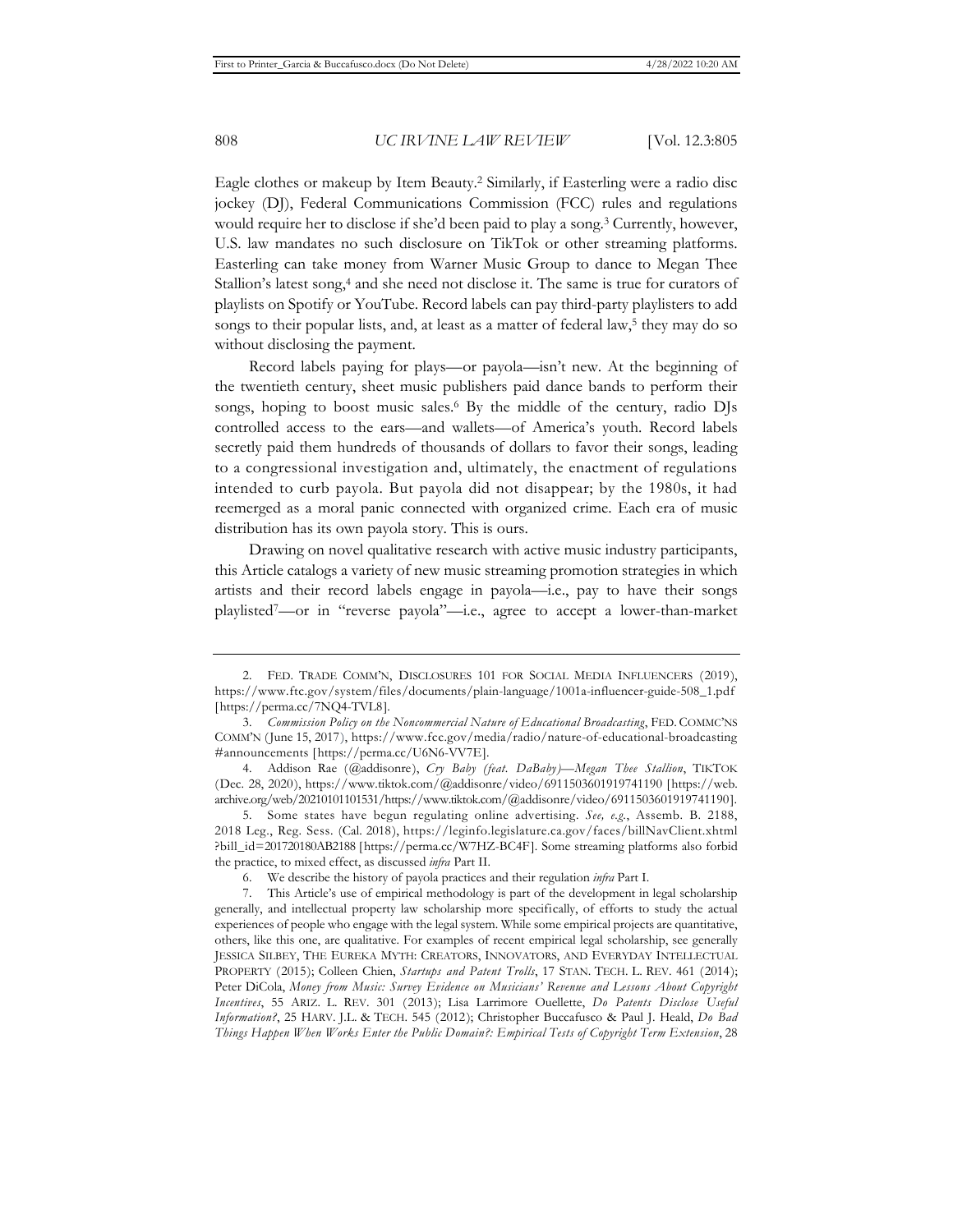royalty in exchange for promotion.8 Unlike traditional payola in which DJs are paid to spin records, these streaming promotional practices are not regulated and do not need to be disclosed to audiences. This new streaming payola receives different treatment because the amendments to the Communications Act of 1934 that sought to curb radio payola do not apply to the internet.<sup>9</sup> Similarly, Federal Trade Commission rules requiring disclosure of sponsored advertising for goods like clothes and makeup do not cover music promotion.10

The proliferation of streaming pay-for-play has not been embraced by all commentators. Most recently, the announcement of Spotify's new "Discovery Mode" program—a reverse payola offering through which the platform has offered valuable playlist placement to artists and labels willing to accept a lower-than-market royalty—has thrust the practice into the spotlight. The concern owes, in large part, to a lack of meaningful competition in the streaming music space, and members of both the U.S. and British governments have raised questions about it.<sup>11</sup>

A recent letter from U.S. Representatives Nadler and Johnson to Spotify CEO Daniel Ek worries that the platform's new Discovery Mode program will result in "a race to the bottom [that] threatens to weaken the core goal of copyright and intellectual property—incentivizing creativity by offering a fair return on one's work."<sup>12</sup> Others have suggested that these practices "potentially discriminate[] against smaller labels and artists who don't have that kind of money to spend  $\dots$ . "<sup>13</sup> They worry that streaming payola will further undermine competition in the music industry, aiding established artists and labels at the expense of small, independent, and diverse voices. Still other commentators worry that streaming pay-for-play will subject listeners to inferior quality music, because

BERK. TECH. L.J. 1 (2013); Kristelia A. García & Justin McCrary, *A Reconsideration of Copyright's Term*, 71 ALA. L. REV. 351 (2019).

<sup>8.</sup> We refer herein to both of these practices collectively as "streaming payola" or "streaming pay-for-play."

<sup>9.</sup> *See* Communications Act of 1934, 47 U.S.C. § 317(a)(1) ("All matter broadcast by any *radio station* for which any money, service or other valuable consideration is directly or indirectly paid . . . shall . . . be announced as paid for . . . . " (emphasis added)).

<sup>10.</sup> *See* FCC Broadcast Radio Services, 47 C.F.R. § 76.1615 (2021) (requiring that cable operators disclose payola) and 47 C.F.R. § 73.1212 (2021) (doing the same for broadcast).

<sup>11.</sup> *See* Press Release, Jerrold Nadler, Chairman, House Judiciary Comm., Nadler & Johnson Request Information on Spotify's "Discovery Mode" Feature (June 3, 2021) [hereinafter Nadler & Johnson Letter], https://nadler.house.gov/news/documentsingle.aspx?DocumentID=394661 [https://perma.cc/GNA3-NHGR]; DIGIT., CULTURE, MEDIA & SPORTS COMM., U.K. HOUSE OF COMMONS, MUSIC STREAMING MUST MODERNISE. IS ANYBODY LISTENING? (2021), https:// ukparliament.shorthandstories.com/music-streaming-must-modernise-DCMS-report/index.html [https://perma.cc/CP3J-ZE9W].

<sup>12.</sup> Nadler & Johnson Letter, *supra* note 11.

<sup>13.</sup> Elias Leight, *A New Tool from Spotify Walks the Line Between Advertising and Pay-For-Play*, ROLLINGSTONE (Dec. 2, 2019, 2:29 PM) [hereinafter Leight, *A New Tool*], https://www. rollingstone.com/pro/features/spotify-marquee-ad-cost-5000-915990/ [https://perma.cc/Q6XY-ZCJW].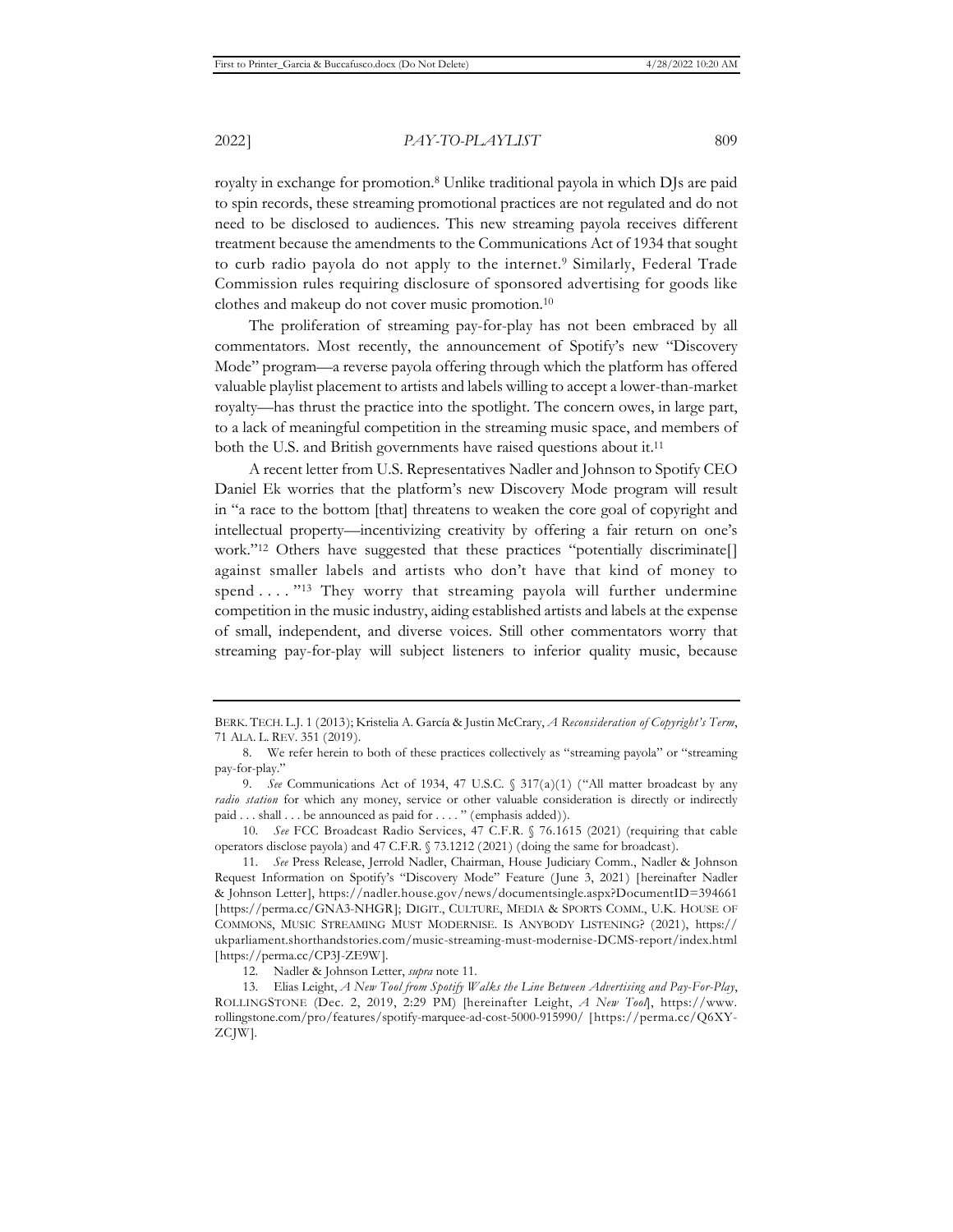playlists will be filled with songs that paid for a spot rather than earning one via their own intrinsic merit.

In this Article, we consider the normative arguments in favor of regulating streaming payola and find them largely unpersuasive, at least vis-à-vis third-party playlisters and influencers. Neither the claim that listeners will be drowned by a deluge of "bad" music nor that pay-for-play undermines competition are borne out by either historical experience or social scientific analysis. In general, people's musical tastes are fairly malleable, so many listeners find that they happen to like the music that they hear, whether or not its performance was paid for and whether or not they are aware that it was. More importantly, should listeners find a playlister's or influencer's choices unpalatable, they have at their disposal a low-cost option: they can simply switch to one of the other music streaming options available.14

With the possible exception of reverse payola, most other versions of streaming payola are also unlikely to harm competition in the music industry. On the contrary, paying for plays has been one of the most effective means for independent musicians to connect with mainstream audiences. Historically, established industry actors have objected most strenuously to payola, presumably because it introduces an additional cost for something that they already enjoy—access to a large audience. In this Article, we offer a model of streaming payola as a low-cost lottery that enables musicians to pay for access to audiences that they might otherwise not reach. Much like a lottery for spots at a selective school, the streaming payola lottery may help otherwise excluded voices find opportunities that traditional means would deny them.

But not all lotteries are fair or are likely to produce socially beneficial results. While we are not particularly concerned about paying influencers to dance to pop songs, we are more anxious about the ability of a small number of streaming platforms to manipulate prices and access. Unlike the Powerball lottery, Discovery Mode doesn't have a predetermined pot or stated odds. Accordingly, a platform like Spotify could use its power to alter the level of additional access or promotion that they provide without notice. Further consideration of these risks is warranted.

This Article begins with a brief account of the history of payola and its legal regulation in the United States. Part I tracks the development of payola practices from sheet music through radio, and it discusses both the laws requiring disclosure of broadcast payola and copyright law's treatment of sound recordings. Part II discusses reverse payola programs like Discovery Mode, as well as streaming payola practices involving influencers, playlisters, and third-party marketing companies that help musicians find audiences—for a price. To do so, it draws on a novel set

<sup>14.</sup> As discussed further *infra* Section IV.B., while a few music streaming options are currently available in the United States, Spotify enjoys a strong first-mover advantage in a field with substantial barriers to entry.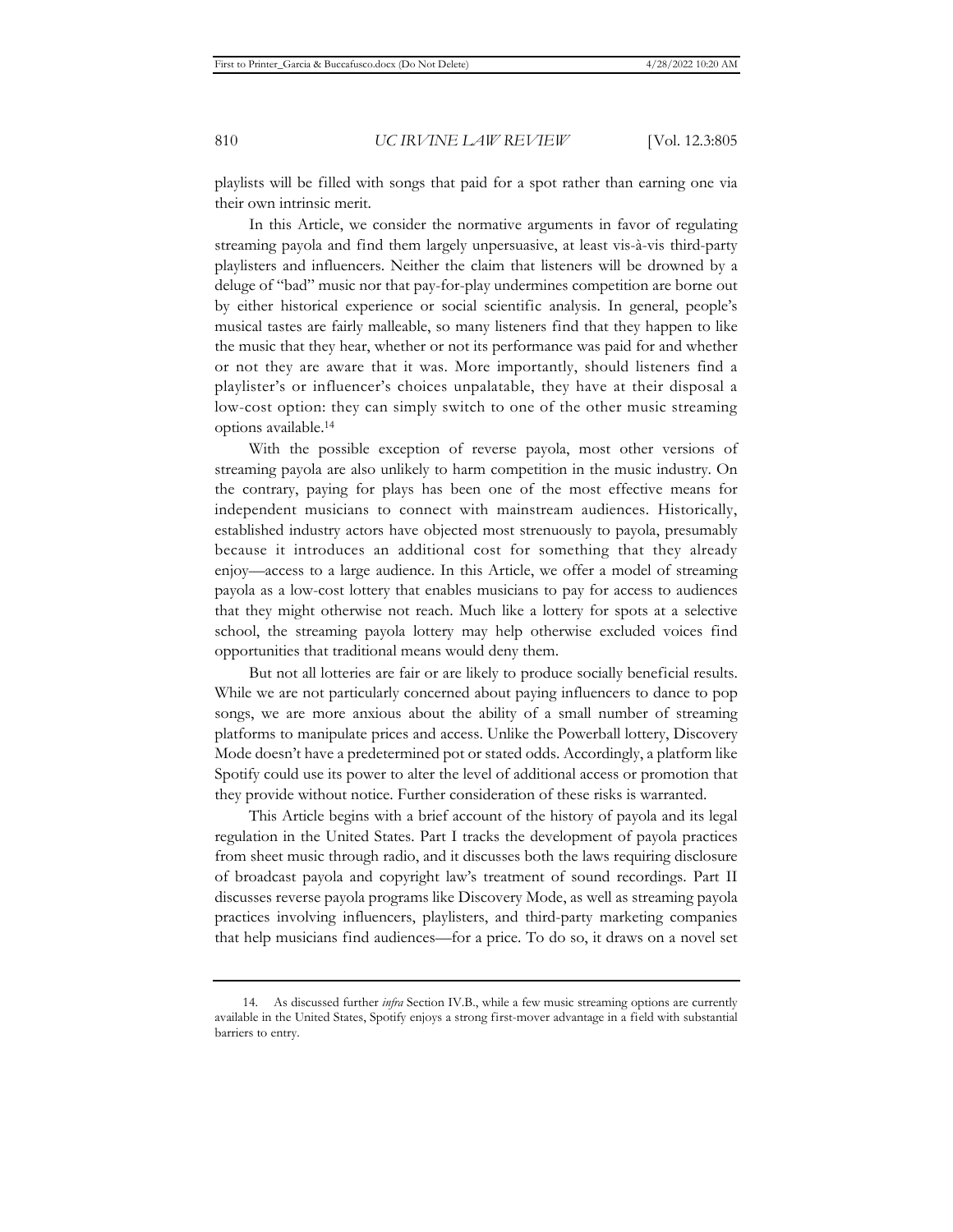of qualitative interviews that we conducted with a diverse group of artists and music industry professionals during the summer and fall of 2020. In Part III, we recount the normative arguments in favor of regulating payola, focusing in particular on harms to consumers and harms to competition, and in Part IV we address these arguments and explain why we believe that most streaming payola does not currently require regulation. We conclude with some potential lessons for policymakers and courts confronting unauthorized uses of copyrighted works in streaming media.

#### I. PAYOLA AND ITS REGULATION IN THE UNITED STATES

For as long as Americans have been selling music, they have been paying people to help them promote it. As with many products, people don't always know what music they want to consume in advance or even what their options are. So, music sellers—whether of sheet music, vinyl albums, or streams—must advertise to consumers.15 But advertising music is different from advertising dish soap or half-ton pickup trucks. Instead of telling consumers about the product's valuable qualities (real or imagined), advertising a song—whether by radio, tour, or influencer—boils down to playing the song for listeners who can then decide whether they would like to consume more of it.16

As a result, then, music sellers have long sought ways to encourage those who play music for others—band leaders, at first, and later radio DJs—to perform their songs.17 Often, the best encouragement was cash, although it might also include gifts, drugs, or a share of copyright royalties. Unsurprisingly, other parties—including competitors, regulators, and the public—have sometimes found the practice of pay-for-play objectionable.18

In this Part, we describe the history and eventual regulation of payola in the United States, from the late nineteenth century to the present. We begin by briefly recounting the various attempts by music sellers to encourage band leaders and radio DJs to perform their songs, including the scandal involving Dick Clark and other DJs in the middle of the twentieth century that led to the FCC's modern payola regulations. Next, we explain the current state of payola regulation in the United States, most importantly, the FCC's regulations on sponsorship disclosure.

Notably, payola regulation does not make the practice illegal; instead, it simply requires that any such payments to broadcasters or their employees be disclosed to the listening public. This disclosure requirement is further limited by the fact that it applies only to radio and television broadcasters but not to music streaming services.

<sup>15.</sup> ALAN PEACOCK & RONALD WEIR, THE COMPOSER IN THE MARKET PLACE 65-66 (1975).

<sup>16.</sup> Randal C. Picker, *Copyright as Entry Policy: The Case of Digital Distribution*, 47 ANTITRUST BULL. 423, 432 (2002).

<sup>17.</sup> Kerry Segrave tracks the history of pay-for-play from the nineteenth century to the late twentieth century. *See* KERRY SEGRAVE,PAYOLA IN THE MUSIC INDUSTRY:AHISTORY, 1880–1991 (1994). 18. *Id.* at vii.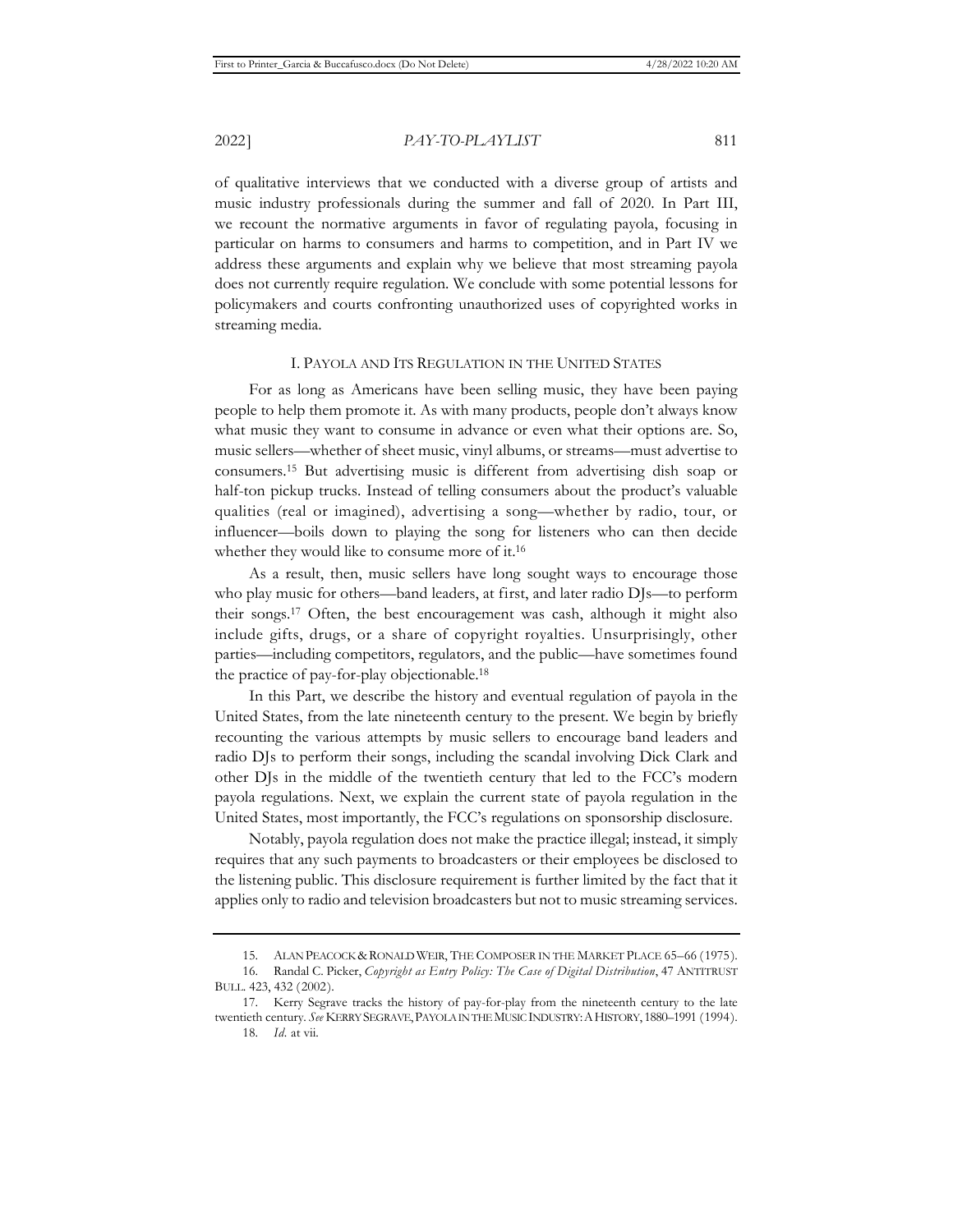#### *A. Music Publishers, Vaudeville, and the Payment System*

Tin Pan Alley, the name given to the section of West 28 Street between 5th and 6th Avenues in New York City in the late nineteenth and early twentieth century, is known as the birthplace of the U.S. music publishing industry.19 It is less commonly, but no less accurately, attributed as the place where "payola"—a contraction of the words "pay" and "Victrola"—got its start in the United States.20

Beginning in the late 1800s, music publishers often slipped a few dollars to piano players inside Woolworth department stores in exchange for them playing certain songs in an effort to boost the sales of piano rolls for those compositions.21 Publishers also paid silent film production companies to use their music.<sup>22</sup> But among the largest audiences of the early twentieth century were those who attended vaudeville acts or went to dance halls.23 To increase performance of their songs, the publishers employed "pluggers" who encouraged bands to play their employer's songs.24

Of course, band leaders were generally all too happy to accept cash and gifts to play particular songs.25 Pluggers also used subtler methods for paying performers. In many cases, a bandleader who agreed to perform a song would receive a separate fee for creating an "arrangement" of the song for his band.26 These fees could be substantial, even though the creative work could have been anything but.<sup>27</sup> In addition, performers might be "cut in" on a song's royalties, either as a direct payment for performing the song or because they were given an interest in the song's copyright.<sup>28</sup> With a cut-in on royalties, performers were even further incentivized to encourage listeners to purchase copies of the sheet music.

<sup>19.</sup> Logan Culwell-Block, *Tin Pan Alley Buildings, Birthplace of American Popular Music Publishing, Designated Landmarks*, PLAYBILL (Dec. 12, 2019), https://www.playbill.com/article/ tin-pan-alley-buildings-birthplace-of-american-popular-music-publishing-designated-landmarks [https://perma.cc/D4WV-THND].

<sup>20.</sup> Ronald Coase notes a London music publishing house that engaged in various attempts to promote the sales of its sheet music as early as the 1850s. R. H. Coase, *Payola in Radio and Television Broadcasting*, 22 J.L. & ECON. 269, 270 (1979).

<sup>21.</sup> SEGRAVE, *supra* note 17, at 20.

<sup>22.</sup> *Id.* at 19. In the 1930s and 1940s, Warner Brothers began creating cartoons—Looney Tunes and Merrie Melodies—to promote the catalogue of songs that it had recently purchased. *See Looney Tunes*, WIKIPEDIA, https://en.wikipedia.org/wiki/Looney\_Tunes#cite\_note-bcdb-2 [https://perma.cc/ YF8X-TRNB] (last visited Feb. 7, 2021).

<sup>23.</sup> *See generally* SEGRAVE, *supra* note 17, at 5–21.

<sup>24.</sup> *Id.* According to a contemporary account, "[the Plugger] is the publisher's lobbyist wherever music is played. He it is who, by all the arts of persuasion, intrigue, bribery, mayhem, malfeasance, cajolery, entreaty, threat, insinuation, persistence and whatever else he has, sees to it that his employer's music shall be heard." ISAAC GOLDBERG, TIN PAN ALLEY: A CHRONICLE OF THE AMERICAN POPULAR MUSIC RACKET 203 (1930).

<sup>25.</sup> Coase, *supra* note 20, at 272–73.

<sup>26.</sup> SEGRAVE, *supra* note 17, at 34–35.

<sup>27.</sup> *Id.*

<sup>28.</sup> Coase, *supra* note 20, at 277, 285 n.70.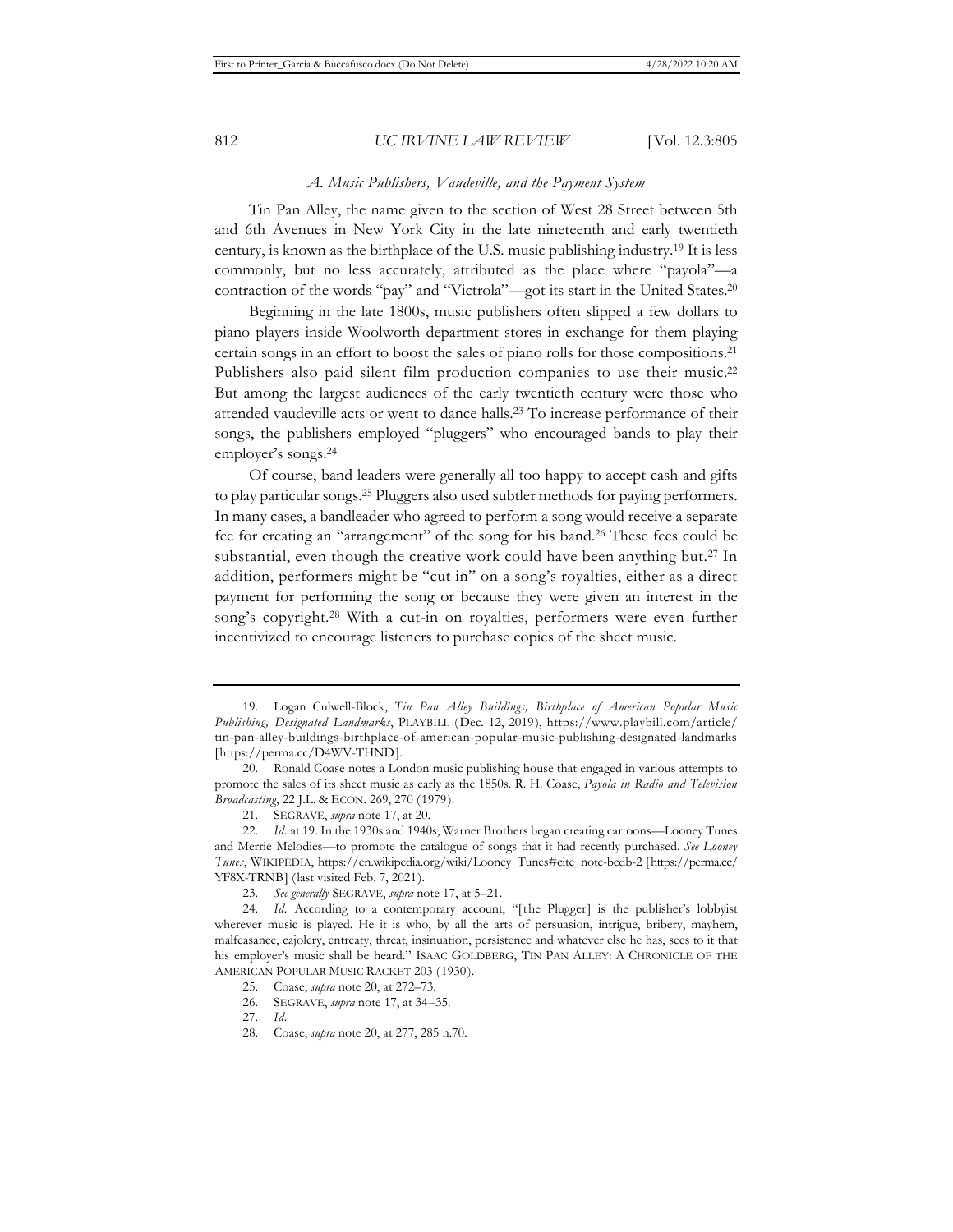Although pay-for-play, cut-ins, and copyright royalties were valuable business strategies for both music publishers and performers, they were also the target of vociferous complaints and coordinated attacks from the very beginning.29 As early as the 1890s, some music publishers attempted to band together to eliminate payments to performers.30 These efforts continued with the formation of the Music Publishers Protective Association in 1917.31 Violation of the Association's ban on paying performers could result in a \$5,000 fine on the music publisher.<sup>32</sup>

From this early effort to prohibit pay-for-play, a number of themes that recur throughout the twentieth century are already apparent: First, the established publishers were the ones leading the efforts to ban payola.33 Second, the principal harm they associated with pay-for-play was the cost to consumers who would be forced to listen to "bad" music.34 Instead of playing the songs that people wanted to hear, performers would, according to the publishers, play those they had been paid to play. Ultimately, the effort to quash payments to performers failed.35

### *B. Radio, Disc Jockeys, and the Rise and Regulation of Payola*

The advent of phonograph records and the emergence of broadcast radio in the second quarter of the twentieth century revolutionized the music industry.36 Pay-for-play certainly didn't vanish; if anything, it expanded and became a matter of national discourse and congressional action. But records and radio changed both the payers and the payees in payola transactions. From the 1940s, record companies, in addition to the music publishers, were the ones seeking music promotion.37 But instead of paying band leaders or vaudeville acts to perform songs, they were now paying radio DJs to spin their records.38 This ultimately inspired the FCC's payola regulations which remain in place today.

<sup>29.</sup> *Id.* at 274–76.

<sup>30.</sup> *Id.* at 273.

<sup>31.</sup> *Id.* at 276; *see also* SEGRAVE, *supra* note 17, at 16–17.

<sup>32.</sup> SEGRAVE, *supra* note 17, at 16.

<sup>33.</sup> Segrave notes that the association was formed by twenty-five of the "biggest and most influential" publishers in the country. *Id.* at 16–17; *see also* J. Gregory Sidak & David E. Kronemyer, *The "New Payola" and the American Record Industry: Transactions Costs and Precautionary Ignorance in Contracts for Illicit Services*, 10 HARV.J.L. & PUB. POL'Y 521, 521–22 (1987) ("[S]ince at least the 1890s, movements to prohibit payola have been used as competitive weapons by record and music publishing firms. Those firms have acted, sometimes in concert, not only to reduce their own advertising costs, but also to restrict the advertising alternatives by which new entrants could expose to the public their sound recordings and copyrighted compositions.").

<sup>34.</sup> *See* SEGRAVE, *supra* note 17, at 22.

<sup>35.</sup> *See* Coase, *supra* note 20, at 276–77.

<sup>36.</sup> *See, e.g.*, Aaron Hawley, Radio's Influence on Music from 1919 to 1926, at 119 (May 5, 2000) (Honors thesis, Ouachita Baptist University) (Scholarly Commons @ Ouachita) (offering an account of the impact changes in technology wrought on audience behavior).

<sup>37.</sup> Coase, *supra* note 20, at 286.

<sup>38.</sup> *Id.*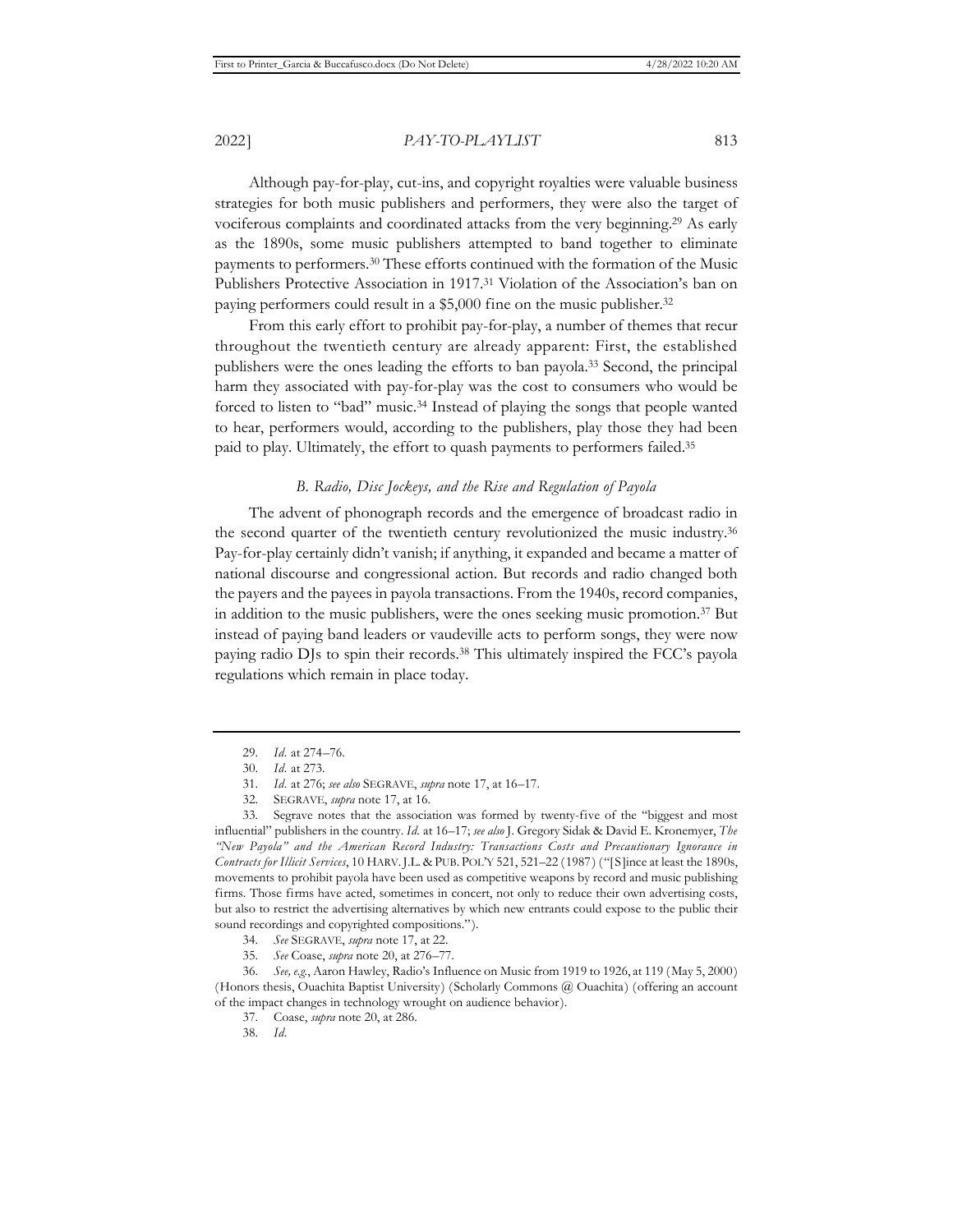By the 1930s, more and more Americans were listening to and learning about music primarily from broadcast radio.39 Music publishers began paying radio stations to play their songs, usually with the station's band performing the tune on a broadcast. Some publishers reported paying more in payola to the stations than the stations returned to them in royalties.40 Such transactions were presumably beneficial to the music publishers who made their money selling sheet music. Nonetheless, the established publishers tried to quash pay-for-play—this time enlisting the Federal Trade Commission (FTC)—but again, they failed.41

Two major changes during this period fundamentally altered the way that most Americans consumed music. First, with the end of the Great Depression, Americans had more disposable income, and they spent generous amounts of it on recorded music.42 Many households had record players, and, by 1942, Americans purchased more than 140 million records.<sup>43</sup> Second, radio stations increasingly switched formats from live performances to recorded music, with records chosen by men44 who became tastemakers and celebrities. Disc jockeys like Alan Freed and Dick Clark became household names, and spins on their programs could generate enormous record sales.45 Accordingly, DJs became the key to selling records in the middle of the twentieth century and, as a result, the principal recipients of payola. DJs at stations with smaller audiences might take in \$25–\$50 a week in payola, while those at the major stations in the big cities could bring in many multiples of their incomes in cash and gifts.46 As payola historian Kerry Segrave notes, "For the first time in the music industry payola was paid to people who had nothing to do with the music, except to introduce it."47

At the time, these payments were, for the most part, entirely legal.48 Section 317 of the Communications Act of 1934 required radio stations to announce any "money, service, or other valuable consideration" that they received as payment to their audiences,<sup>49</sup> but, in general, payola went to DJs, not to the stations

43. *Id.*

47. *Id.* at 56.

<sup>39.</sup> By the late 1920s, Columbia Records was issuing over a thousand new discs per year in the United States. Pekka Gronow, *The Record Industry: The Growth of a Mass Medium*, 3 POP. MUSIC, 1983, at 53, 65.

<sup>40.</sup> SEGRAVE, *supra* note 17, at 37.

<sup>41.</sup> *Id.* at 49–50.

<sup>42.</sup> WILLIAM H. YOUNG & NANCY K. YOUNG, MUSIC OF THE GREAT DEPRESSION 21 (David J. Brinkman ed., 2005) ("[N]ot until 1934 did record sales again begin a long, slow climb to their former levels.").

<sup>44.</sup> Almost all of the early disc jockeys were men. DONNA L. HALPER, INVISIBLE STARS: A SOCIAL HISTORY OF WOMEN IN AMERICAN BROADCASTING 260 (2d ed. 2015).

<sup>45.</sup> Coase, *supra* note 20, at 287.

<sup>46.</sup> SEGRAVE, *supra* note 17, at 80–84.

<sup>48.</sup> Some states had commercial bribery statutes that may have outlawed some payola practices, but they were never enforced. *See, e.g.*, N.Y. PENAL LAW § 180.00 (McKinney 2021); *see also* SEGRAVE, *supra* note 17, at 105.

<sup>49. 47</sup> U.S.C. § 317.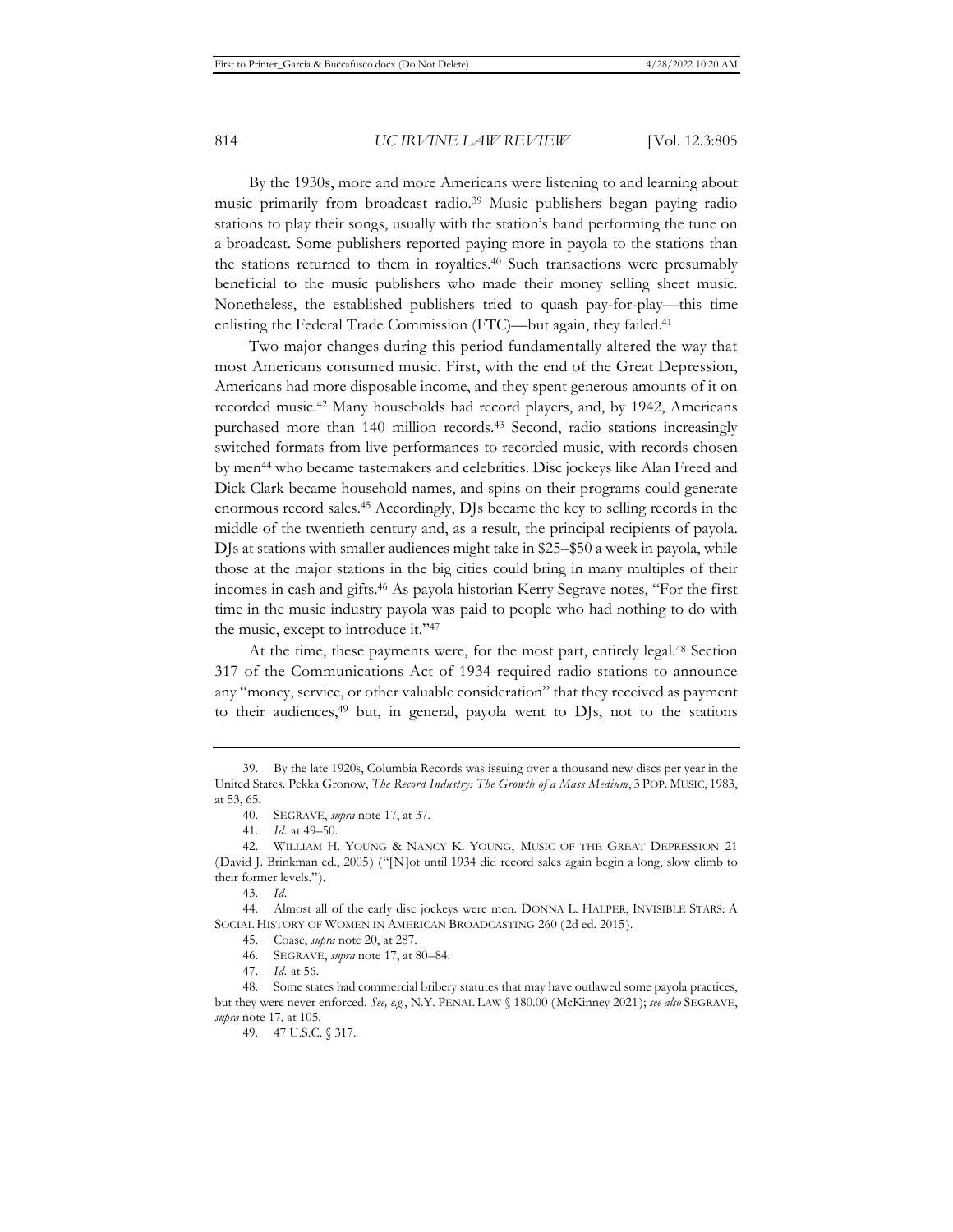themselves. The FCC, the regulatory agency in charge of the Communications Act, thus had no oversight.<sup>50</sup>

But just as payola at the beginning of the century had raised the ire of established music publishers, the staggering growth of pay-for-play to radio DJs eventually attracted the attention of established record labels intent on putting a stop to it. Once again, they claimed that the brunt of payola's harms was borne by listeners forced to listen to inferior music. This time, however, the arguments against payola took place in an explicit political, moral, and racial context, as payola was blamed for the popularity of rock & roll and rhythm & blues music—i.e., "Black music."

Throughout the 1940s, the American Society of Composers, Authors and Publishers (ASCAP) found itself in a pitched battle with an upstart rival, Broadcast Music, Inc. (BMI). Both still in operation today, ASCAP and BMI are performance rights organizations. They are responsible for collecting royalties owed to music publishers and songwriters whenever their compositions are publicly performed.<sup>51</sup> ASCAP, the earlier entrant into the market, was the dominant organization throughout the first half of the twentieth century. In a typical week in the 1950s, ninety-seven songs on a Top 100 chart were licensed through ASCAP, with just three BMI tunes.52 By the middle of the 1950s, however, the ratios were reversed.53 As a new entrant, BMI wasn't in a position to sign established songwriters who wrote popular ballads sung by nectar-voiced crooners. Instead, BMI secured the rights to publish the songs of increasingly popular rock & roll and rhythm & blues musicians.54

What might otherwise be explained as a natural evolution in musical tastes was, to ASCAP, the result of a payola conspiracy by BMI and the rock, "hillbilly," and "race" (as records intended for Black audiences were called) record companies.55 Articles in industry publications lamented payola's magnitude and its deleterious effect on music quality. According to one columnist, "[o]ur level of popular music has become abysmal, and the bottom appears to be fathomless . . . not because of the public primarily, but because of the recording directors, the song publishers, and especially, the disk jockeys."56 DJs, who often had complete control over the songs they played, were playing rock & roll music or

<sup>50.</sup> Coase, *supra* note 20, at 296.

<sup>51.</sup> Maria A. Pallante, *ASCAP at 100*, 61 J. COPYRIGHT SOC'Y U.S.A. 545 (2014); Peter DiCola & Matthew Sag, *An Information-Gathering Approach to Copyright Policy*, 34 CARDOZO L. REV. 173, 182 (2012).

<sup>52.</sup> SEGRAVE, *supra* note 17, at 120.

<sup>53.</sup> *Id.*

<sup>54.</sup> *Id.*

<sup>55.</sup> *Id.* at 82.

<sup>56.</sup> Nat Hentoff, *DJs Too Powerful?*, DOWN BEAT, Mar. 21, 1952, at 11.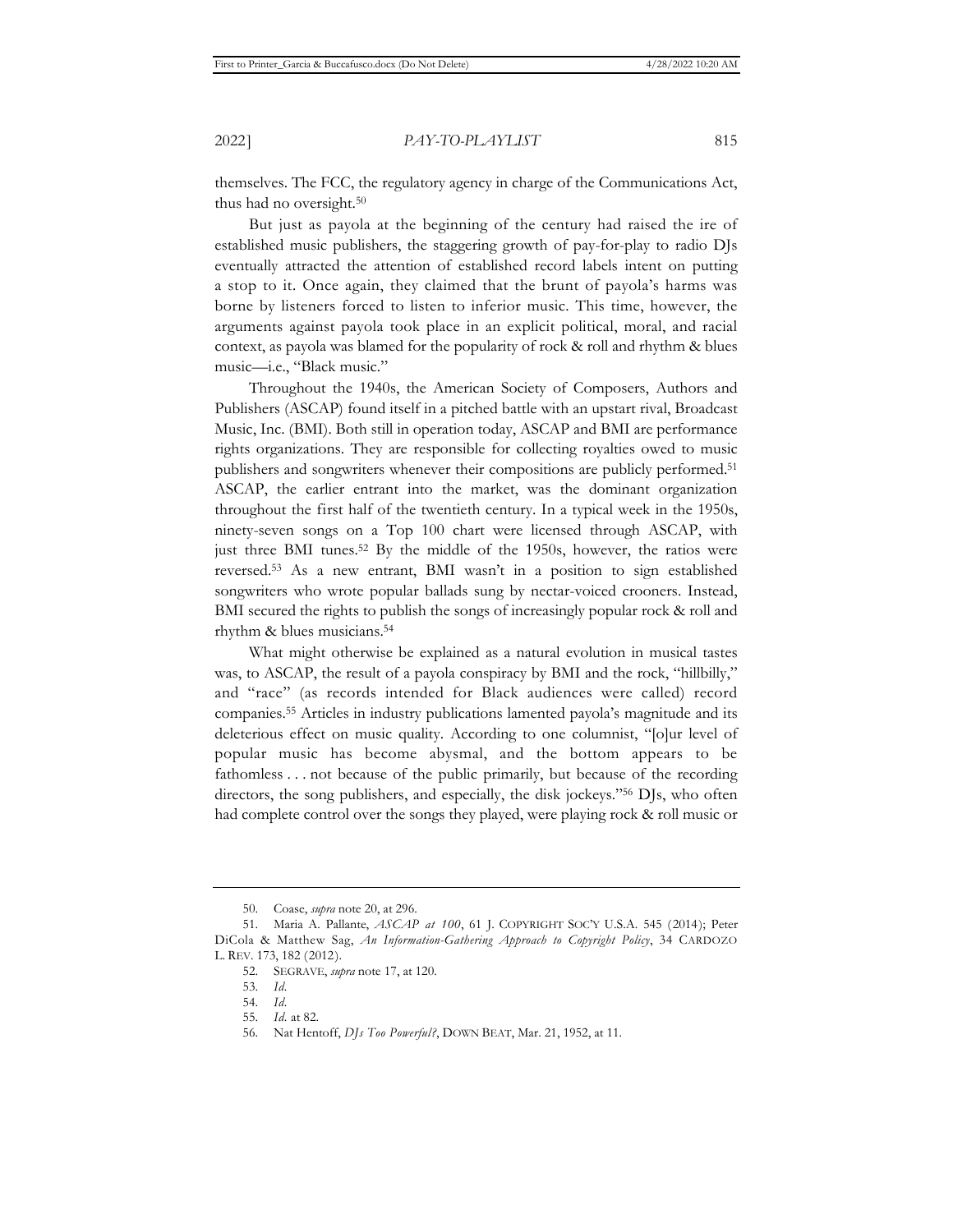songs by Black artists like Little Richard not because of their intrinsic merit, critics argued, but because they were paid to do so.57 As Seagrave explains, this

laid the groundwork for shifting much of the blame for payola away from its source—large, white publishers and record companies—onto weaker elements—small, black indies and deejays—with emphasis on the black spinners. By targeting rhythm and blues and country, focus was also switched to the smaller and weaker BMI licensing agency away from the powerful, white ASCAP.58

Throughout the late 1950s, ASCAP and the major record labels used their political power to force a series of state and federal inquiries into payola practices. In 1958, at the behest of ASCAP, Senator George Smathers introduced a bill that would prohibit music publishers and record companies from owning licenses for broadcasting stations.59 Discussion of the bill would include testimony about payola practices by BMI and its associated companies.60 By 1959, the New York District Attorney's Office, the FTC, the FCC, and the House of Representatives had separately opened investigations into payola and related practices.<sup>61</sup>

Much of the focus of these investigations was directed toward the two most prominent DJs of the era: Alan Freed and Dick Clark.<sup>62</sup> Alan Freed, the maverick DJ and promoter widely considered to be the father of rock & roll in the United States, was dragged in to testify before the House as was America's media darling, Dick Clark. While Clark got off with a slap on the wrist,<sup>63</sup> Freed—who refused to sign an affidavit declaring that he'd never accepted payola—received much worse treatment. Freed was one of the men charged with commercial bribery by the state of New York, to which he pled guilty. He was also indicted on federal tax fraud charges by the IRS, but he died, broke and alone, before his case concluded.64 Dick Clark, of course, recovered from his brush with payola. After being declared "a fine young man" by Oren Harris, Chair of the House Special Subcommittee on Legislative Oversight,65 Clark went on to produce and host American Bandstand for nearly thirty years after the conclusion of the hearings.<sup>66</sup>

<sup>57.</sup> Coase, *supra* note 20, at 288.

<sup>58.</sup> SEGRAVE, *supra* note 17, at 82.

<sup>59.</sup> Coase, *supra* note 20, at 287.

<sup>60.</sup> For details, see SEGRAVE, *supra* note 17, at 94–99.

<sup>61.</sup> *Id.* at 107–15. Some of these inquiries were related to the contemporaneous quiz show scandals. *See* Coase, *supra* note 20, at 288–90.

<sup>62.</sup> SEGRAVE, *supra* note 17, at 109.

<sup>63.</sup> At the time of the investigation, Clark's companies were listed as owners of the copyrights to 160 songs, which, coincidentally, were played on his programs substantially more often after he acquired the rights. *Id.* at 147.

<sup>64.</sup> *Id.* at 153.

<sup>65.</sup> *Id.* at 148.

<sup>66.</sup> *See American Bandstand*, DICK CLARK PRODS., https://www.dickclark.com/shows/ american-bandstand [https://web.archive.org/web/20210121011149/https://www.dickclark.com/shows/ american-bandstand/] (last visited Jan. 21, 2021).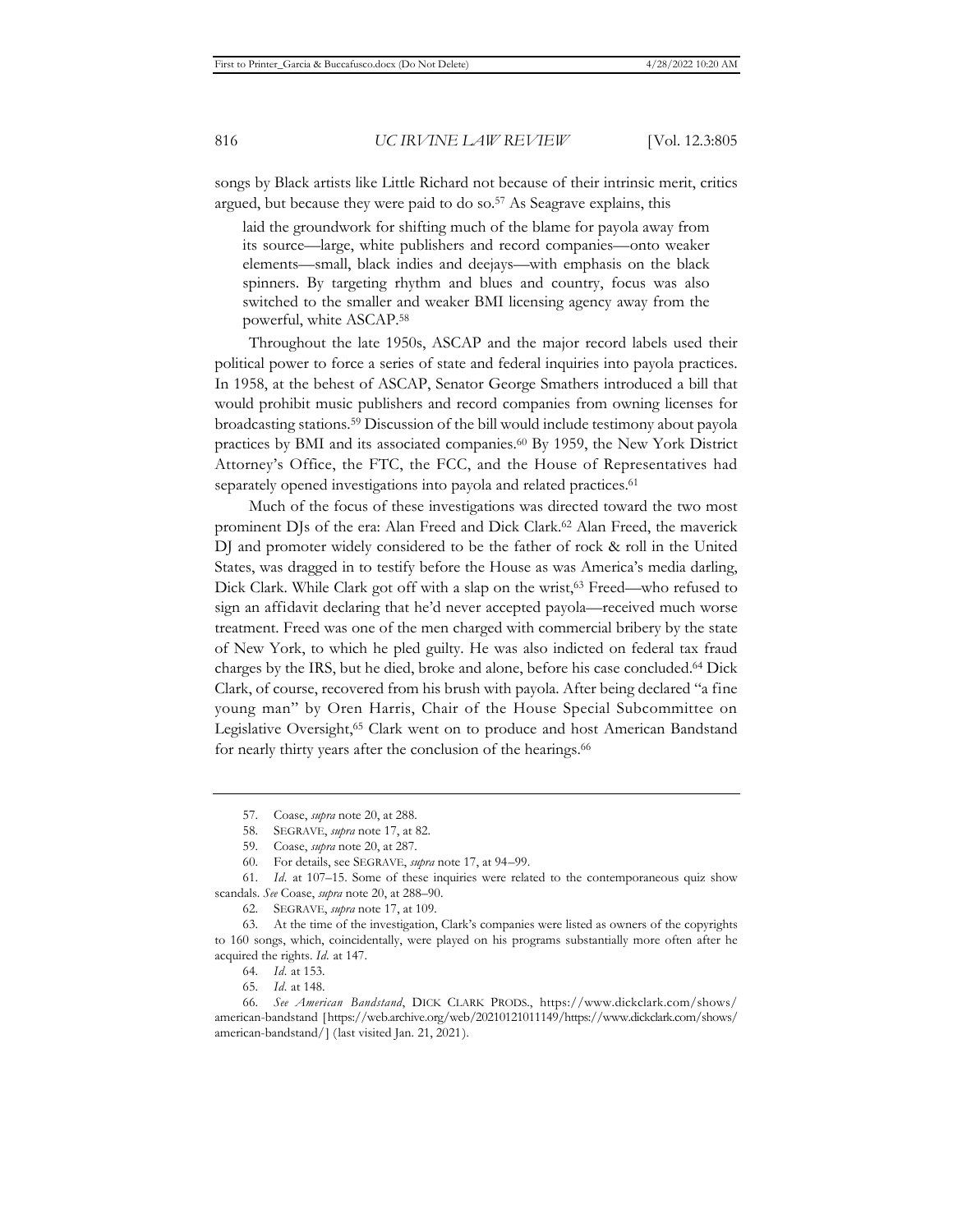Some attribute the difference in treatment between Clark and Freed to Freed's abrasiveness and refusal to cooperate.<sup>67</sup> Others explain the disparity differently: Freed "consorted" with Black musicians. He used Black slang and hosted interracial shows. He was notorious for playing Black records on radio stations that prohibited them and at a time when mainstream broadcasters always played white covers of Black songs.68

Commentary from the time of the congressional payola hearings supports the notion that the impetus of the United States' newfound moral outrage against the decades-long practice of payola stemmed less from a desire to preserve ethical business practices and more from a desire to preserve traditional class and race divisions, as well as to avoid a competitive threat to mainstream—i.e., "white"—music. Emanuel Cellar, chairman of the House Judiciary Committee, derisively called rock & roll the "natural expression of [Black people's] emotions and feelings."69 Songwriter Billy Rose testified that "[n]ot only are most of the [rock & roll] songs junk, but in many cases they are obscene  $\dots$ . [I]t is a set of untalented twitchers and twisters whose appeal is largely to the zoot suiter and the juvenile delinquent."70 In other words, "[a]s long as it remained marginal, artistically and economically, rock was little more than an irritation . . . [, b]ut as rock's infiltration of the mainstream grew, it represented a powerful threat to longstanding notions of what was culturally acceptable, even sparking government interest."71

Although most congressmen, the regulatory agencies, and the public seemed to accept that payola was harmful, there were occasional voices of protest. Smaller, independent labels generally preferred payola to the alternative, namely because they had no other opportunity to get their songs played on the radio.<sup>72</sup> While smaller labels had less money than the majors to pay for access, they were at an even greater disadvantage when it came to the subtler influence that majors could exert on radio station owners. As Segrave notes, "It was easier and cheaper to reach a jockey than someone higher up at the station."<sup>73</sup> And while the independent labels might not

<sup>67.</sup> *See, e.g.*, Lydia Hutchinson, *Alan Freed and the Radio Payola Scandal*, PERFORMING SONGWRITER (Aug. 20, 2015), https://performingsongwriter.com/alan-freed-payola-scandal/ [https://perma.cc/CUN9-S6RK].

<sup>68.</sup> Bernard Weinraub, *The Man Who Knew It Wasn't Only Rock 'n' Roll*, N.Y. TIMES, Oct. 14, 1999, at E1, https://www.nytimes.com/1999/10/14/arts/the-man-who-knew-it-wasn-t-only-rock-nroll.html [https://perma.cc/D95Q-PFKL] ("It was a common occurrence in the 50's—Little Richard had a song and then Pat Boone would redo the song and the radio station would play the white version . . . Alan Freed refused to do that. If Chuck Berry made it first, he wouldn't play anyone else doing that song. He made enemies because of it.").

<sup>69.</sup> Pete Grendysa, *The Forty Year War: The Story of Music Licensing Societies*, GOLDMINE, Feb. 1978, at 22, 23.

<sup>70.</sup> *Monopoly Problems in Regulated Industries: Hearings Before the Antitrust Subcomm. No. 5 of the H. Comm. on the Judiciary*, 84th Cong. 4425–26 (1957) (testimony of Billy Rose).

<sup>71.</sup> JOHN C. HAJDUK, MUSIC WARS: MONEY, POLITICS, AND RACE IN THE CONSTRUCTION OF ROCK AND ROLL CULTURE, 1940–1960, at 147 (2018).

<sup>72.</sup> SEGRAVE, *supra* note 17, at 93.

<sup>73.</sup> *Id.* at 93.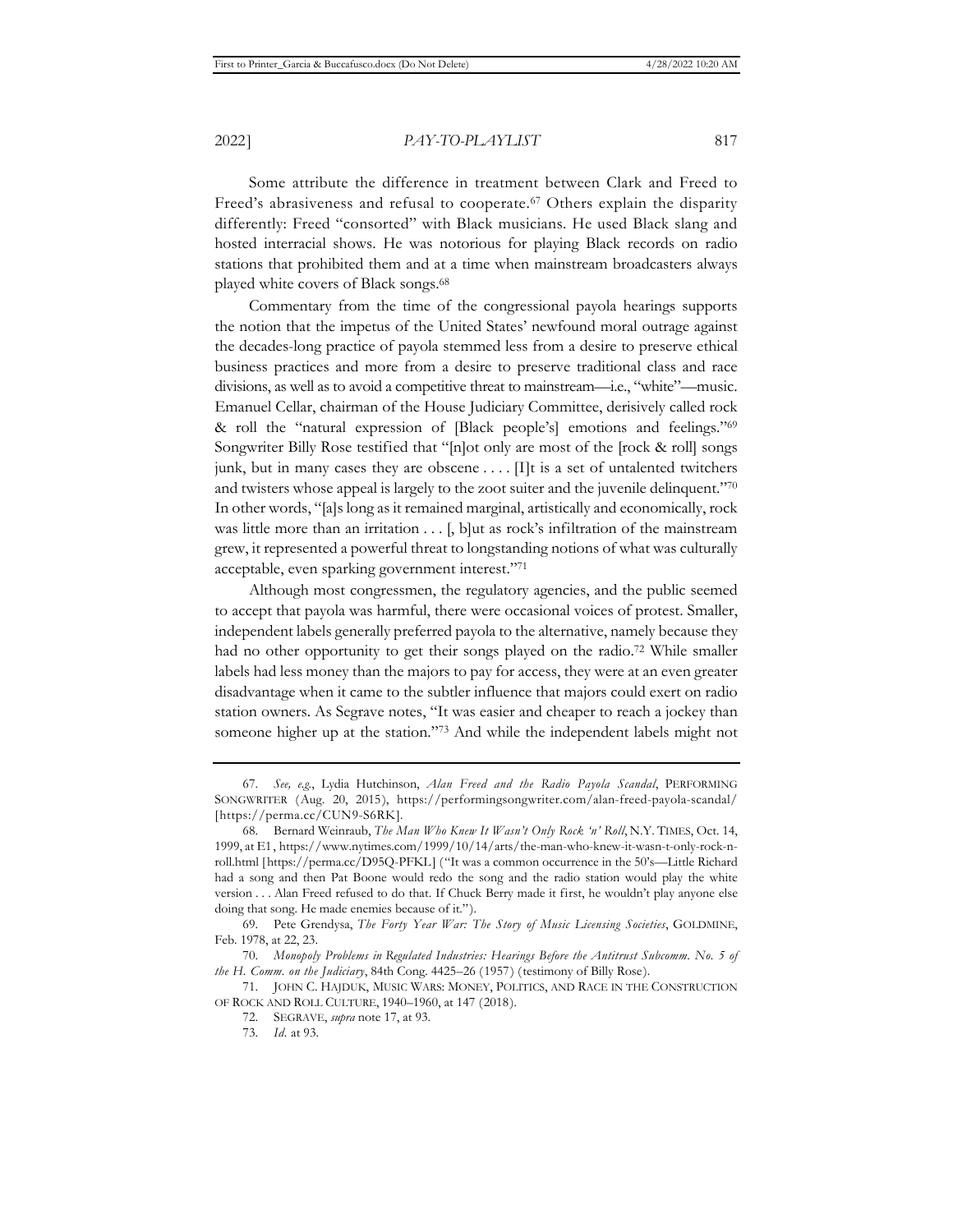have had the money to buy favor with the likes of Freed or Clark, by spending money with local DJs in smaller markets, they could hope to crack Top 100 lists and ultimately get air time on the major stations.74 For this reason, many smaller record labels argued that rather than being anticompetitive as the FTC claimed, payola actually enabled them to compete with market incumbents.

The fruits of multiple investigations from 1958 to 1960 were substantial. In addition to numerous indictments and convictions for commercial bribery in New York, the FTC ultimately accused dozens of radio stations and record distributors of unfair and deceptive trade practices.75 According to the FTC, payola deceived the public and suppressed competition.76 For its part, the FCC proposed various pieces of legislation to combat payola, and it clarified that radio stations receiving free records were obliged to disclose them.77

Ultimately, and most significantly, the 1960 congressional hearings resulted in amendment of the Communications Act of 1934 to require disclosure to listeners if a song was aired in exchange for money or other valuable consideration, including consideration paid to DJs (as opposed to the stations themselves).78 Section 508 of the Communications Act now requires station employees to disclose any payments they received to their employers, who, in turn, would disclose them to listeners. Failure to disclose can lead to a fine of up to \$10,000, or a year in jail, or both.79 These new regulations put the brakes on the payola train, but only long enough for the music industry to catch its breath, regroup, and go into business with the mob.

Beginning in earnest in 1979 and continuing through the "new payola" scandal of 1986, record labels utilized independent promoters to insulate themselves from liability under the new payola regulations.<sup>80</sup> The rise of the indie<sup>81</sup> promoter is believed to originate from a 1979 FCC administrative ruling determining that "social exchanges between friends are not 'payola.'"82 This so-called "friendship exception"

<sup>74.</sup> Coase, *supra* note 20, at 315–16. During the 1980s another payola scandal erupted over the purchasing of "paper adds," where a radio station accepts money to falsely assert that it played a song, thereby boosting the song's ranking on Top 100 lists. *See* SEGRAVE, *supra* note 17, at 206–09.

<sup>75.</sup> SEGRAVE, *supra* note 17, at 116, 153.

<sup>76.</sup> *Id.* at 116.

<sup>77.</sup> Coase, *supra* note 20, at 296. This interpretation was subsequently changed with the 1960 amendments to the Communications Act.

<sup>78. 47</sup> U.S.C. § 317.

<sup>79. 47</sup> U.S.C. § 508. In addition, the FCC adopted a rule, Section 73.1212, setting forth the broadcasters' responsibility to make this sponsorship identification in the radio broadcast context. 47 C.F.R. § 73.1212 (2021). FCC Rule 76.1615 sets the same responsibility in the cable television context, where the practice assumes the name "plugola." 47 C.F.R. § 76.1615 (2021).

<sup>80.</sup> We borrow the term "new payola" here from Sidak & Kronemyer, *supra* note 33, at 525.

<sup>81.</sup> To be clear, "indie" here means promoters who were independent contractors rather than employees of the record labels. This is different from the "indie" record labels that are separate from the "Big Three" major labels.

<sup>82.</sup> Dena Pictures, Inc., 71 F.C.C.2d 1402, 1408 (1979).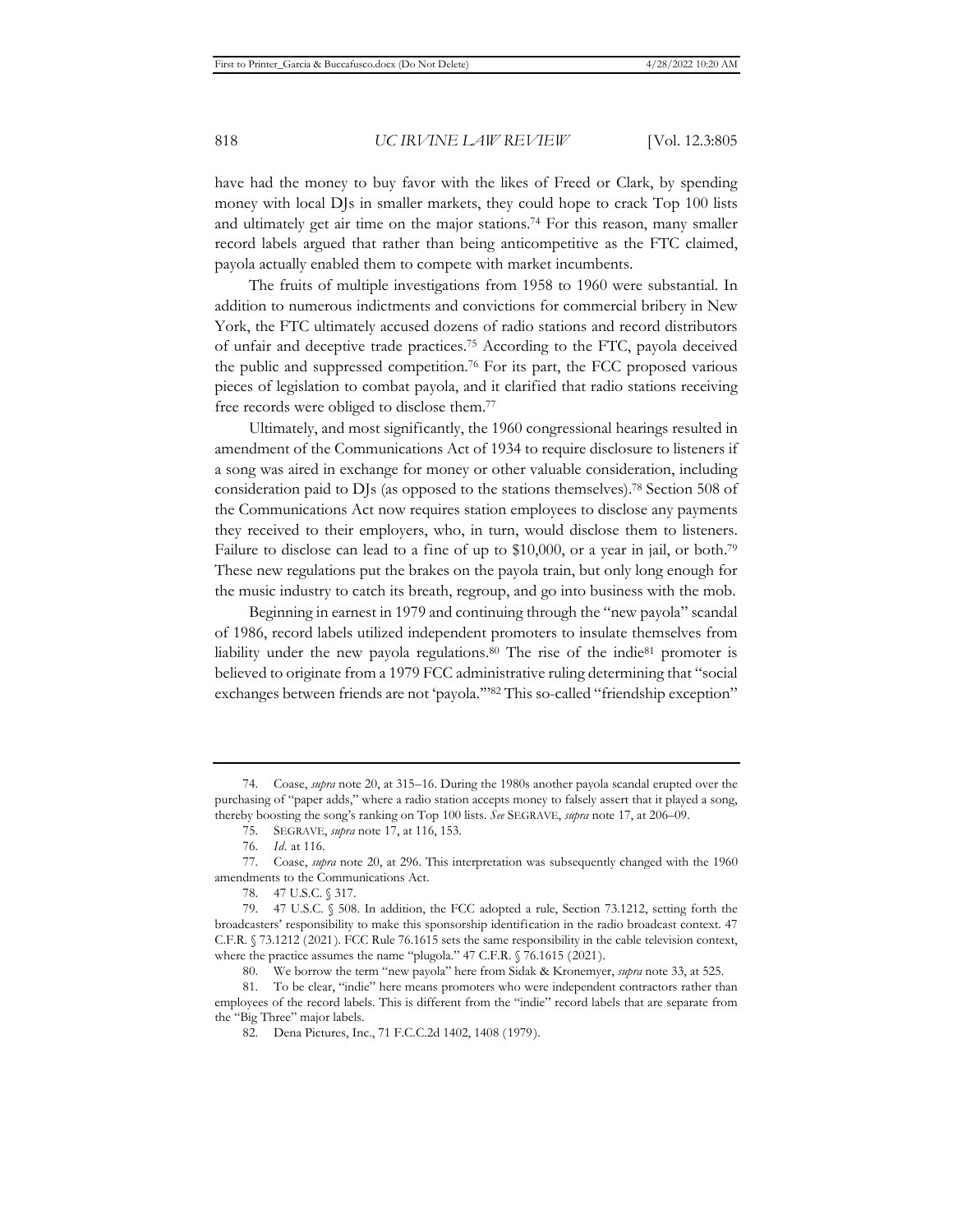allowed independent promoters to lavish extravagant gifts upon their DJ "friends" with impunity.<sup>83</sup>

Importantly, the indie promoter model worked via exclusive arrangements; that is, each independent promoter represented himself (they were all men) as the sole means of connecting with certain stations.<sup>84</sup> This arrangement lent itself nicely to the eventual monopolization of independent promotion by a handful of actors who called themselves "The Network" and their respective mob bosses.

This development distinguished the payola scandal of the 1980s from its predecessors. For one thing, "independent promoters had the ability to exclude records from receiving radio airplay at major . . . stations."85 In addition, the widespread "perception that independent promoters were engaging in extortion . . . did not prompt any government inquiry," allegedly because prospective witnesses "refused to testify because of fear of physical retaliation."86 One of the most notorious of the independent promoters and member of the infamous Network—Joe Isgro—was allegedly involved with the Gambino crime family.87At the height of his influence, and before his indictment by the FBI, Isgro counted Columbia Records, Warner Records, RCA Records, and Polygram Records among his clients.88

#### *C. Contemporary Payola Regulation*

The payola scandals of the 1950s to 1980s and the accompanying legislative response established the federal rules governing pay-for-play that exist to this day. At least as a federal matter, the rules are fairly simple. The Communications Act does not prohibit record companies from paying, or radio stations from accepting, money in exchange for spinning particular records. The Act simply requires that these activities be disclosed.89 As long as a radio station informs its listeners that it or one of its employees has been paid to play a tune, it may do so.

Throughout the remainder of the twentieth century and into the twenty-first, federal and state governments have continued to investigate and prosecute the

<sup>83.</sup> Sidak & Kronemyer, *supra* note 33, at 531–32.

<sup>84.</sup> *Id.* at 533–35.

<sup>85.</sup> *Id.* at 550.

<sup>86.</sup> *Id.* at 550–51.

<sup>87.</sup> *See, e.g.*, SEGRAVE, *supra* note 17, at 197.

<sup>88.</sup> Larry Rohter, *Payola Trial Is Opening Today for Successful Record Promoter*, N.Y. TIMES, Aug. 21, 1990, at C13, https://www.nytimes.com/1990/08/21/arts/payola-trial-is-opening-todayfor-successful-record-promoter.html [https://perma.cc/85Z5-VU7Z]. Isgro protégé Ralph Tashjian enjoys the unique distinction of being the first independent record promoter convicted under the payola laws in 1989. In the summer of 2018, Tashjian started a new digital promotion company, Intercept Music. With this turn to the internet, Mr. Tashjian has finally gotten out from under the FCC's thumb. Julian Mark, *Legendary SF Mission Record Promoter Ralph Tashjian Turns to Tech at 70*, MISSION LOC. (June 18, 2018), https://missionlocal.org/2018/06/legendary-sf-mission-record-promoterturns-to-tech-at-70 [https://perma.cc/DP3Z-JAC3].

<sup>89. 47</sup> U.S.C. §§ 317, 508.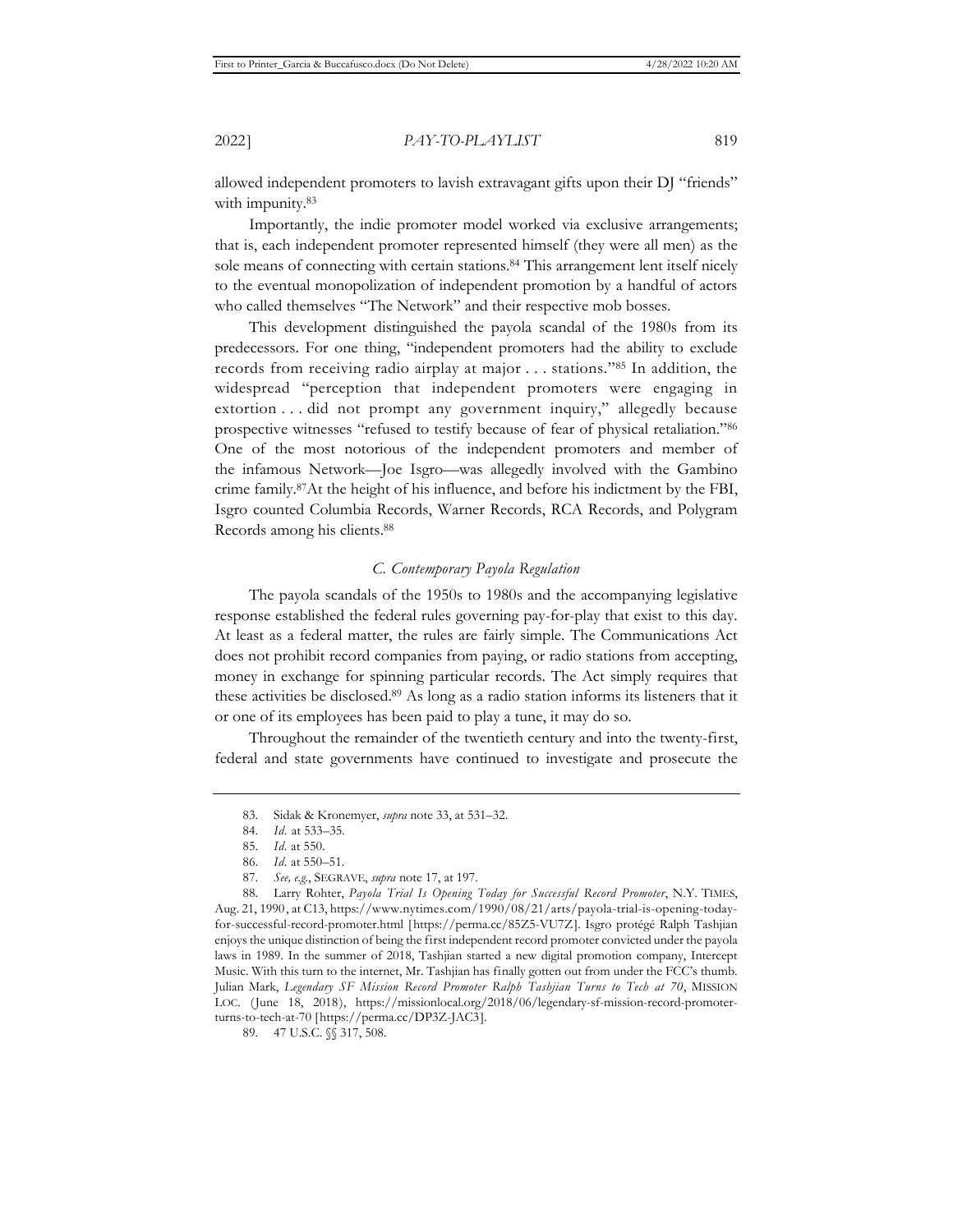nondisclosure of payola. In 1986, Senator Al Gore began an investigation into what he termed "the new payola," including the practice of radio stations being paid to falsely claim that they had aired songs in order to boost the songs' rankings in the charts.90 These so-called "paper adds" made a song look popular, so that other stations would be induced to add it to their respective rotations.<sup>91</sup>

In 2004, New York returned to the payola enforcement arena. Then-state Attorney General Eliot Spitzer conducted investigations into the four major record companies, each of whom quickly and quietly settled for multimillion-dollar sums.<sup>92</sup> The FCC followed suit with its own investigation beginning in 2006, wherein at least one FCC commissioner was seeking fines as high as \$10 million.<sup>93</sup>

Most recently, in late 2019, FCC Commissioner Michael O'Rielly instigated new investigations into illegal payola practices on both broadcast TV and radio. The investigation began as a request from the FCC to the Recording Industry Association of America (the RIAA) to look into "possible violations of federal laws and regulations that expressly prohibit."94 After an RIAA response deemed "underwhelming,"95 O'Rielly reached out to the record labels directly.<sup>96</sup> As of April 2020, Sony, Warner, and Universal had all responded denying any and all undisclosed pay-for-play arrangements.97

Because payola is regulated primarily by the FCC—at least at the federal level—payola regulation currently applies only to radio and television broadcasting. The Communications Act does nothing to regulate pay-for-play over the internet.

<sup>90.</sup> SEGRAVE, *supra* note 17, at 204. Although it might seem meaningless to a record label to have a radio station only pretend to play its song, paper adds could be an enormously valuable strategy for manipulating Top 100 charts. Because the charts used data they received from stations to determine song rankings, appearing in the listings for smaller stations could help a song bubble up to the major stations. And, of course, it was much cheaper to buy access to a station in Springfield than in Los Angeles. It was, in other words, a foot in the (previously locked) door.

<sup>91.</sup> *See* Rohter, *supra* note 88.

<sup>92.</sup> Jeff Leeds, *Spitzer Sues Radio Chain as Part of Music Inquiry*, N.Y. TIMES, Mar. 9, 2006, at C4, https://www.nytimes.com/2006/03/09/business/spitzer-sues-radio-chain-as-part-of-musicinquiry.html [https://perma.cc/3QXM-625V].

<sup>93.</sup> Jeff Leeds, *U.S. Presses Payola Inquiry After Settlement Talks Stall*, N.Y. TIMES, Apr. 21, 2006, at C5, https://www.nytimes.com/2006/04/21/business/media/us-presses-payola-inquiryafter-settlement-talks-stall.html [https://perma.cc/EN9C-96C6].

<sup>94.</sup> Letter from Michael O'Rielly, Comm'r, Fed. Commc'n Comm'n, to Mitch Glazier, Chairman & CEO, Recording Indus. Ass'n of Am. (Sept. 4, 2019), https://docs.fcc.gov/public/ attachments/DOC-359469A1.pdf [https://perma.cc/8X59-MX53].

<sup>95.</sup> Mike O'Rielly (@MPORielly), TWITTER (Oct. 8, 2019, 7:51 AM), https://twitter.com/ MPORielly/status/1181582829110644736 [https://perma.cc/T45U-E3E2].

<sup>96.</sup> Letter from Mike O'Rielly, Comm'r, Fed. Commc'n Comm'n, to Wade Leak, Senior Vice President, Deputy Gen. Couns., Chief Compliance, Ethics & Priv. Officer, Sony Music Ent., Saheli Datta, Head of Glob. Compliance, Universal Music Grp., and Trent Tappe, Senior Vice President, Deputy Gen. Couns., & Chief Compliance Officer, Warner Music Grp. (Jan. 16, 2020), https:// docs.fcc.gov/public/attachments/DOC-361998A1.pdf [https://perma.cc/XRN2-26MU].

<sup>97.</sup> Mike O'Rielly (@MPORielly), TWITTER (Apr. 21, 2020, 11:18 AM), https://twitter.com/ MPORielly/status/1252662966647914505 [https://perma.cc/GT5Y-6KYR].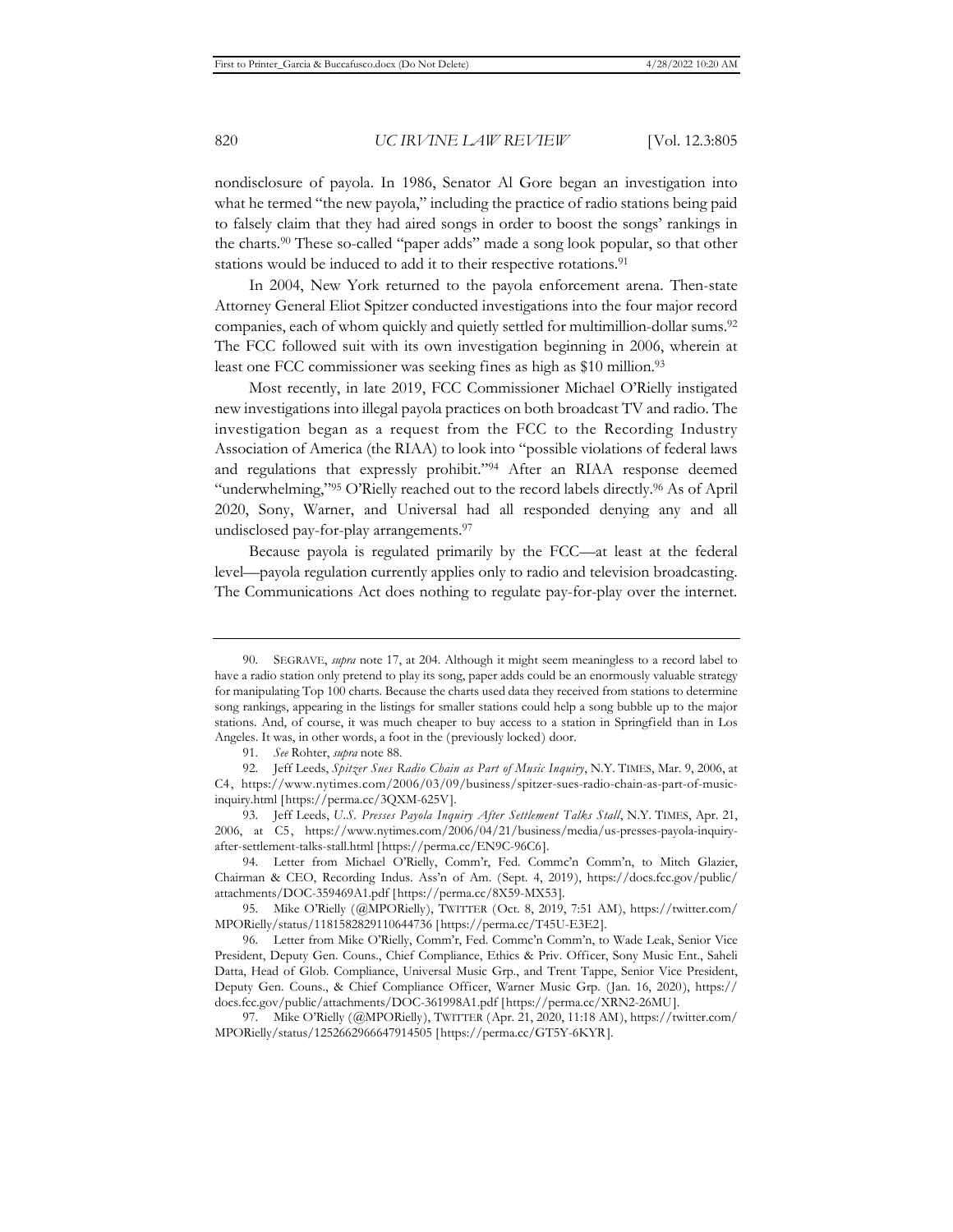Although state commercial bribery laws or FTC advertising rules may be implicated by pay-for-play online, the FCC's payola disclosure requirements do not apply to online music streaming. As we detail in the next Part, however, allegations of streaming payola abound.

\* \* \*

Several important points emerge from this history of payola and its regulation. First, pay-for-play is not now, and never has been, illegal. According to Congress, the FCC, and the FTC, only undisclosed payola presents a problem. Second, the parties complaining loudest about payola are typically established market actors. Although they assert that they are defending consumers' interests, major publishers and record labels have been payola's most vociferous critics. Finally, public performance of copyrighted works has generally been enormously beneficial, rather than harmful, to copyright owners. In fact, as we have seen, having one's songs performed publicly—whether by a vaudeville act or a radio station—often proves so valuable that copyright owners have been willing to pay for the privilege. This dynamic remains unchanged in the new streaming era as the next Part details.

#### II. STREAMING PAYOLA

As this Part will show, streaming payola looks a lot like traditional broadcast payola, only with less racism and less regulation. The former distinction is a welcome development; the desirability of the latter is less settled, and we'll address that uncertainty in Part IV. Section A of this Part briefly describes the technological changes that have dragged the music industry (sometimes kicking and screaming) into the modern streaming era. Section B discusses how those changes have impacted streaming promotional opportunities and details how they work. Finally, Section C considers how streaming payola is similar to and different from traditional broadcast payola.

#### *A. Changes in Music Consumption: From Sheet Music to Playlists*

The last century has seen dramatic changes, not only in how people listen to music but also in how they discover and pay for it. As Part I described, at the beginning of the twentieth century, people primarily listened to music live at clubs, shows, and dance halls. They also typically learned about new music through those venues, and they purchased sheet music there to continue listening to it at home. Today, people increasingly listen to music via streaming platforms like Spotify and YouTube. They learn about new music from various playlists on those platforms and from social media platforms like TikTok.

To the extent consumers buy (or access)<sup>98</sup> music, they often do so via platform accounts and monthly subscriptions. In the time period between dance halls and

<sup>98.</sup> *See* AARON PERZANOWSKI & JASON SCHULTZ, THE END OF OWNERSHIP: PERSONAL PROPERTY IN THE DIGITAL ECONOMY 83 (2016) (discussing the "buy now" lie).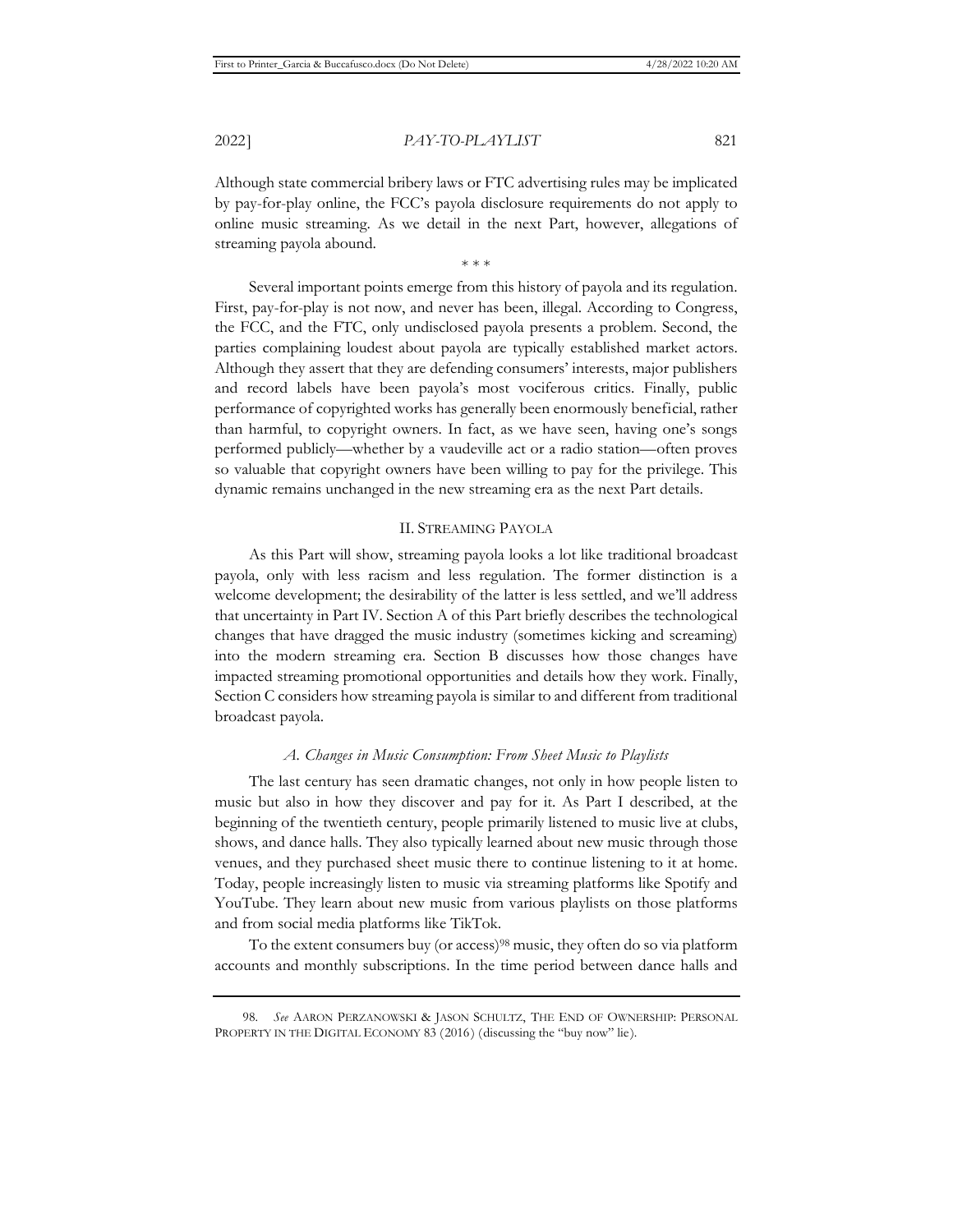streaming, the era of radio and record stores dominated music promotion and consumption. This Section briefly describes the changes over time that have impacted how people consume music and how they pay for access to listen to songs over and over again.99 In the next Section, we explore the strategies that artists and labels have developed to promote music on streaming platforms and how those strategies have evolved.

For most of human history, if you wanted to hear a piece of music, you had to listen to someone perform it live or play it yourself.100 Beginning in the middle of the nineteenth century, music publishing houses began to specialize in the printing and sale of sheet music for popular consumption.101 By the beginning of the twentieth century, people could purchase pre-recorded music for the first time in the form of player piano rolls. Advancements in the development and popularization of records and record players post-World War II made in-home music consumption more accessible to the general population.102 Introduction of the 8-track tape and the integration of 8-track players into car decks beginning in the late 1960s further encouraged the ubiquity of music in popular culture. The newfound portability of music afforded by the advent of cassette tapes and portable cassette players beginning in the late 1970s,103 followed by the domination of CDs and portable CD players throughout the 1990s and 2000s, predictably increased music consumption dramatically.104

By the late 1990s, the growing popularity of digital music files (MP3s) and portable devices capable of playing them shifted record labels' business model from one focused on selling music predominantly in physical album format to one focused on selling digital tracks.105 Consumers' dalliance with file-sharing platforms like Napster and Kazaa served to reinforce the preference for individual tracks-on-demand, while simultaneously lowering the price point for legitimate track sales.

<sup>99.</sup> We are not currently concerned with live music, although we mention the importance of concerts for promotion in Section II.C.

<sup>100.</sup> *See generally* F.M. SCHERER, QUARTER NOTES AND BANK NOTES: THE ECONOMICS OF MUSIC COMPOSITION IN THE EIGHTEENTH AND NINETEENTH CENTURIES (2004).

<sup>101.</sup> Ruth Towse, *Economics of Music Publishing: Copyright and the Market*, 41 J. CULTURAL ECON. 403, 410 (2017).

<sup>102.</sup> *See* Gronow, *supra* note 39, at 55.

<sup>103.</sup> Sony's Walkman was first released in 1979. Carl Franzen, *The History of the Walkman: 35 Years of Iconic Music Players*, VERGE (July 1, 2014, 1:15 PM), https://www.theverge.com/2014/7/1/ 5861062/sony-walkman-at-35 [https://web.archive.org/web/20140701212917/https://www.theverge.com /2014/7/1/5861062/sony-walkman-at-35].

<sup>104.</sup> Devin Coldewey, *30 Years Ago, the CD Started the Digital Music Revolution*, NBC NEWS (Sept. 28, 2012, 12:59 PM), https://www.nbcnews.com/tech/gadgets/30-years-ago-cd-started-digitalmusic-revolution-flna6167906 [https://perma.cc/9XM7-AZCZ].

<sup>105.</sup> *See generally* STEPHEN WITT, HOW MUSIC GOT FREE: A STORY OF OBSESSION AND INVENTION (2016) (describing the development of the MP3 format).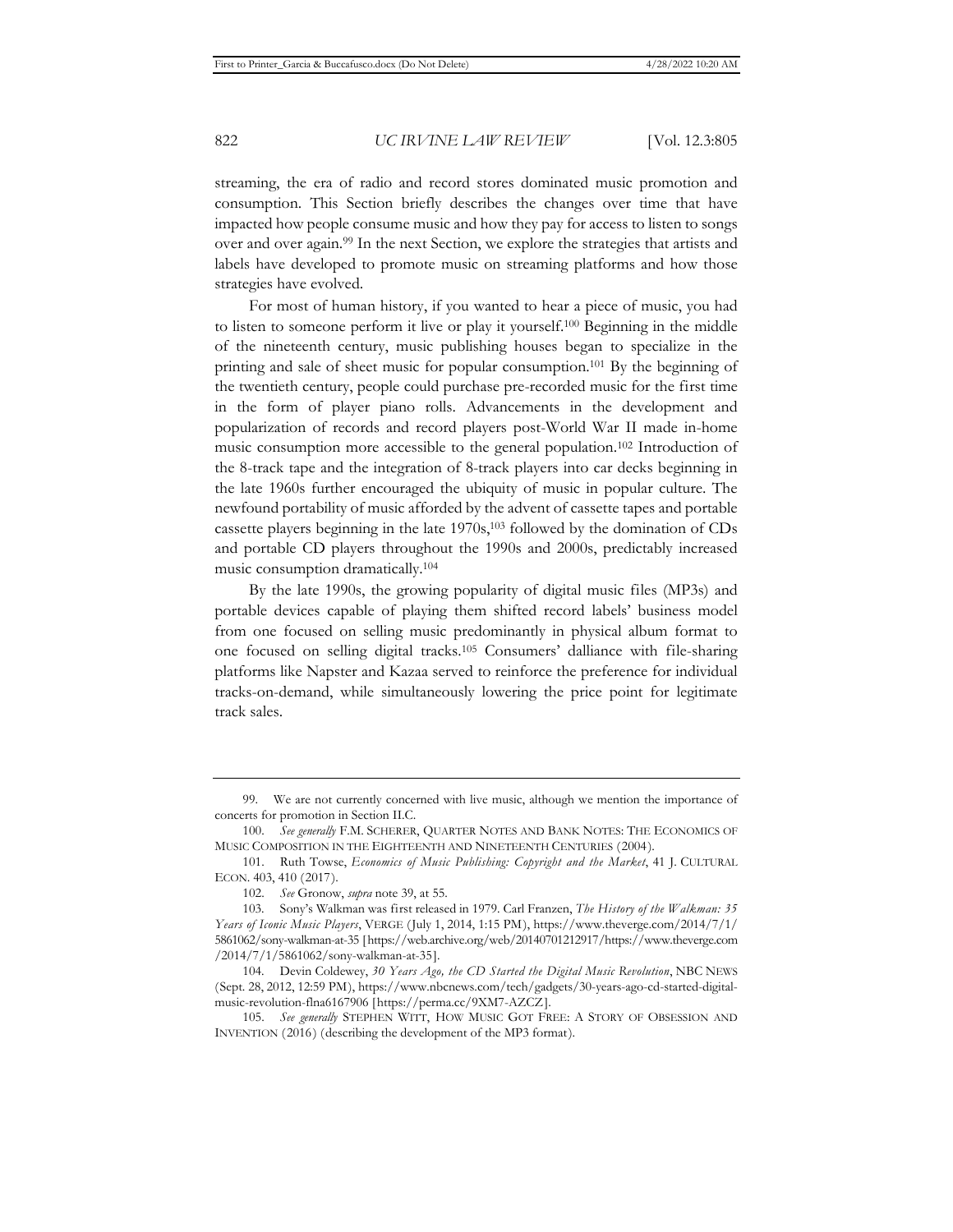When streaming platforms like Spotify began gaining popularity around 2008, record labels had to again pivot to a new consumption model—one with a less certain path to monetization. From a sales perspective, the music industry saw its revenues slashed dramatically as price-per-unit sales fell from an average of \$16.99 (for the sale of a physical album)<sup>106</sup> to \$12.99 (for the sale of a digital album)<sup>107</sup> to \$0.99 (for the sale of a digital track)<sup>108</sup> to \$.0006 (average royalties earned on a digital stream).109

But these lower rates don't necessarily mean that record labels are suffering. The major record labels are collectively generating over \$24 million per day in streaming revenues.<sup>110</sup> The latest IFPI Global Report<sup>111</sup> shows that streaming consumption now accounts for 77.8% of the North American market, up from 74.2% the year before.112 Global recording revenues for 2019 included \$11.4 billion from streaming (all platforms), \$4.4 billion from sales of physical albums (largely owing to a recent resurgence in vinyl), and \$1.5 billion from digital downloads.113

Importantly, only a handful of platforms provide the lion's share of access to music streaming. As of 2020, Spotify reports 299 million monthly active Spotify users. Of those, 138 million pay for the service; the remainder use the freemium version.114 Pandora's share of the streaming market is shrinking, down to about 60 million monthly active users in 2020.115 Listener stats for YouTube and its parent

110. Tim Ingham, *The Pandemic Has Hit the Major Labels This Year . . . But They're Still Generating over \$1M per Hour from Streaming*, MUSIC BUS. WORLDWIDE (Aug. 21, 2020), https:// www.musicbusinessworldwide.com/stat-of-the-week-the-pandemic-has-hit-the-major-labels-this-yearbut-theyre-still-generating-over-1m-per-hour-from-streaming [https://perma.cc/LE57-MMDK].

<sup>106.</sup> Neil Strauss, *Pennies that Add Up to \$16.98: Why CD's Cost So Much*, N.Y. TIMES, July 5, 1995, at C11, https://www.nytimes.com/1995/07/05/arts/pennies-that-add-up-to-16.98-why-cds-cost-so-much.html [https://perma.cc/V7K5-JVFB].

<sup>107.</sup> Kristin Thomson & Brian Zisk, *iTunes and Digital Downloads: An Analysis*, FUTURE MUSIC COAL. (June 15, 2003), http://futureofmusic.org/article/article/itunes-and-digital-downloadsanalysis#.Yj-YO24sKJI.link [https://perma.cc/2ZTK-W3E3].

<sup>108.</sup> *Id.*

<sup>109.</sup> Ephrat Livni, *Mariah Carey's Record-Breaking Day Shows how Little Musicians Make from Spotify*, QUARTZ (Dec. 10, 2021), https://qz.com/1507361/mariah-careys-record-breaking-dayshows-how-little-musicians-make-from-spotify- [https://perma.cc/8UZ6-4LQ8].

<sup>111.</sup> IFPI is the International Federation of the Phonographic Industry, a non-profit organization that represents the recording industry worldwide. IFPI, https://www.ifpi.org [https://perma.cc/HXA9-8]TQ] (last visited Mar. 26, 2022).

<sup>112.</sup> INT'L FED'N OF THE PHONOGRAPHIC INDUS., GLOBAL MUSIC REPORT: THE INDUSTRY IN 2019, at 17 (2020), https://www.ifpi.org/wp-content/uploads/2020/07/Global\_Music\_Reportthe\_Industry\_in\_2019-en.pdf [https://perma.cc/WLP6-5DHW].

<sup>113.</sup> *Id.* at 13.

<sup>114.</sup> Mansoor Iqbal, *Spotify Revenue and Usage Statistics (2022)*, BUS. APPS, https:// www.businessofapps.com/data/spotify-statistics [https://perma.cc/W7R7-WF8Q] (last updated Jan. 19, 2022).

<sup>115.</sup> Murray Stassen, *SiriusXM's Annual Revenues Were Up 35% in 2019, but Pandora's Monthly Active Users Fell by Nearly 6M*, MUSIC BUS. WORLDWIDE (Feb. 4, 2020), https:// www.musicbusinessworldwide.com/siriusxms-annual-revenues-were-up-35-in-2019-but-pandorasmonthly-active-users-fell-by-nearly-6m [https://perma.cc/K4Y6-FD9W].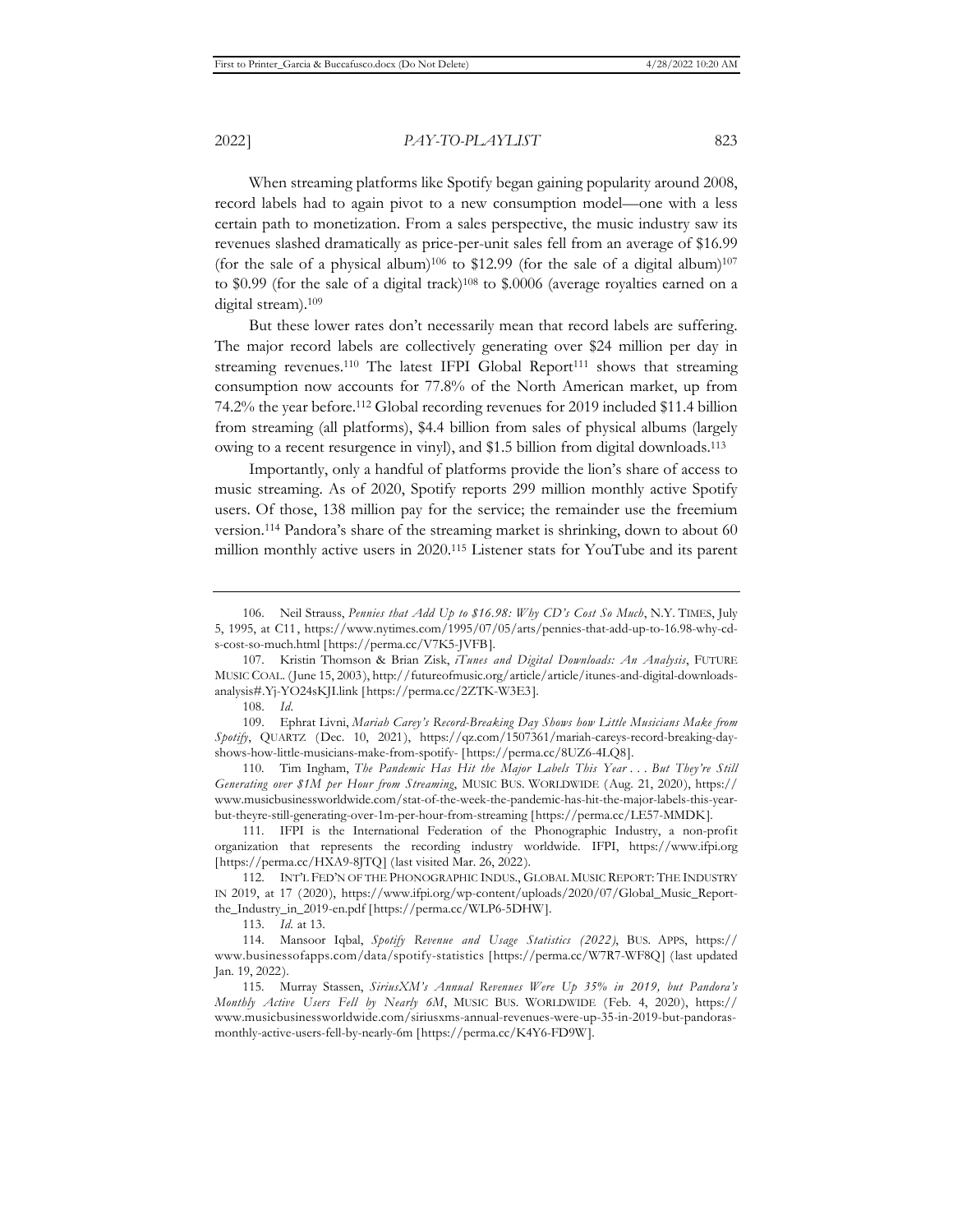company Alphabet, however, appear to be improving. YouTube Music and Premium have over 20 million subscribers, and hundreds of millions more people use the service to stream music videos.116 Both Apple Music and Amazon Music are in the neighborhood of 60 to 80 million subscribers.117

Among the most important developments in contemporary music consumption is the emergence of the playlist as one of the principal means by which people listen to and discover music. Playlists resemble earlier forms of music consumption like radio countdowns or mix tapes.118 Generally, playlists are comprised of songs by various artists combined according to some governing theme, such as "contemporary R&B" or "classical music for studying."119 Rather than listening to different albums or selecting individual songs, users can passively listen to music that has been chosen for a particular purpose. Users infrequently make intentional choices about which albums or songs to listen to; rather, they rely on selections made for them by others. Recently, playlists have become one of the most important ways in which people access music on platforms like Spotify and YouTube.120

Playlists differ in terms of who creates them and how they are compiled. On Spotify, for example, playlists are created by individual users, by record labels, and by Spotify itself. Users' and labels' playlists are selected by curators based on their own judgment and criteria. Any Spotify user can make their own playlist and share it with other listeners.121 We call these third-party, individually curated playlists "independent playlists." Some of these independent playlists have thousands—or even tens of thousands—of followers,<sup>122</sup> and, especially in particularly niches, they

<sup>116.</sup> Stuart Dredge, *Alphabet Reveals YouTube Revenues and Subscription Figures*, MUSIC ALLY (Feb. 4, 2020), https://musically.com/2020/02/04/alphabet-reveals-youtube-revenues-and-subscriptionfigures [https://perma.cc/4UAH-ZPK5].

<sup>117.</sup> Stuart Dredge, *How Many Users Do Spotify, Apple Music and Other Music Streaming Services Have?*, MUSIC ALLY (Feb. 3, 2022), https://musically.com/2020/02/19/spotify-apple-howmany-users-big-music-streaming-services/ [https://perma.cc/FA9X-WS8K].

<sup>118.</sup> Maria Eriksson, *The Editorial Playlist as Container Technology: On Spotify and the Logistical Role of Digital Music Packages*, 13 J. CULTURAL ECON., 415, 415 (2020) ("Building on older practices of queuing tracks before they are broadcasted (as has long been the habit in radio broadcasts and cassette mixtaping for example), playlists were originally introduced to assist fans in the personal organization of musical archives.").

<sup>119.</sup> Tori Misrok, Note, *How Playlists Broke the Internet: An Analysis of Copyright in Playlist Ownership*, 40 CARDOZO L. REV. 1411, 1426–29 (2019).

<sup>120.</sup> Spotify's editorial playlists alone account for about thirty percent of streams on the platform. Eriksson, *supra* note 118, at 416.

<sup>121.</sup> Misrok, *supra* note 119, at 1413.

<sup>122.</sup> Elias Leight, *There's So Much Music on Spotify, Artists Are Paying for You to (Hopefully) Find Them*, ROLLINGSTONE (July 28, 2020, 4:05 PM) [hereinafter Leight, *There's So Much Music*], https://www.rollingstone.com/music/music-features/spotify-streams-third-party-playlisting-1033700 [https://perma.cc/G9AR-SLXR] ("Some of these rankings have built up healthy followings—right now, for example, there are a pair of user-generated playlists devoted to TikTok songs with over 700,000 followers each, and several more with over 100,000 followers.").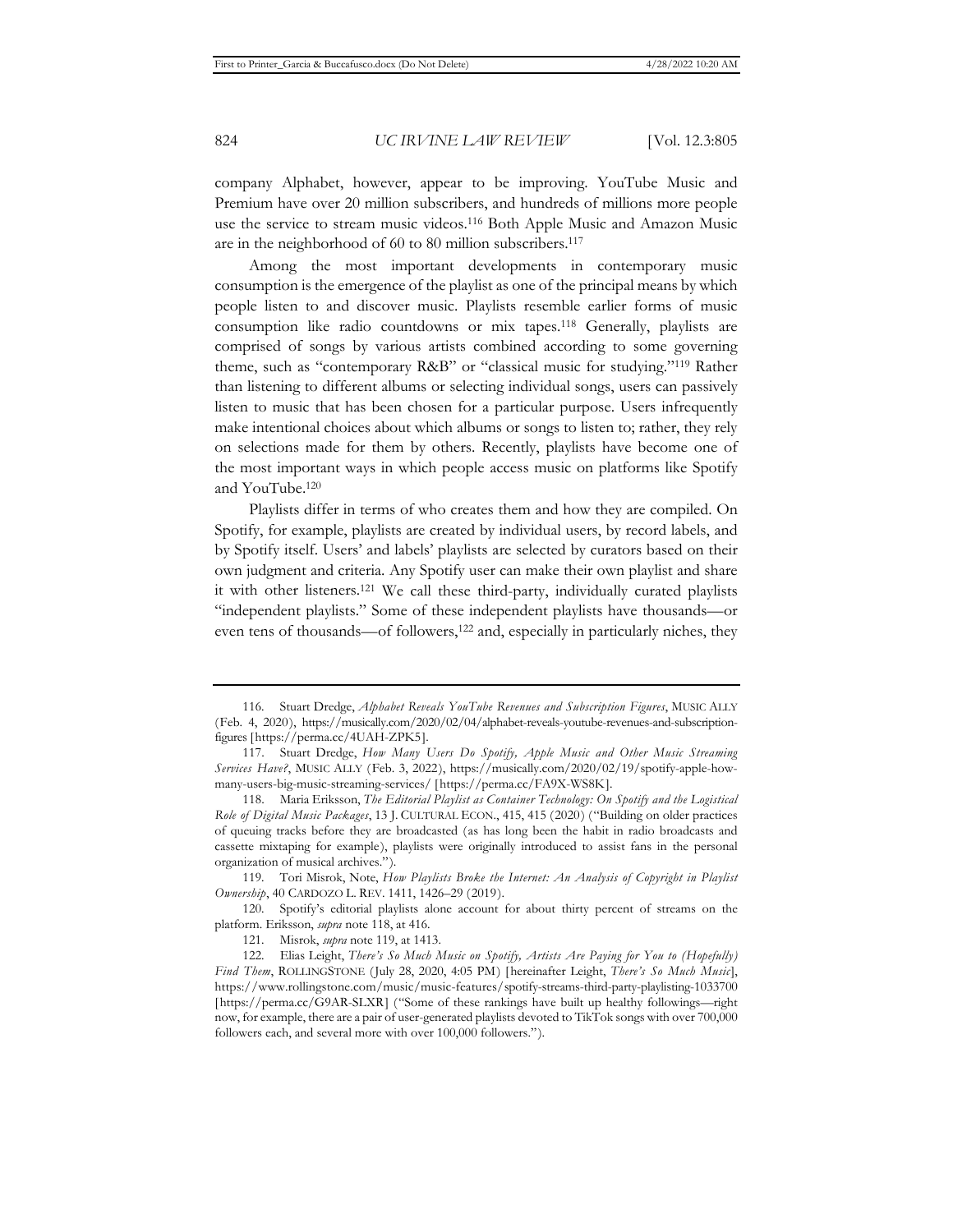can serve as significant tastemakers.123 But users wanting to find these independent playlists on Spotify must search for them; Spotify doesn't showcase them on its home screen.124

In addition, the three major record labels curate their own playlists that, unsurprisingly, promote music owned by those labels. Warner produces the Digster series of playlists, Universal's playlist series operates under the name Topsify, and Sony playlists are labeled as originating from Filtr.<sup>125</sup> Spotify features some of these label-made playlists in the Featured Playlists and Genres & Moods aspects of its interface.126

By far the most important, however, are the playlists that Spotify itself maintains. All of the top 25 playlists are Spotify's own.127 These playlists fall into one of two categories: (i) editorial, or curated by tastemakers employed by the platform, and (ii) algorithmic, or populated by a proprietary algorithm based on listeners' activity, among other things.128 Some of Spotify's most popular editorial playlists, for example, include Today's Top Hits (~27 million followers) and RapCaviar  $(\sim 13.5 \text{ million follows})$ .<sup>129</sup> Here, curators choose which songs to include in the playlist and in what order they will be presented. Some of these curators, like RapCaviar's former curator Tuma Basa, have become widely known, even revered for their taste.130

Playlists with names like Daily Mix and Discover Weekly comprise the algorithmic offering at Spotify. While the precise mechanics are proprietary, the idea behind the algorithmic playlists is to collect data on listener behavior—which playlists they follow, which songs they skip, which they repeat, which they "like," etc.—and use it to serve similar fare for the user to discover. Unlike editorial playlists which could appear at best subjective, and at worst paid for, algorithmic

<sup>123.</sup> Luis Aguiar & Joel Waldfogel, *Platforms, Promotion, and Product Discovery: Evidence from Spotify Playlists* 4 (Nat'l Bureau of Econ. Rsch., Working Paper No. 24713, 2018) https:// www.nber.org/system/files/working\_papers/w24713/w24713.pdf [https://perma.cc/7PR6-6QFN] (noting that one user is credited with helping promote Lorde to international stardom).

<sup>124.</sup> *See generally* Eriksson, *supra* note 118.

<sup>125.</sup> Aguiar & Waldfogel, *supra* note 123.

<sup>126.</sup> *See generally* Eriksson, *supra* note 118.

<sup>127.</sup> Aguiar & Waldfogel, *supra* note 123, at 7.

<sup>128.</sup> *See Types of Spotify Playlists*, SPOTIFY FOR ARTISTS, https://artists.spotify.com/help/ article/types-of-spotify-playlists?category=promos-and-playlists [https://perma.cc/3CJR-G78L] (last visited Mar. 26, 2022).

<sup>129.</sup> *Today's Top Hits*, SPOTIFY, https://open.spotify.com/playlist/37i9dQZF1DXcBWIG oYBM5M [https://perma.cc/5CU9-S5BN] (last visited Jan. 12, 2022); *RapCaviar*, SPOTIFY, https:// open.spotify.com/playlist/37i9dQZF1DX0XUsuxWHRQd [https://perma.cc/4CBC-4ZGZ] (last visited Mar. 26, 2022).

<sup>130.</sup> Andy Gensler, *Spotify's Tuma Basa on Curating RapCaviar, What Not to Do When Pitching and why He's No 'Gatekeeper*,*'* BILLBOARD (July 14, 2017), https://www.billboard.com/articles/ business/7865934/spotify-tuma-basa-curating-rapcaviar-pitching-playlists [https://perma.cc/J86F-XG2J].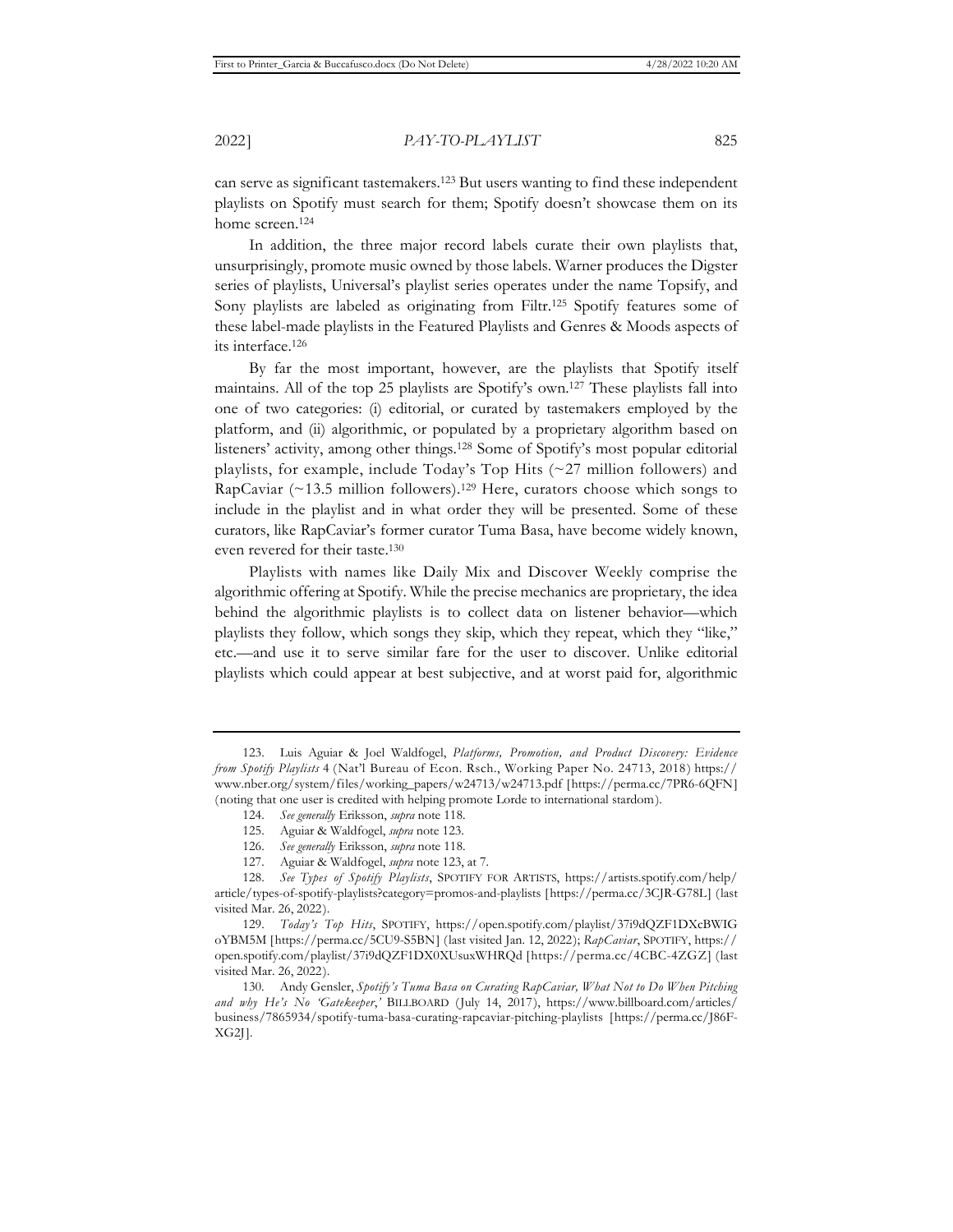playlists present as objective and "non-discriminatory."131 Users who listen to a lot of the Frozen soundtrack are going to be served a lot of the Moana soundtrack—not because Disney has paid for it, but because the algorithm has predicted that the users (or their children, as the case may be) will like it.132

Placement of a song on any of these playlists, with their millions of followers, is enormously valuable to labels and artists since it generally leads to lots of streams, even (perhaps especially) from passive listeners.133 Indeed, Spotify's decision to take "several decisive steps toward the establishment of a 'lean-back' customer experience where users are encouraged to consume editorial playlists rather than actively browsing for tracks" has served to further cement playlists' domination of contemporary streaming marketing strategy.134

The value of placement on these playlists cannot be overstated. Spotify's top playlists reach larger audiences than major radio stations in top markets, and the effects of placement on a list are staggering.135 According to recent research by Luis Aguiar and Joel Waldfogel, being added to Spotify's Today's Top Hits raises a song's streams by almost 20 million.136 Placement on Global Top 50 raises a song's streams by about 3 million, and #1 placement on the U.S. New Music Friday playlist raises a song's streams by about 14 million.137 Aguiar and Waldfogel estimate that being added to Today's Top Hits is worth between \$116,000 to \$163,000 in revenues.138 In sum, "Spotify . . . has substantial effects on which new artists and songs become discovered."139

The platform's ability to do so stems, in large part, from its algorithmic testing: "By the time a song lands on Today's Top Hits or other equally popular sets, Spotify has so relentlessly tested it that it almost can't fail."140 Both the algorithmic playlists and those from individual creators generate data about which

<sup>131.</sup> Eriksson, *supra* note 118, at 420.

<sup>132.</sup> *See* Kal Raustiala & Christopher Jon Sprigman, *The Second Digital Disruption: Streaming and the Dawn of Data-Driven Creativity*, 94 N.Y.U. L. REV. 1555 (2019).

<sup>133.</sup> A passive listener on a streaming service is comparable to a listener of a radio station. The latter picks a genre of station to tune into; the former picks a playlist. In both cases, no further affirmative action is required on the part of the listener; they simply listen to whatever is played to them. *Cf.* An active listener is someone who searches a particular artist, album, or song to listen to, or who puts together their own playlists for streaming. The majority of streaming users are passive listeners, and passive listeners tend to stream more (since music for them is just background to whatever they're really doing).

<sup>134.</sup> Eriksson, *supra* note 118, at 415.

<sup>135.</sup> *Id.* at 5.

<sup>136.</sup> Aguiar & Waldfogel, *supra* note 123, at 3.

<sup>137.</sup> *Id.*

<sup>138.</sup> *Id.* at 26.

<sup>139.</sup> *Id.* at 3.

<sup>140.</sup> David Pierce, *The Secret Hit-Making Power of the Spotify Playlist*, WIRED (May 3, 2017, 7:30 AM), https://www.wired.com/2017/05/secret-hit-making-power-spotify-playlist [https://perma.cc/ DWV6-RRHH].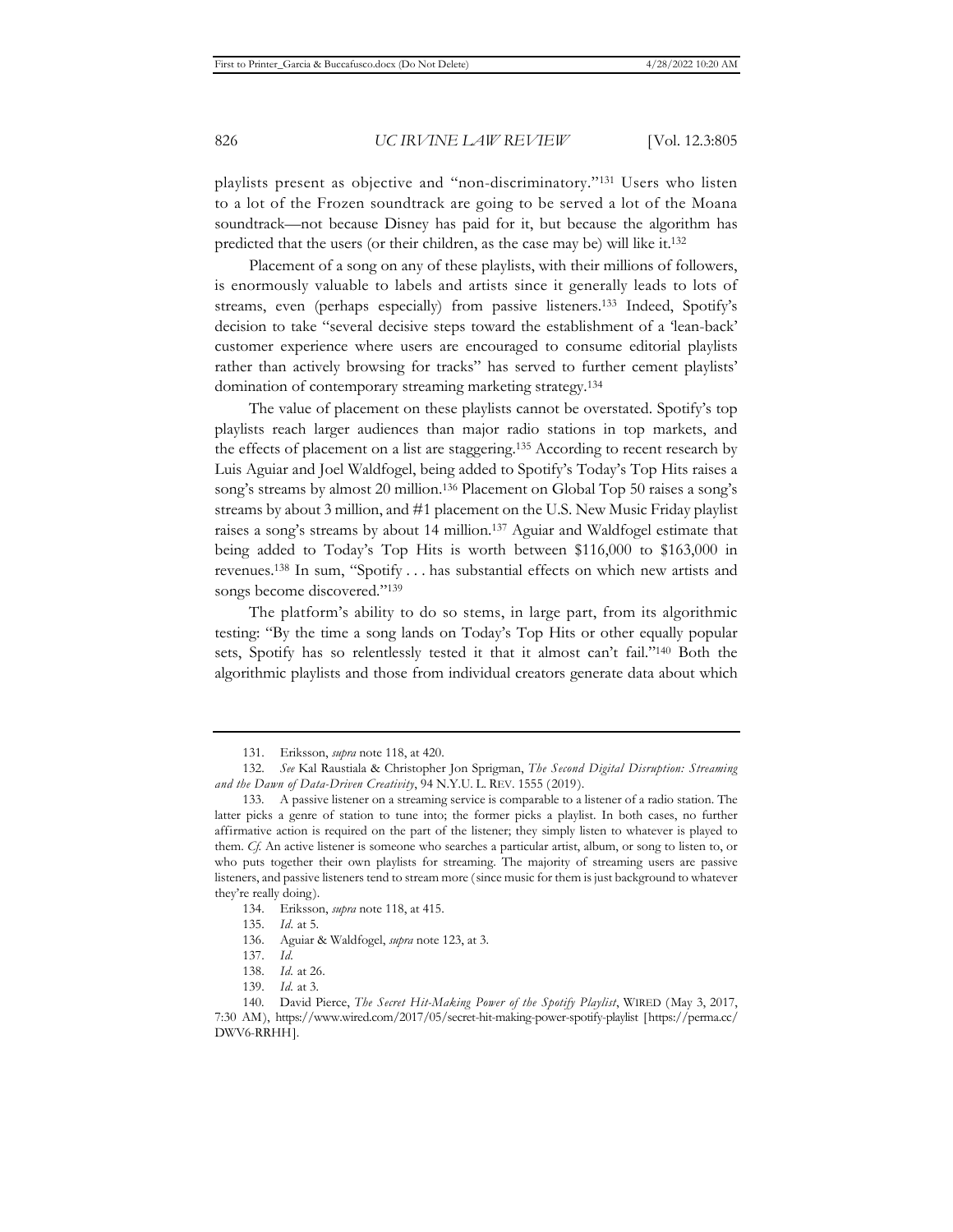songs are performing well. Spotify's human curators can use this data to supplement their judgments about which songs to include on the top editorial playlists.

#### *B. Streaming Music Promotion*

Music promotion is a matter of audience persuasion. When selling physical records in brick-and-mortar stores like Best Buy or Tower Records, music sellers relied on the "end cap," or the end-of-aisle real estate facing the consumer walkway. End cap space was scarce, so record labels competed fiercely for the opportunity to be in the most accessible parts of the store.

These days, fewer people are buying physical copies of music. Instead, they access music through one of numerous streaming services, including Spotify, YouTube, Apple Music, Pandora, and Amazon.141 Music producers no longer chase album sales, but rather streams. While the availability of extensive music catalogs is a boon for listeners, the sheer volume of music makes it even harder for music sellers to command users' attention.<sup>142</sup>

This Section explores music promotion in the streaming era. In addition to analyzing publicly available information and documentation on the various promotional tactics used in the industry, our research includes in-depth qualitative interviews with a dozen industry insiders.143 These interviewees include heads of independent music promotion companies, label executives, distribution directors, and artist managers. The artists represented by our interview sample range from relatively unknown, developing artists to up-and-coming breakout artists to superstars. The genres of these artists include hip-hop, rock, country, classical, electronic, and pop. Where relevant, their insights have been de-identified and included in the analysis that follows.144

Drawing on this research, we describe two principal music promotion strategies in the streaming environment: (1) via playlists and (2) via influencers. The first strategy involves placing songs on influential platform playlists through which many users learn of new music. The second strategy involves engaging and developing fans via social media in hopes of driving those fans to stream. Both of these promotional approaches share a couple of common features. First, they both focus on maximizing the number of streams across consumers (and not necessarily

<sup>141.</sup> *See generally supra* Introduction.

<sup>142</sup>*. See generally* TIM WU, THE ATTENTION MERCHANTS: THE EPIC SCRAMBLE TO GET INSIDE OUR HEADS (2017).

<sup>143.</sup> Our interviews were conducted via Zoom or telephone and were recorded and transcribed. Our research was approved by the Institutional Review Boards of the University of Colorado and Yeshiva University. Because our interviewees were providing sensitive information, we promised to preserve their anonymity. Accordingly, we have de-identified the particular individuals who we interviewed. Throughout the Article they are referred to using de-identified letters of the alphabet.

<sup>144.</sup> For more on research methods, see generally Lisa Webley, *Qualitative Approaches to Empirical Legal Research*, *in* OXFORD HANDBOOK OF EMPIRICAL LEGAL RESEARCH (Peter Cane & Herbert M. Kritzer, eds. 2010).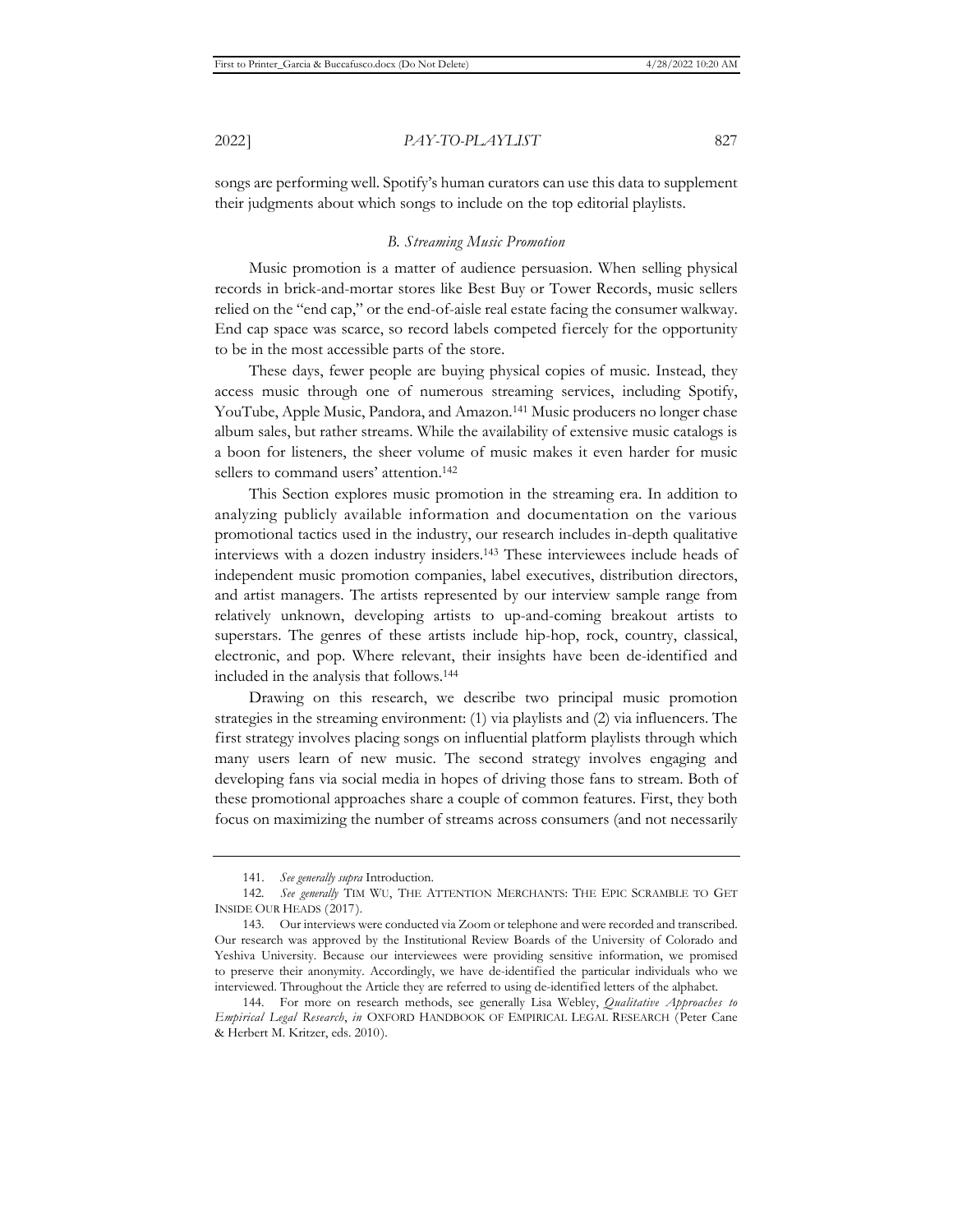the number of consumers). Second, they both offer either or both of explicit advertising (i.e., ads that are marked or tagged as paid advertising) and implicit endorsement (i.e., more ambiguous, "faux-organic" promotion that may be mistaken as authentic) options.

# *1. Via Playlists*

As we explained above, streaming platforms are now many people's primary means for accessing and discovering music. And while it's trivially easy for artists to place their music on streaming platforms, getting it heard by listeners is much more complicated. Playlists, and especially the platforms' editorial playlists, are the key to reaching an audience. Accordingly, the playlists' editors serve as gatekeepers who determine which songs get played to the largest audiences, just as radio DJs did before them. The question for artists and record labels, then, is how to get the gatekeepers' attention.

Of course, all of the platforms, their editors, and the music industry professionals we talked to disclaim any role for payola in streaming music promotion. According to one of our interviewees,

You cannot control editorial. And you can't buy your way into editorial. None of the existing platforms allow you to purchase your way in. You can run advertising against it, and the platforms allow different forms of advertising on their own platform, but you can't buy your way into editorial playlists. So you have to tell a story, you have to get an editor excited.145

Although it would be legal for Spotify's playlist editors to accept payments for placements without disclosing them, both Spotify and the editors go out of their way to establish their freedom from monetary influence.146 We have no way of knowing whether this is true or not, but the principal actors assert that it is, and our interviewees concur.

So, what legitimate options are available to obtain spots on coveted playlists? Spotify, for example, encourages artists and labels to utilize its "Spotify for Artists" platform in order to pitch tracks directly to its editorial staff for consideration.<sup>147</sup> Pitching is free and requires nothing more than clicking the "Pitch A Song" link on an artist's profile page and providing some basic information, including release

<sup>145.</sup> Virtual Interview with Interviewee E (Aug. 5, 2020).

<sup>146.</sup> For example, Spotify writes in its Artist FAQ that "[a]ny service that claims to offer guaranteed placement on playlists on Spotify in exchange for money are in violation of our terms & conditions" and "[w]hen we identify or are alerted to potential or confirmed cases of stream manipulation, we take action that may include the withholding of royalties, the correction of streaming numbers, and measures to ensure the artist or song's popularity is accurately reflected in our charts. Spotify reserves the right to remove manipulated content from the platform." *Paid 3rd-Party Services that Guarantee Streams*, SPOTIFY FOR ARTISTS, https://artists.spotify.com/help/article/third-partyservices-that-guarantee-streams [https://perma.cc/6JEH-4KSJ] (last visited Mar. 26, 2022).

<sup>147.</sup> SPOTIFY FOR ARTISTS, https://artists.spotify.com [https://perma.cc/B7DU-4LCN] (last visited Mar. 26, 2022).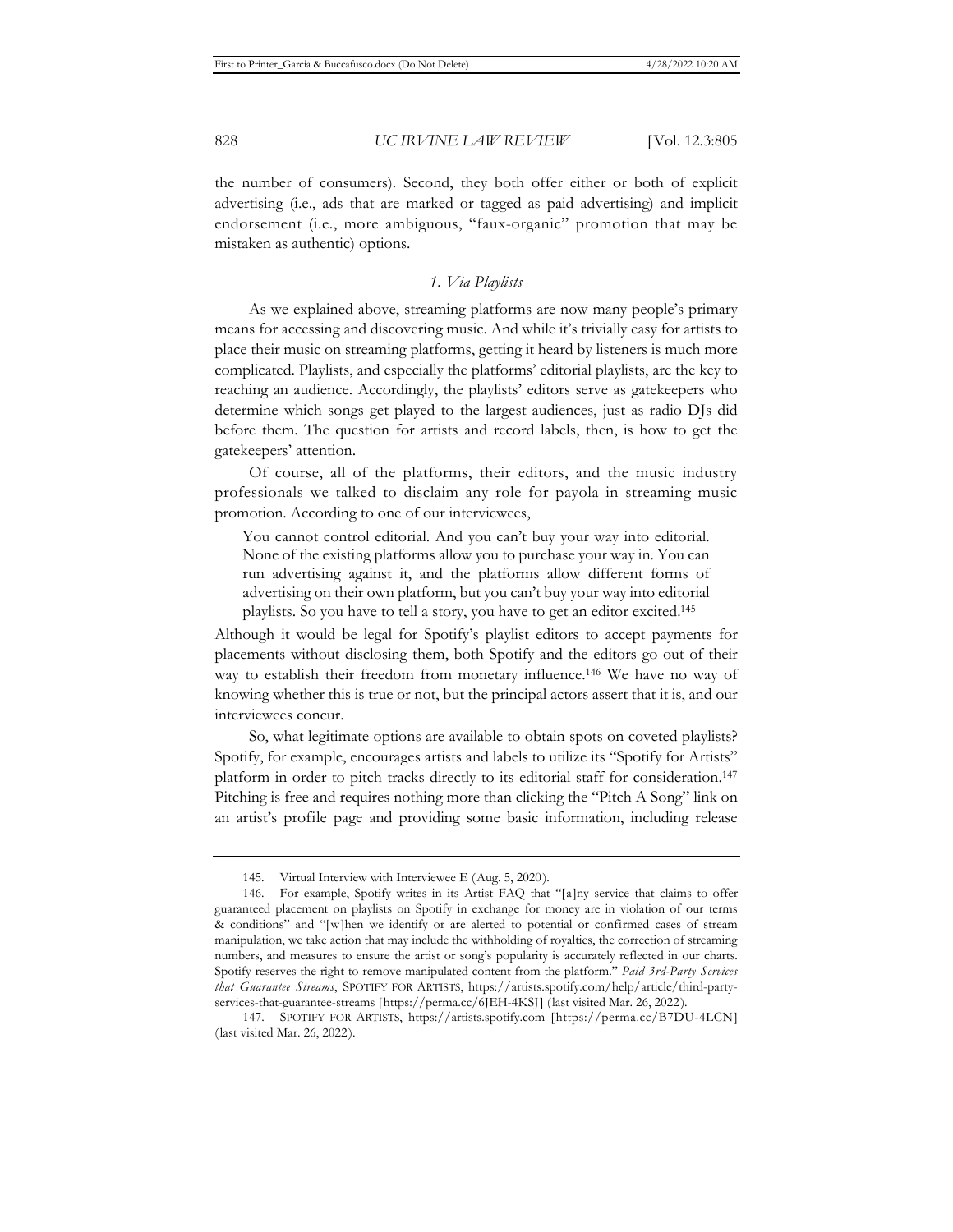date.148 It is unclear how effective this approach is; several of our interviewees compared "form pitching" to sending an unsolicited demo to a radio station. The Spotify for Artists FAQ effectively supports this analogy: "Pitching [a song] doesn't guarantee a playlist placement . . . . You can make sure you stay on our editors' radar by building your fanbase and engaging with your audience on Spotify."149 In other words, feel free to send us an automated form alerting us to your new release, but we're still going to give coveted playlist spots to tracks that demonstrate they already have an audience.

We spoke to some music industry professionals who explained that they treated promoting new music to Spotify editors much as they had treated promoting new music to radio DJs or record store buyers in the past. Record labels—at least the major ones—have regularly scheduled meetings with Spotify's editorial teams where the labels' representatives pitch their upcoming "priority" releases and attempt to garner the interest of the editor in considering them for placement on a coveted playlist. One of our interviewees compared the editorial pitch process to storytelling:

You have to tell a story. You have to get an editor excited. You have to have them feel part of what's going on. So, in that storytelling process for us, sometimes it involves the artists telling their story, or playing music early for one of the editors to get them excited about a project that they're working on or something that's coming up. Having them feel part of the process, maybe we talk to an editor and they get to help us choose what the first song is that we're going to put into the marketplace. It's all really part of the overall storytelling that we do.150

That said, several of our interviewees—particularly those representing artists not signed to a major label—reported better, more reliable results when buying ads on Spotify:

We always see a spike in . . . the song [we bought ads for] being added to like, Daily Discovery [an algorithmic Spotify playlist], and [we] even see a jump in the next single . . . every time we run one [of these ads] we always see an uptick . . . we keep running these ads [which otherwise have a very low click-thru rate and wouldn't be worth it] for that very reason  $\dots$ . <sup>151</sup>

Spotify's Ad Studio tells artists, labels, and promoters that they aren't paying for plays—only for ads—but our interviewees called this a matter of semantics: "Spotify says it's not pay-for-play . . . because pay-for-play is a dirty word,"152 and

<sup>148.</sup> *Pitching Music to Our Playlist Editors*, SPOTIFY FOR ARTISTS, https://artists.spotify.com/ help/article/pitching-music-to-playlist-editors [https://perma.cc/DNV2-THZ8] (last visited Mar. 26, 2022).

<sup>149.</sup> *Id.*

<sup>150.</sup> Virtual Interview with Interviewee A (July 21, 2020).

<sup>151.</sup> Virtual Interview with Interviewee E, *supra* note 145.

<sup>152.</sup> *Id.*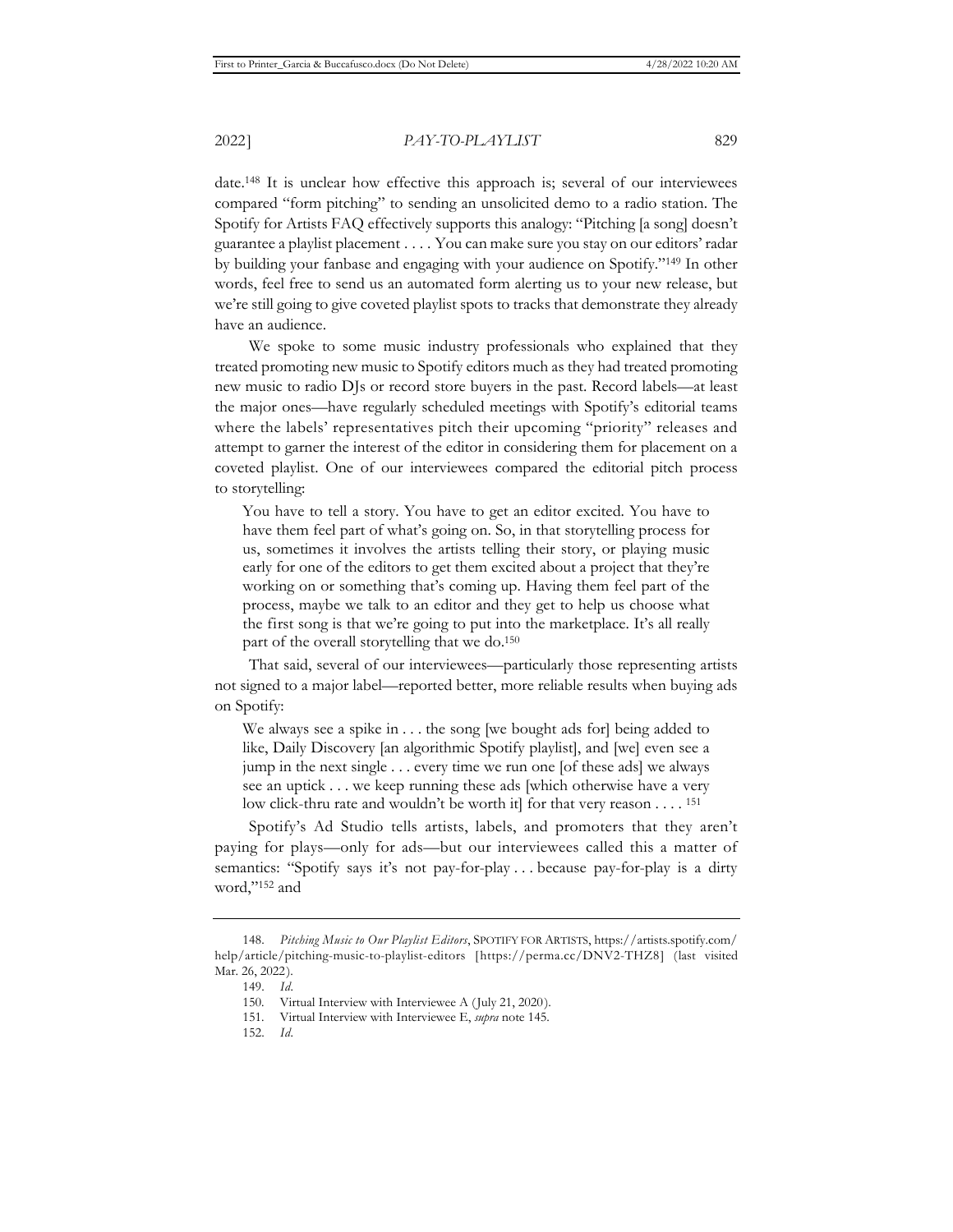even though [Spotify is] not FCC regulated and the term payola might not be . . . incredibly accurate . . . I mean, it's the same . . . it's the same muscle, right? . . . it's the same thing as radio payola . . . I think you see some people . . . feel like it's less of a, you know, quote unquote unethical practice or crime because you're not violating any FCC regulation, but you know . . . . 153

Many commentators agree that the line between advertising and pay-for-play is disappearing.154 In June 2020, Spotify announced a new advertising program called Marquee. On the program's web site, Marquee is described as

a full-screen, sponsored recommendation of your new release to Spotify Free and Premium listeners who have shown interest in your music and have the potential to listen more. When a listener clicks on a Marquee [ad], they are guided to your new release—and your release alone. This means they can focus solely on your music and discover more of you.155

In a case study from folk rock band Mt. Joy's experience with Marquee, Spotify reported an 18% conversion rate return on the band's investment.156 As part of Mt. Joy's release strategy for their new album, Spotify described the program as "increas[ing] their visibility, warm[ing] up their fans, and get[ting] a chance to *gain visibility on algorithmic and editorial playlists*."157 In a pitch deck, Spotify advises artists and labels to spend at least \$5,000 on Marquee campaigns.158 According to *Rolling Stone*, "[a]ll this does is continue what payola always has done—the major labels, which have the most money and the most frequent releases, get the most play, consolidating the amount of art that is put out there."159

YouTube has a similar ad program, TrueView, that enables an artist or label to have their music video run as an advertisement in front of the video actually requested by the user.160 This kind of ad is commonly known as a "pre-roll."161 If

<sup>153.</sup> Virtual Interview with Interviewee H (Aug. 6, 2020).

<sup>154.</sup> *See, e.g.*, Leight, *A New Tool*, *supra* note 13.

<sup>155.</sup> *Campaign Tools: Turn Listeners into Fans with Marquee*, SPOTIFY FOR ARTISTS, https:// artists.spotify.com/marquee [https://perma.cc/7PEY-AN7K] (last visited Mar. 26, 2022).

<sup>156.</sup> *How Mt. Joy Used Marquee's New Audience Segments to Grow Their Fan Base*, SPOTIFY FOR ARTISTS (Nov. 12, 2020), https://artists.spotify.com/blog/mt-joy-marquee-audience-segments [https://perma.cc/9CUM-VTU6]. This is quite high compared to an already "good" ad conversion rate of ten percent. *See* Sarah Berry, *What Is a Good Conversion Rate? (And How Does Yours Compare?)*, WEBFX: MKTG. BLOG (Apr. 15, 2020), https://www.webfx.com/blog/marketing/what-is-a-goodconversion-rate/ [https://perma.cc/L2Y7-7DYB].

<sup>157.</sup> *How Mt. Joy Used Marquee's New Audience Segments to Grow Their Fan Base*, *supra* note 156 (emphasis added).

<sup>158.</sup> Leight, *A New Tool*, *supra* note 13.

<sup>159.</sup> *Id.*

<sup>160.</sup> *About TrueView Video Campaigns*, GOOGLE ADS HELP, https://support.google.com/ google-ads/answer/6381008 [https://perma.cc/P2XX-S852?type=image] (last visited Mar. 26, 2022).

<sup>161.</sup> Brian Carter, *Why YouTube Pre-Roll Ads Rock & How to Take Advantage of Them*, CONVINCE & CONVERT, https://www.convinceandconvert.com/content-marketing/why-youtubepre-roll-ads-rock-how-to-take-advantage-of-them [https://perma.cc/M4GH-SQZW] (last visited Mar. 26, 2022).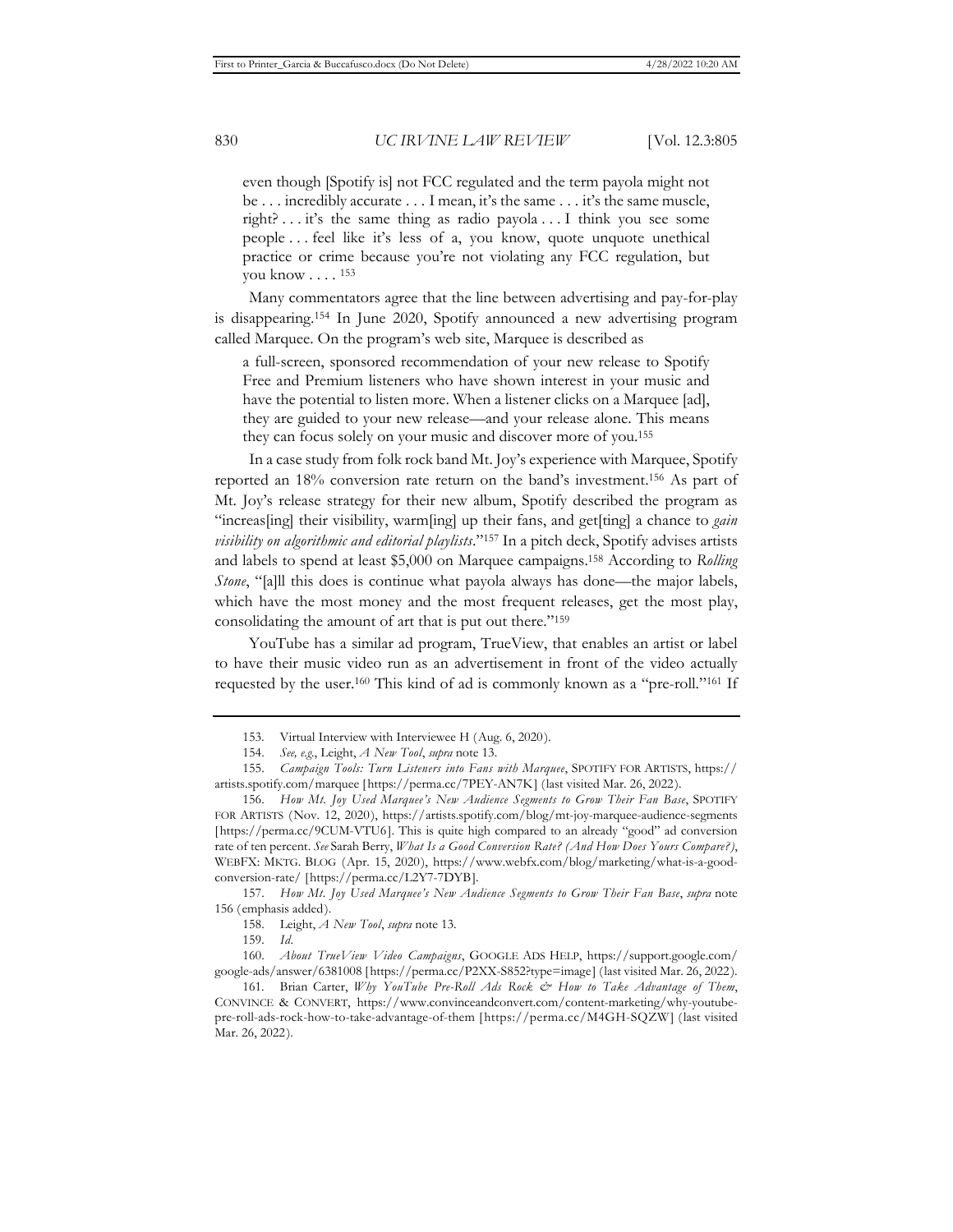the user then watches the pre-roll for a certain number of seconds, YouTube adds a "view" to the advertised song's video count.162 The additional views are valuable to artists and labels because they help demonstrate a song's popularity both to audiences directly and to algorithms and tastemakers who will use data on popularity to make their own decisions.163

When it comes to Spotify's algorithmic playlists—those chosen based on data about users' listening habits—there is no human editor to pitch.164 Part of the perceived value of the algorithmic playlists is their objectivity and freedom from bias.165 But that doesn't mean there is no way to improve one's chances of getting onto an algorithmic playlist. Spotify has recently announced "Discovery Mode," an alternative promotional opportunity that won't require any upfront costs, but which will only be available in exchange for an artist or label agreeing to accept a lower-than-market royalty payment.166 A press release from the company describes the new program as an "experiment" in which

artists and labels can identify music that's a priority for them, and our system will add that signal to the algorithm that determines personalized listening sessions . . . . To ensure the tool is accessible to artists at any stage of their careers, it won't require any upfront budget. Instead, labels or rights holders agree to be paid a promotional recording royalty rate for streams . . . where we provide this service.<sup>167</sup>

This latest forego-pay-for-play offering has been criticized by the Union of Musicians and Allied Workers, who claims that "artists continue to be underpaid, misled, and otherwise exploited by [Spotify]."168 As we mentioned in the

<sup>162.</sup> *About TrueView Video Campaigns*, *supra* note 160.

<sup>163.</sup> On the role of perceived popularity influencing listeners' opinions of quality, see our discussion *infra* notes 223–224.

<sup>164.</sup> *See, e.g*., *How Does Spotify's Algorithm Work? Streaming Hacks for Musicians*, DITTO MUSIC: UNSIGNED ADVICE BLOG (July 15, 2020), https://www.dittomusic.com/blog/how-doesspotifys-algorithm-work-streaming-hacks-for-musicians [https://perma.cc/BY9H-RLK6] (identifying important statistics for Spotify's algorithm to include: listening history, skip rate, listening time, and playlist features); Eric Boam, *I Decoded the Spotify Recommendation Algorithm. Here's What I Found.*, MEDIUM (Jan. 14, 2019), https://medium.com/@ericboam/i-decoded-the-spotify-recommendationalgorithm-heres-what-i-found-4b0f3654035b [https://perma.cc/ZZ48-W6A2] (suggesting that, unlike music recommendations coming from a human, "[r]ecommendations coming from machines have a steadier and predictable cadence").

<sup>165.</sup> Eriksson, *supra* note 118, at 419–20.

<sup>166.</sup> Ashley King, *Is Spotify's 'Discovery Mode' Worth It? Why It's Not Working Out for Artists, Listeners, or Anyone Who's Not Spotify*, DIGIT. MUSIC NEWS (Sept. 14, 2021), https:// www.digitalmusicnews.com/2021/09/14/spotify-discovery-mode-artists-reduce-revenue [https:// web.archive.org/web/20210915033218/https://www.digitalmusicnews.com/2021/09/14/spotifydiscovery-mode-artists-reduce-revenue/].

<sup>167.</sup> A*mplifying Artist Input in Your Personalized Recommendations*, SPOTIFY FOR RECORD (Nov. 2, 2020), https://newsroom.spotify.com/2020-11-02/amplifying-artist-input-in-your-personalizedrecommendations/ [https://perma.cc/7Y9H-MDGY].

<sup>168.</sup> *Justice at Spotify*, UMAW, https://www.unionofmusicians.org/justice-at-spotify-demands [https://perma.cc/X2KW-ECNE] (last visited Mar. 26, 2022).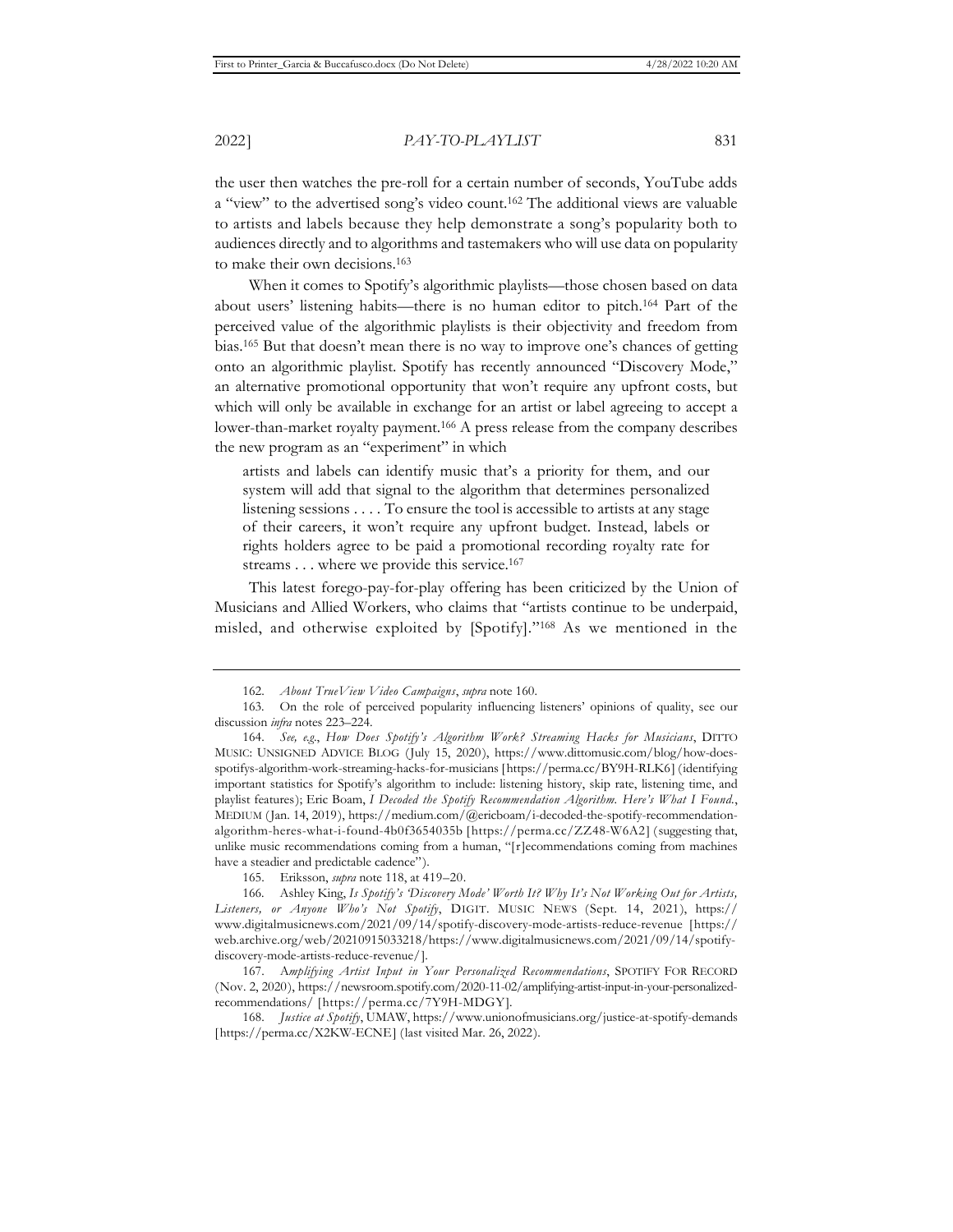introduction, Discovery Mode has also recently drawn congressional scrutiny.169 In some respects, this latest version of reverse payola is not much different from giving DJs songwriting credits in exchange for radio plays. Despite the professed outrage, the concept is not new. Pandora made the same agreement with Merlin back in 2014 and faced the same criticisms.170

Because the algorithmic playlists are driven by data about prior streaming behavior, artists who want to get picked up by popular algorithmic lists try to boost their performance in other areas of the platform. Several of our interviewees, as well as recent press coverage, emphasize the importance of independent playlisters in providing a valuable path to those coveted placements.

For example, Lance Allen, an independent acoustic guitar player from Nashville, describes "look[ing] at all the artists on Peaceful Guitar, [his coveted playlist] and look[ing] at what other [user-generated] playlists they were on, and [ ] reach[ing] out to those curators."<sup>171</sup> Despite their lack of affiliation with Spotify, the streams generated by these independent playlisters add up—so much so as to register with Spotify's proprietary algorithms. As Allen explains,

To get on the big playlists, you really have to target the little playlists created by regular consumers. So I would look to see if there was a name and picture associated with the creator, and I would look that person up on Facebook, Instagram, or Twitter. I just took a friendly approach to reaching out to people, so they didn't think I was trying to phish or spam them. I would set aside an hour a day doing this, and eventually got added to all these small playlists.172

Although many of the independent playlists Allen solicited may have been relatively small, with only several thousand followers each, the streams add up. And while the artists receive royalties from streams on independent playlists, the real value arises from the data that those streams provide as inputs for the platform's bigger algorithmic playlists. Streams from the independent playlists bubble up to the genre playlists, then to the regional playlists, then (ideally) to the editors and curators of Spotify's most influential playlists. Streams beget streams beget streams. Here, the effect is similar to phenomena like paying off small town DJs or paying for "paper adds" discussed above.173 By demonstrating success at those venues,

<sup>169.</sup> *See, e.g.*, Nadler & Johnson Letter, *supra* note 11.

<sup>170.</sup> *See* Glenn Peoples, *How a Licensing Deal Between Merlin and Pandora Cast a Tall Shadow Over New Webcasting Rates*, BILLBOARD (Feb. 25, 2016), https://www.billboard.com/articles/ business/6889363/merlin-pandora-webcasting-iv-copyright-royalty-board-warner-iheartradio [https:// perma.cc/8HKW-X8UC].

<sup>171.</sup> Stuart Berman, *Lance Allen and the New Secrets of DIY Success*, SPOTIFY FOR ARTISTS (May 1, 2018), https://artists.spotify.com/blog/lance-allen-and-the-new-secrets-of-diy-success [https://perma.cc/9WJ4-RDTN].

<sup>172.</sup> *Id.*

<sup>173.</sup> *See* SEGRAVE, *supra* note 17.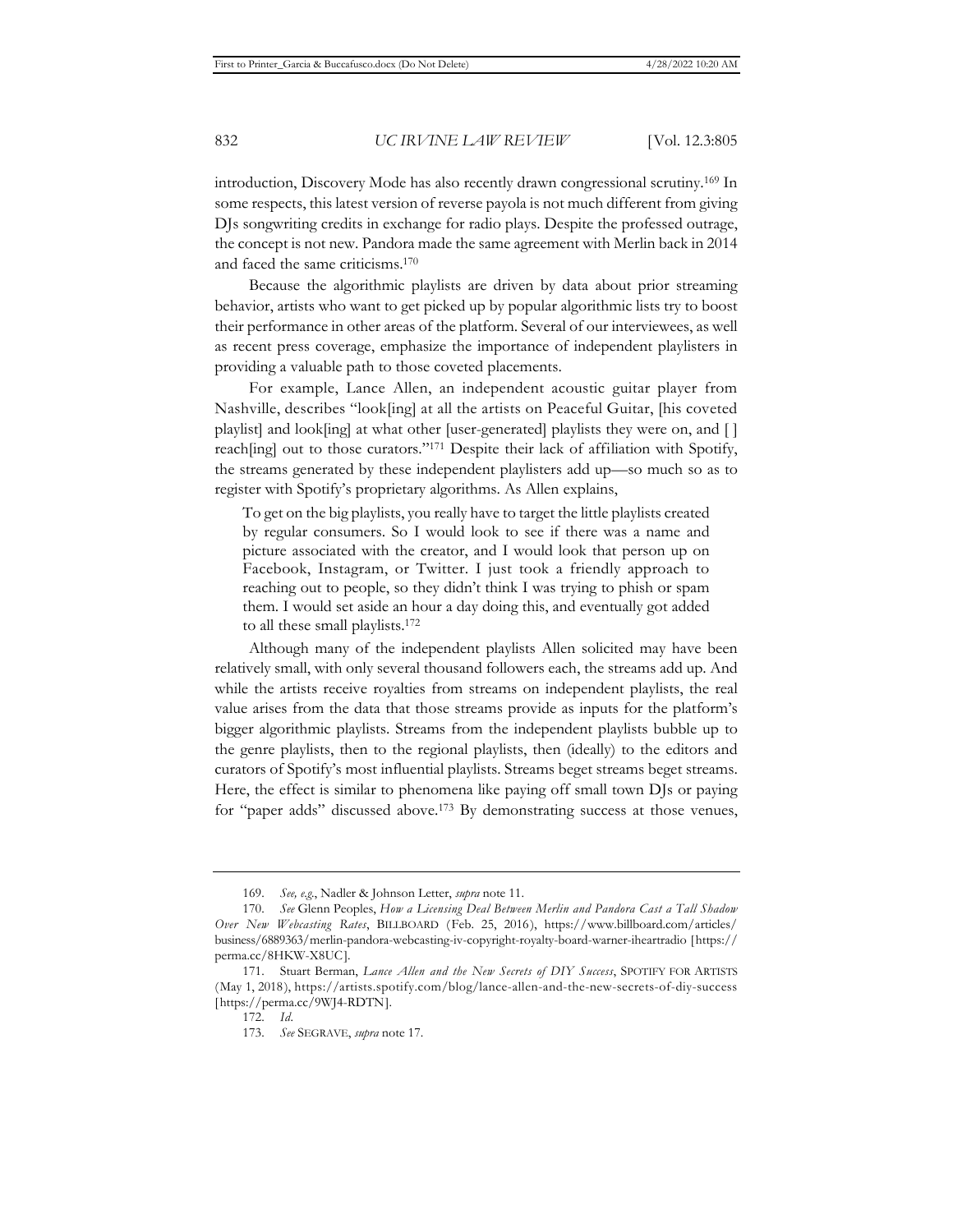songs could work their way slowly up the national charts until they were noticed by big city DJs. Spotify's algorithms respond in a similar way as the DJs:

Marketers believe that happens when a track starts to exhibit characteristics that Spotify's algorithm deems desirable — maybe a low skip rate or a high percentage of listeners saving the track to their personal library. Then marketers say that Spotify's algorithm begins to serve up your song automatically to people who like similar styles of music through recommendation features like Discover Weekly and Daily Mix. The white whale that all the artists and marketers are hunting is a chance to eventually get slotted into one of Spotify's official "editorial" playlists.174

This comports with what several of our interviewees told us, namely, that the manipulability of algorithmic playlists extends (albeit less directly) to curated playlists. These streaming music marketing professionals explained that while Spotify's official, curated playlists are indeed programmed by actual humans, experience and experimentation demonstrates that streaming numbers stemming from independent playlists increase the likelihood of a track making it onto a curated playlist. In other words, streams stemming from independent playlists can impact not only algorithmic playlists, like United States Top 50,175 but can also improve an artist's chances of scoring a placement on Spotify's coveted editorial playlists like New Music Friday.176 In Spotify's own words, "[t]hese [independent] playlists can carry huge influence and potential for your music."<sup>177</sup>

For artists who don't have the time, inclination, or know-how to pitch independent playlisters themselves, a variety of third-party companies now exist to connect artists with independent playlisters across various platforms and at various price points. One prominent company in this space, Playlist Push, describes itself as "help[ing] independent artists get their music on playlists and giv[ing] playlist curators a way to discover new music."178 As of this writing, Playlist Push focuses its playlisting efforts on Spotify, specifically catering to both (i) artists and record labels looking to promote their music and (ii) owners of popular independent playlists on Spotify.179 For artists and record labels, the company offers to send their

<sup>174.</sup> Leight, *supra* note 122.

<sup>175.</sup> *Top 50 – USA*, SPOTIFY, https://open.spotify.com/playlist/37i9dQZEVXbLRQ DuF5jeBp [https://perma.cc/N8AG-TH45] (last visited Sept. 12, 2021) (counting 3,369,344 playlist followers as of Sept. 12, 2021).

<sup>176.</sup> *New Music Friday* Playlist, SPOTIFY, https://open.spotify.com/playlist/37i9dQZF1DX4J AvHpjipBk [https://perma.cc/W99A-9KH7] (last visited Sept. 12, 2021) (counting 3,801,049 playlist followers as of Sept. 12, 2021).

<sup>177.</sup> *How Do I Get My Music on a Spotify Playlist?*, SPOTIFY FOR ARTISTS: FAQ, https:// artists.spotify.com/faq/promotion#how-do-i-get-my-music-on-a-spotify-curated-playlist [https:// web.archive.org/web/20210205070823/https://artists.spotify.com/faq/promotion#how-do-i-get-mymusic-on-a-spotify-curated-playlist] (last visited Feb. 5, 2021).

<sup>178.</sup> *What We Do: Connecting Artists to Playlist Curators*, PLAYLISTPUSH, https:// playlistpush.com/ [https://perma.cc/Q6UB-9ST9] (last visited Mar. 26, 2022).

<sup>179.</sup> The latter two categories will be alternately referred to as "influencers" throughout.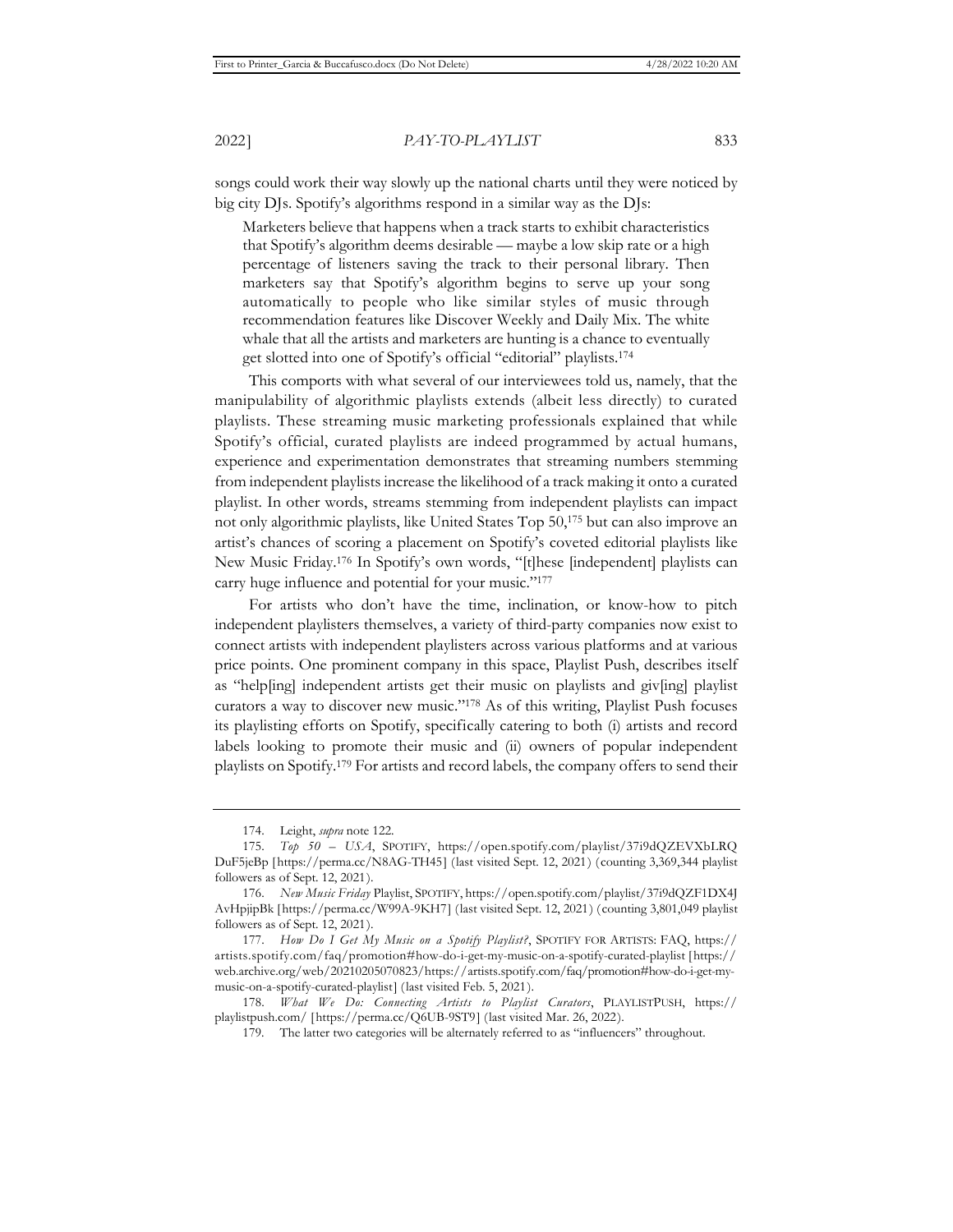music to independent playlisters that curate playlists in the relevant genre, and it charges the artist only when an independent playlister agrees to add the artist's music to a playlist.180 Playlist Push pays independent playlisters on Spotify up to \$12 per song just for listening and considering its placement on a playlist.<sup>181</sup>

Notably, the terms of service for Spotify explicitly prohibit this monetization by their users. Paragraph seven of Spotify's terms of service specifies that "[t]he following is not permitted for any reason whatsoever . . . selling a user account or playlist, or otherwise accepting or offering to accept any compensation, financial or otherwise, to influence the name of an account or playlist or the content included on an account or playlist[.]"182 On its "Spotify for Artists" platform, the company goes so far as to warn artists and their representatives to "[a]lways avoid services that guarantee streams or playlist placement. Their illegitimate practices could result in your music being removed from Spotify. It's important to know you're putting your career at risk any time you engage with one of these bad actors."183

Nonetheless, according to our interviewees, artists can expect to budget \$500 to \$1,500 per song for independent playlisting. Playlist Push's website reports a similar range: "The average Spotify campaign cost is around \$450. However, pricing can range from as low as \$300 to \$1,000+ depending on which genres and matching you select."184

An independent playlister campaign on Spotify purchased through Playlist Push offers an artist or label two things: First, it offers the hope that a prominent playlister (or two or three) will pick up the track and add it to one (or more) of their popular playlists, thereby racking up streams and streaming royalties. Secondly, and more importantly, it increases the chances of getting the track in front of an official Spotify editor (for the reasons we describe above).

Given the lack of publicly available information about how Spotify's algorithms work, we can only speculate as to the precise mechanism by which this happens, but the consensus among our interviewees is that the quantity of streams generated from the independent playlists somehow triggers Spotify's algorithm to tip off official curators to a hot new track. As one interviewee explained it: "We're basically just paying to fast-forward the algorithm . . . . It's like a fast pass at

<sup>180.</sup> *Artists and Record Labels: Reach Playlist Curators*, PLAYLISTPUSH, https:// playlistpush.com/artists [https://perma.cc/TT86-GR6S] (last visited Mar. 26, 2022).

<sup>181.</sup> *For Playlist Owners: Discover New Music for Your Playlists*, PLAYLISTPUSH, https:// playlistpush.com/curators [https://perma.cc/SL4G-5NUP] (last visited Mar. 26, 2022).

<sup>182.</sup> *Spotify User Guidelines*, SPOTIFY, https://www.spotify.com/us/legal/user-guidelines [https://perma.cc/YN6X-SS3Z] (last visited Mar. 26, 2022).

<sup>183.</sup> *Guide*, SPOTIFY FOR ARTISTS, https://artists.spotify.com/guide/promotion [https:// web.archive.org/web/20210122071741/https://artists.spotify.com/guide/promotion] (last visited Jan. 22, 2021).

<sup>184.</sup> Steve Kim, *How Much Does a Campaign Cost?*, PLAYLISTPUSH, http:// help.playlistpush.com/en/articles/1888782-how-much-does-a-campaign-cost [https://perma.cc/ WM2F-9T4Z] (last visited Mar. 26, 2022) (explaining that variation depends on how many playlists a campaign targets).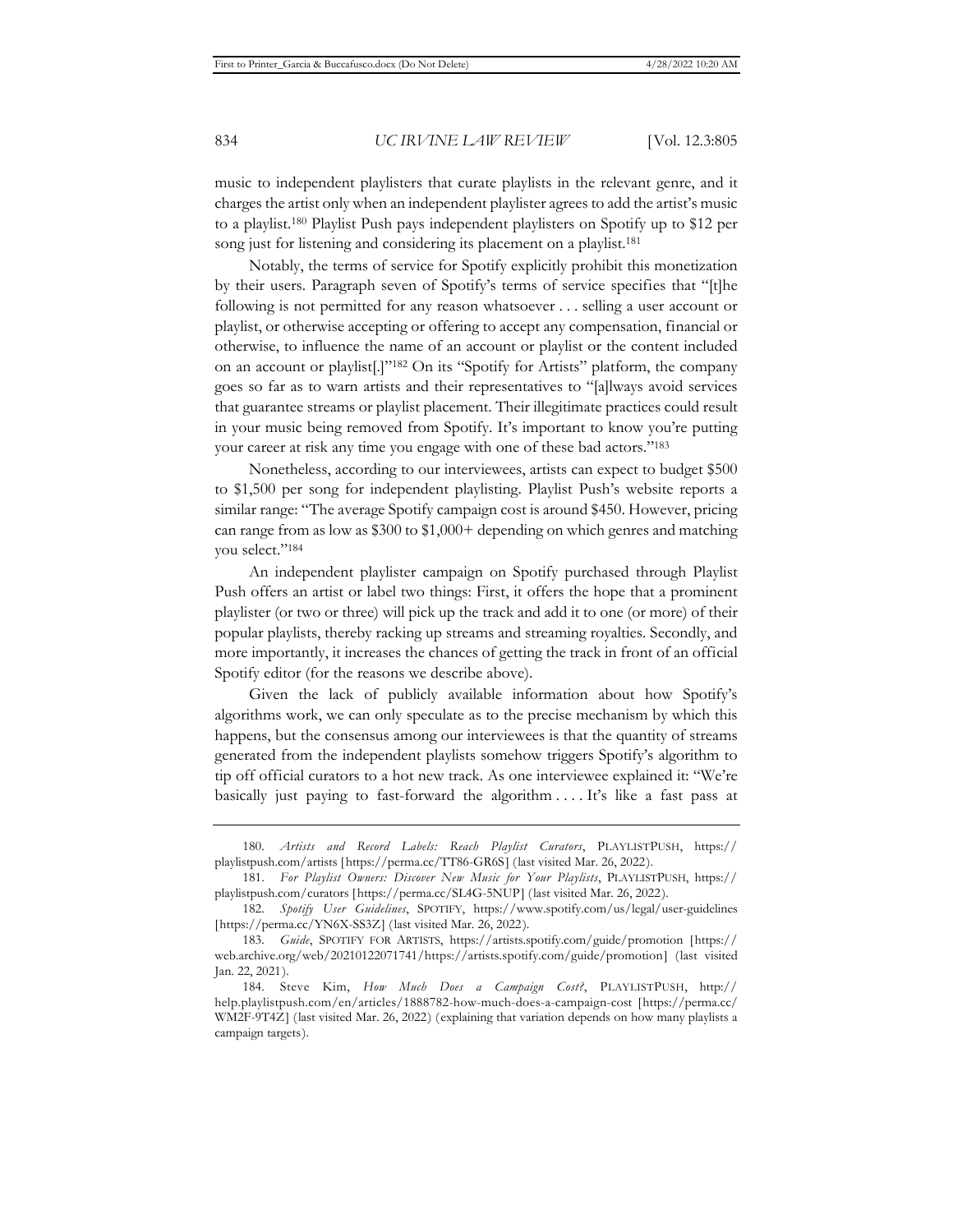Disneyland . . . . We're manipulating the algorithm. We're paying to cut in line."<sup>185</sup> In other words, songs doing well on independent playlists are more likely to be surfaced to editorial for placement on the most coveted playlists. Without the independent playlisters, these same songs might never attract an editor's attention. This predicament mirrors the one that indie musicians found themselves in vis-à-vis radio DJs in the era of broadcast payola.

# *2. Via Influencer*

The second category of streaming music promotion involves the engagement of intermediary tastemakers with an established audience. The enormous amount of music on streaming services presents a challenge, not just for artists and labels who want to reach listeners but also for listeners themselves who must decide how to spend their time. Listeners rely on tastemakers to cut through the morass of content available on the internet today and surface the "best" or most relevant content for a particular user. Listeners trust tastemakers' judgment, and, as we have seen, they may be skeptical when they think that judgment has been corrupted by advertisers. Accordingly, both influencers and the record labels that rely on them for promotion try to ensure that pay-for-play endorsements come across as organic and convey genuine enthusiasm.

The sheer volume of content on the internet has created opportunities for people who can reliably point others toward works they may like. These people are often referred to as influencers, and they exist in every product category.186 Because other users trust influencers' judgment, companies with products to sell pay influencers to advertise their goods.187 And just as a makeup brand might hire a Kardashian or a Hadid to convince consumers to purchase its products, so too will record labels broker deals with influencers to promote their music. The logic behind influencer marketing is basically the same as traditional celebrity endorsements. People trust the Kardashians, the Hadids, and smaller nano-influencers alike as tastemakers, so when they promote a product, consumers are more willing to purchase it.188

While Facebook and Instagram are the most popular platforms for advertising retail goods, TikTok, a social media platform featuring very short videos, has quickly become one of the leading influencer platforms for musicians and their representatives.189 The platform, which got considerable public attention from the

<sup>185.</sup> Virtual Interview with Interviewee E, *supra* note 145.

<sup>186.</sup> *See generally* Alexandra J. Roberts, *False Influencing*, 109 GEO. L.J. 81 (2020).

<sup>187.</sup> *Id.* at 83 (estimating influencer marketing budgets at \$10–20 billion a year).

<sup>188.</sup> Sapna Maheshwari, *Are You Ready for the Nanoinfluencers?*, N.Y. TIMES (Nov. 11, 2018),

https://www.nytimes.com/2018/11/11/business/media/nanoinfluencers-instagram-influencers.html [https://perma.cc/735D-DAX4].

<sup>189.</sup> *See* Louis Staples, *Instagram Insiders Reveal Its Growing TikTok Turmoil*, WIRED (Sept. 14, 2021, 6:00 AM), https://www.wired.co.uk/article/instagram-identity-crisis-tiktok [https://perma.cc/ C8FR-8HRU].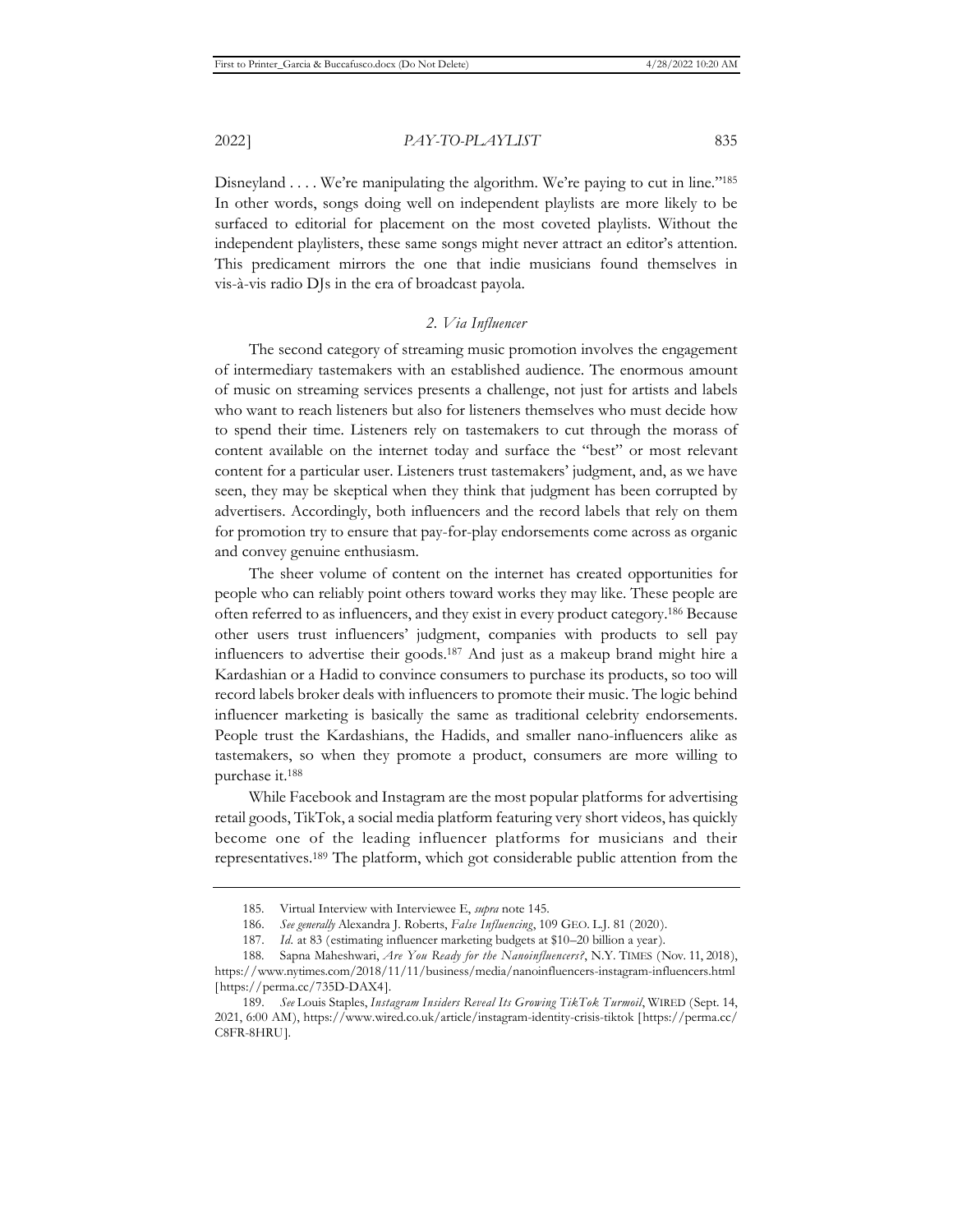Trump administration's threats to ban it,<sup>190</sup> is emerging as a popular means of discovering—and rediscovering—music. TikTok claims 800 million worldwide users, and it was the most downloaded app of 2020.191

In a recent report released by the company, TikTok touts its successes promoting music.192 More than 175 songs appeared in videos that were seen one billion times each during 2020.193 These views came from more than 125 million separate user-generated videos.<sup>194</sup> Ninety songs that trended on TikTok made the Billboard Hot 100, and five of them reached number one.195 Of course, some of this is the result of the pop culture echo chamber: people like to use popular songs in their videos, so the popularity predates the song. But that certainly isn't always the case.

Consider TikTok's greatest success story to date: Lil Nas X's 2019 hit "Old Town Road." After uploading the song to Spotify, Lil Nas X worked tirelessly to promote the song via TikTok. He ultimately found success when a clip from the song got turned into the #YeeYeeJuice meme. TikTok user @nicemichael (2 million followers) created a video in which, through a jump cut, he magically transforms from a goofy kid wearing a hoodie and basketball shorts into a "cowboy." From there, other users originated a routine in which they (or their pets) consumed a beverage called "yee yee juice" that turned them into cowboys.196 Within weeks, Lil Nax X had recorded a remix of the song with country music star Billy Ray Cyrus that was viewed over 700,000 times on YouTube on the first day of its release.197 Ultimately, Lil Nas X rode his social media success to a record-breaking nineteen consecutive weeks at number one on the Billboard Hot 100 chart.<sup>198</sup>

<sup>190.</sup> David McCabe, *TikTok Is Poised to Outlast Trump, and to Test Biden*, N.Y. TIMES https://www.nytimes.com/2021/01/15/technology/tiktok-biden.html [https://perma.cc/6DGP-6ZZX] (last updated June 9, 2021). TikTok is owned by the Chinese company ByteDance, which is estimated to be worth \$140 billion. Will Schube, *What TikTok's 2020 Says About the State of the Music Industry*, RINGER (Jan. 12, 2021, 7:00 AM), https://www.theringer.com/music/2021/1/12/ 22225880/tiktok-annual-report-streaming-services [https://perma.cc/7ANG-C8G5].

<sup>191.</sup> *Id.*

<sup>192.</sup> *See Year on TikTok: Music 2020*, TIKTOK (Dec. 16, 2020), https://newsroom.tiktok.com/ en-us/year-on-tiktok-music-2020 [https://perma.cc/TJ6U-K86Q].

<sup>193.</sup> *Id.*

<sup>194.</sup> *Id.*

<sup>195.</sup> *Id.*

<sup>196.</sup> *Old Town Road*, KNOW YOUR MEME, https://knowyourmeme.com/memes/old-townroad [https://perma.cc/D9PX-4WZE] (last updated Feb. 20, 2020, 11:40 AM; Lauren Strapagiel, *How TikTok Made "Old Town Road" Become Both a Meme and a Banger*, BUZZFEED NEWS (Apr. 9, 2019, 4:27 AM), https://www.buzzfeednews.com/article/laurenstrapagiel/tiktok-lil-nas-x-old-town-road [https://perma.cc/AM82-UBW8].

<sup>197.</sup> *Old Town Road*, *supra* note 196.

<sup>198.</sup> Andrew Unterberger, *19 Weeks of 'Old Town Road': A Week-by-Week Look Back at Lil Nas X's Historic Run at No. 1 on the Hot 100*, BILLBOARD (Aug. 20, 2019), https:// www.billboard.com/articles/columns/chart-beat/8524232/lil-nas-x-old-town-road-week-by-weeknumber-one [https://perma.cc/4PVM-GZ73].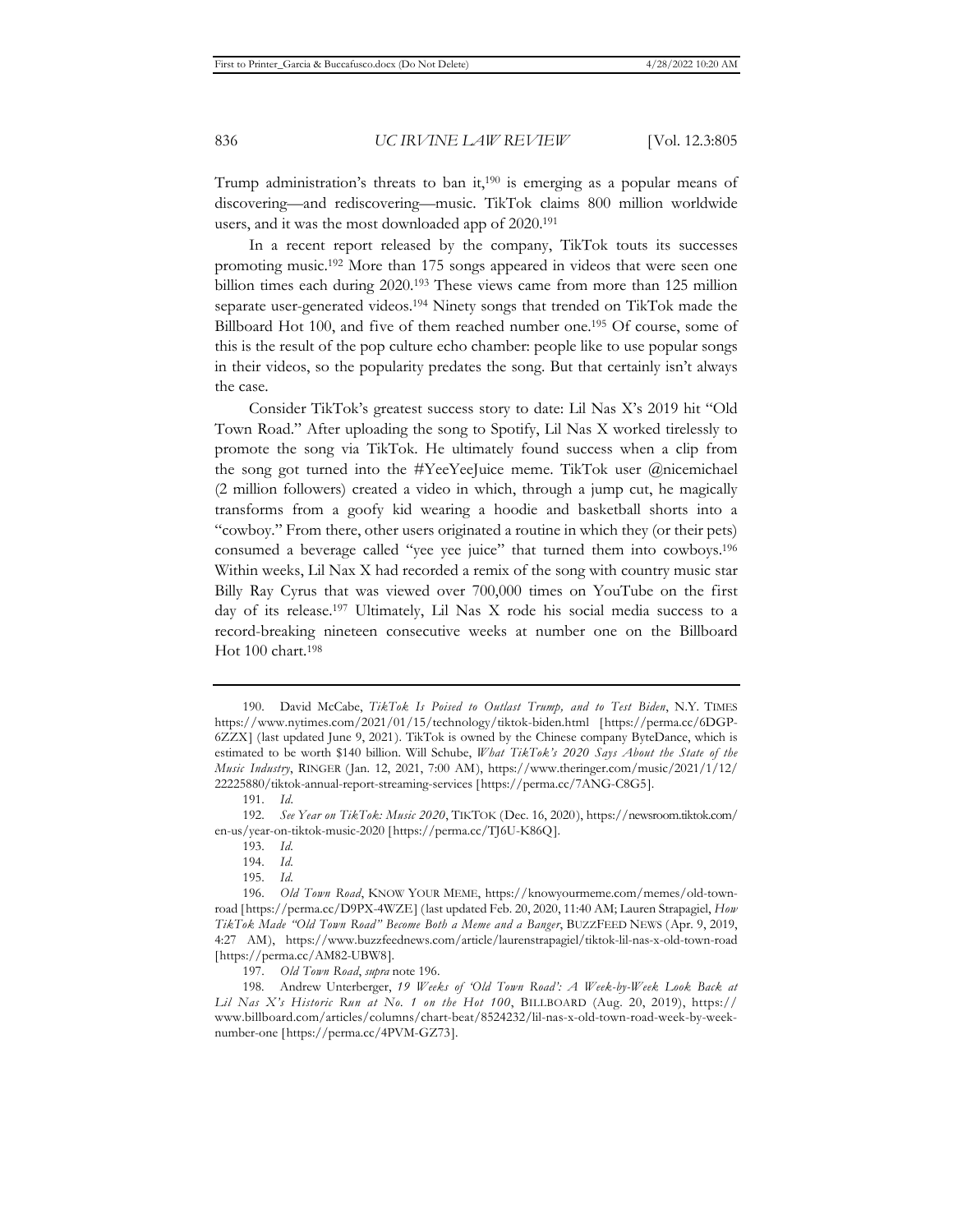Seeing Lil Nas X's success, other artists and labels have tried to promote their songs on TikTok as well. "Old Town Road" succeeded for a number of reasons, including Lil Nas X's efforts and detailed knowledge of social media, the creativity employed by other users to develop the song into a meme, and the fact that, put simply, it slaps. Other artists less gifted with this collection of resources have relied on influencers to help their songs find audiences on TikTok. For example, in early 2019, aspiring rapper Flo Milli paid TikTok user @nicemichael, the same guy who helped break "Old Town Road," to do a dance for Flo Milli's track "Beef Flomix."199 After the clip garnered over 100,000 likes, Flo Milli was signed to RCA Records—not a bad result for a \$200 marketing spend.200

Of course, TikTok's biggest influencers can command much higher payments. *Rolling Stone*'s Elias Leight reports that the platform's biggest sensations, Charli D'Amelio, Addison Rae, and others, charge tens of the thousands of dollars to post videos dancing to songs.201 Moreover, the influencers aren't even responsible for choreographing new moves—they simply post videos of themselves performing trending dances.202 Once the mega-influencers perform the dance, other users (and would-be influencers) take it up and continue the trend.

According to Billboard, Haley Sharpe, a high schooler from Alabama, is one of TikTok's top ten most popular accounts with 1.6 million followers.203 In her videos, Sharpe dances—disco-style—in her white-tiled bathroom.204 Her dance to Doja Cat's song "Say So" garnered over 10 million "hearts" (or "likes"), sending the track rocketing onto the Top 100 charts. Recording artist Doja Cat was so appreciative that she flew the influencer out to meet her personally. Sharpe's promotion of Doja Cat's track is said to have been genuinely organic.205 Sharpe just happened to be a big fan, dancing to a song she loved. This dynamic is the appeal of TikTok, certainly, but it isn't always the case.

204. Amy Francombe, *Doja Cat is Doing It for the Fans*, FACE (Mar. 2, 2020), https:// theface.com/music/doja-cat-say-so-music-video-tiktok-haley-sharpe [https://perma.cc/Q8VD-TCCM].

<sup>199.</sup> Elias Leight, *Want a TikTok Hit? Have \$30,000?*, ROLLINGSTONE (June 11, 2020, 12:47 PM) [hereinafter *Want a TikTok Hit?*], https://www.rollingstone.com/music/music-features/tiktokpromotion-costs-1012697 [https://perma.cc/937Z-8HTE].

<sup>200.</sup> *Id.*

<sup>201.</sup> *Id.*

<sup>202.</sup> *See* Amelia Tait, *Meet the Choreographers Behind Some of TikTok's Most Viral Dances*, WIRED (Aug. 8, 2020, 6:00 AM), https://www.wired.co.uk/article/tik-tok-dances [https://perma.cc/ QQK7-T9A5].

<sup>203.</sup> Mia Nazareno, *10 TikTok Music Influencers You Need to Know*, BILLBOARD (June 22, 2020), https://www.billboard.com/articles/columns/viral-videos/9404320/10-tiktok-music-influencers [https://perma.cc/ZGV2-RB4N].

<sup>205.</sup> Why exactly was Sharpe's video such a big hit? Sharpe says it's because "the dance is easy, cute and fun while the song is happy." *Id.* Now, with all the new followers she has amassed (currently over 3.5 million), see Haley Sharpe (@yodelinghaley), TIKTOK, https://www.tiktok.com/ @yodelinghaley?lang=en [https://perma.cc/9JGU-6SVE] (last visited Mar. 26, 2022), Sharpe is on the lookout for new tracks to concept a dance to (in the hope it goes viral on TikTok). Francombe, *supra* note 204.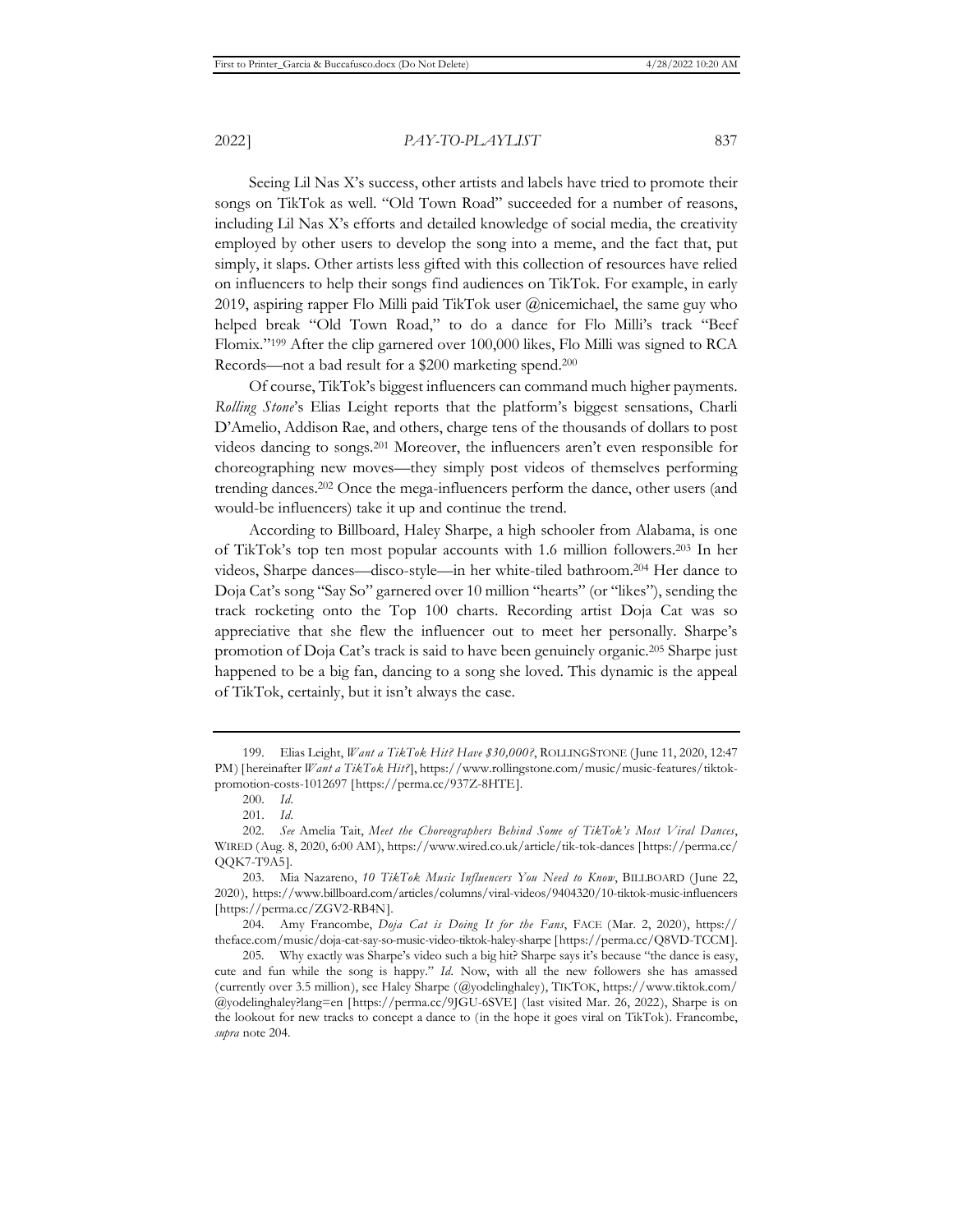It's not just new music that benefits from TikTok promotion. Perhaps the most profound, yet inscrutable, viral moment of 2020 came from Nathan Apodaca—@Doggface208 on social media—who recorded a video of himself skateboarding while drinking cranberry juice with Fleetwood Mac's 1977 song "Dreams" playing in the background.<sup>206</sup> The song was a number one hit over 40 years ago, but, on the back of Apodaca's video and the thousands of similar ones created by other users, "Dreams" reentered the charts and peaked at number twelve—in 2020! Normally, a track becomes part of a record label's "catalogue" within eighteen months of its release, where most songs then get little or no promotional support.207 But streaming services, in particular TikTok, have shown that catalogue music can retain enormous value in the streaming age.208 In 2020, older songs by The Black Eyed Peas, Run DMC, John Lennon, and—our favorite—Boney M all made a comeback.209 Given recent purchases of publishing catalogues by investors, we anticipate greater investment in promoting this content on streaming services.210

It is clear that labels are increasingly focusing on TikTok and setting aside budgets for influencer promotion. Jacob Pace, the twenty-one-year-old CEO of multi-platform media brand Flighthouse—which is owned by Create Music Group and has 24.8 million followers on its official TikTok—says that the Los Angeles-based company is now getting an "overwhelming" number of requests from labels to help them prepare music releases for TikTok and connect with influencers.211 For example, in 2019 the company was engaged to promote the song "Sunday Best" on TikTok.212 Flighthouse "paid a group of influencers including Charli D'Amelio . . . to use [the song] in videos showcasing memories from the past

212. *Id.*

<sup>206.</sup> Laura Zornosa, *Nathan Apodaca is the Skateboarding, Fleetwood Mac-Loving TikTok Star that 2020 Needs*, L.A. TIMES (Oct. 2, 2020, 4:30 PM), https://www.latimes.com/entertainment-arts/ story/2020-10-02/nathan-apodaca-is-the-skateboarding-fleetwood-mac-loving-tiktok-star-that-2020 needs [https://perma.cc/TN96-WLH8].

<sup>207.</sup> Will Page, *Does the Music Industry's Definition of 'Catalogue' Need an Upgrade?*, MUSIC BUS. WORLDWIDE (Dec. 5, 2017), https://www.musicbusinessworldwide.com/music-industrysdefinition-catalogue-need-upgrade/ [https://perma.cc/4PW6-6DRG]; Randy Miramontez, *Fleetwood Mac's 'Dreams' Hits Number 1 on the Charts Thanks to Viral TikTok*, 107.5 MIX (Oct. 9, 2020), https://www.heymix.com/2020/10/09/fleetwood-macs-dreams-hits-number-1-on-the-chartsthanks-to-viral-tiktok [https://perma.cc/3G7A-NNFX].

<sup>208.</sup> Will Page, *Taylor Swift, Bob Dylan and the Future of Streaming*, FIN. TIMES (Dec. 17, 2020), https://www.ft.com/content/deaf2fbf-ab2f-4d1a-b870-7fab104c122f?segmentid=acee4131-99c2- 09d3-a635-873e61754ec6. [https://perma.cc/5NNF-BTNT].

<sup>209.</sup> *Year on TikTok: Music 2020*, *supra* note 192.

<sup>210.</sup> *See, e.g.*, Ben Sisario, *This Man Is Betting \$1.7 Billion on the Rights to Your Favorite Songs*, N.Y. TIMES (Dec. 23, 2020), https://www.nytimes.com/2020/12/18/arts/music/merck-mercuriadishipgnosis.html [https://perma.cc/WEP5-WM4J].

<sup>211.</sup> Tatiana Cirisano, *The Real TikTok Challenge? Turning Influencer Status into Hitmaker Clout*, BILLBOARD, (June 22, 2020), https://www.billboard.com/articles/news/9402883/tiktokinfluencers-music-hits-report [https://web.archive.org/web/20200628133345/https://www.billboard.com/ articles/news/9402883/tiktok-influencers-music-hits-report].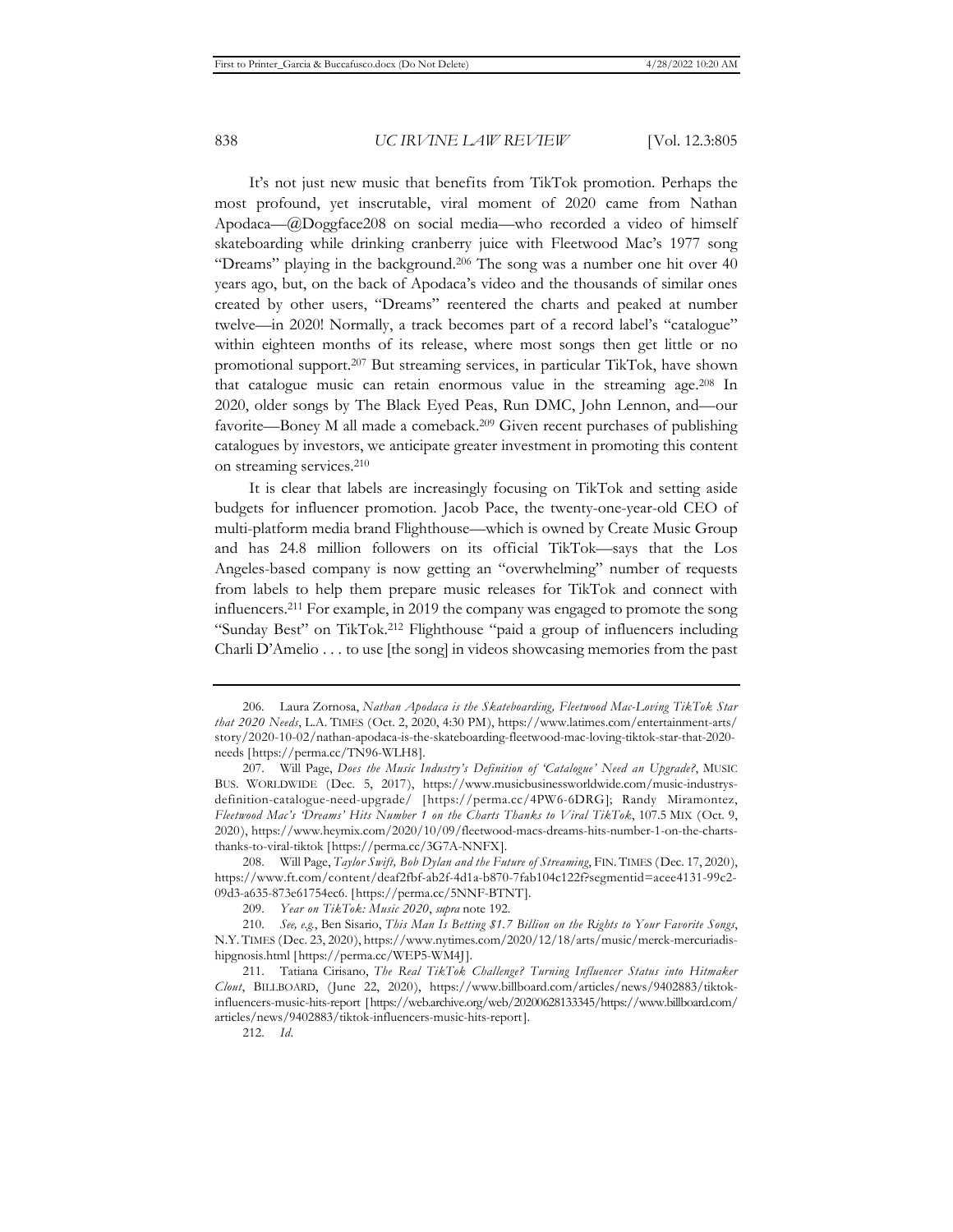year."213 By year's end, the song had been used in over 763,000 TikTok videos and counting. Those TikTok videos led to real streams on music streaming platforms like Spotify.214 According to Nielsen Music/MRC Data, "[t]otal on-demand audio streams of 'Sunday Best' jumped from 2.1 million in the week ending Nov. 21, 2019, to 11.5 million in the week ending Jan. 30, 2020."215

Warner Records' Senior VP of Fan Engagement and Digital Marketing, Elissa Ayadi, says that the most successful campaigns happen when she gives influencers creative control over how they use a song: "We try and give them the least amount of direction possible, honestly . . . . When we go to influencers, we're really going after their expertise. We want them to come up with content that is going to speak to their base."216 Ultimately these influencers, much like the DJs of the broadcast payola era, are becoming music industry powerhouses and leading tastemakers.

Just as with playlister promotion, this new influencer-driven form of pay-for-play is so attractive that an entire industry has formed to facilitate it. One of the most prominent companies in the influencer marketing space today is called Influencer Marketing Hub. Its business model, like that of its competitors, is simple: they play matchmaker to brands, creators, and influencers.217 Playlist Push pitches new music not just to playlisters but also to social media influencers. Playlist Push charges musicians a minimum of \$300 for a TikTok promotion campaign.218 For that price, Playlist Push will add a musician's song to a catalog that they distribute to influencers. The influencers can select a track they'd like to make a video with and earn payouts starting at \$10 per video for each song used.219 A recent *Forbes* piece listed the top six TikTok influencers as earning between one to five million dollars each from 2019 to 2020.<sup>220</sup> Aspiring influencers can use tools such as Influencer Marketing Hub's Instagram Money Calculator<sup>221</sup> to estimate how much they could earn by monetizing their account through a third-party service.

<sup>213.</sup> *Id.*

<sup>214.</sup> *Id.*

<sup>215.</sup> *Id.*

<sup>216.</sup> *Id.*

<sup>217.</sup> *Influencer Marketing News and Resources*, INFLUENCER MKTG.HUB, https:// influencermarketinghub.com/influencermarketing [https://perma.cc/3TXN-ZZLN] (last visited Mar. 26, 2022).

<sup>218.</sup> Kim, *supra* note 184 (describing the variation in cost as being attributable to how many playlists a campaign targets).

<sup>219.</sup> George Goodrich, Alex Mitchell-Hardt & TJ Jones, *How to Make Money from Your TikTok Account*, PLAYLISTPUSH (July 16, 2020), https://playlistpush.com/blog/how-to-make-money-fromyour-tiktok-account [https://perma.cc/Q3P3-B986].

<sup>220.</sup> Abram Brown, *TikTok's 7 Highest-Earning Stars: New Forbes List Led by Teen Queens Addison Rae and Charli D'Amelio*, FORBES (Aug. 6, 2020, 6:30 AM), https://www.forbes.com/sites/ abrambrown/2020/08/06/tiktoks-highest-earning-stars-teen-queens-addison-rae-and-charli-dameliorule/?sh=164ebb0b5087 [https://perma.cc/LYK6-38BT].

<sup>221.</sup> Werner Geyser, *Instagram Influencer Sponsored Post Money Calculator*, INFLUENCER MKTG.HUB, https://influencermarketinghub.com/instagram-money-calculator [https://perma.cc/4NFJ-GW9L] (last updated Sept. 7, 2021).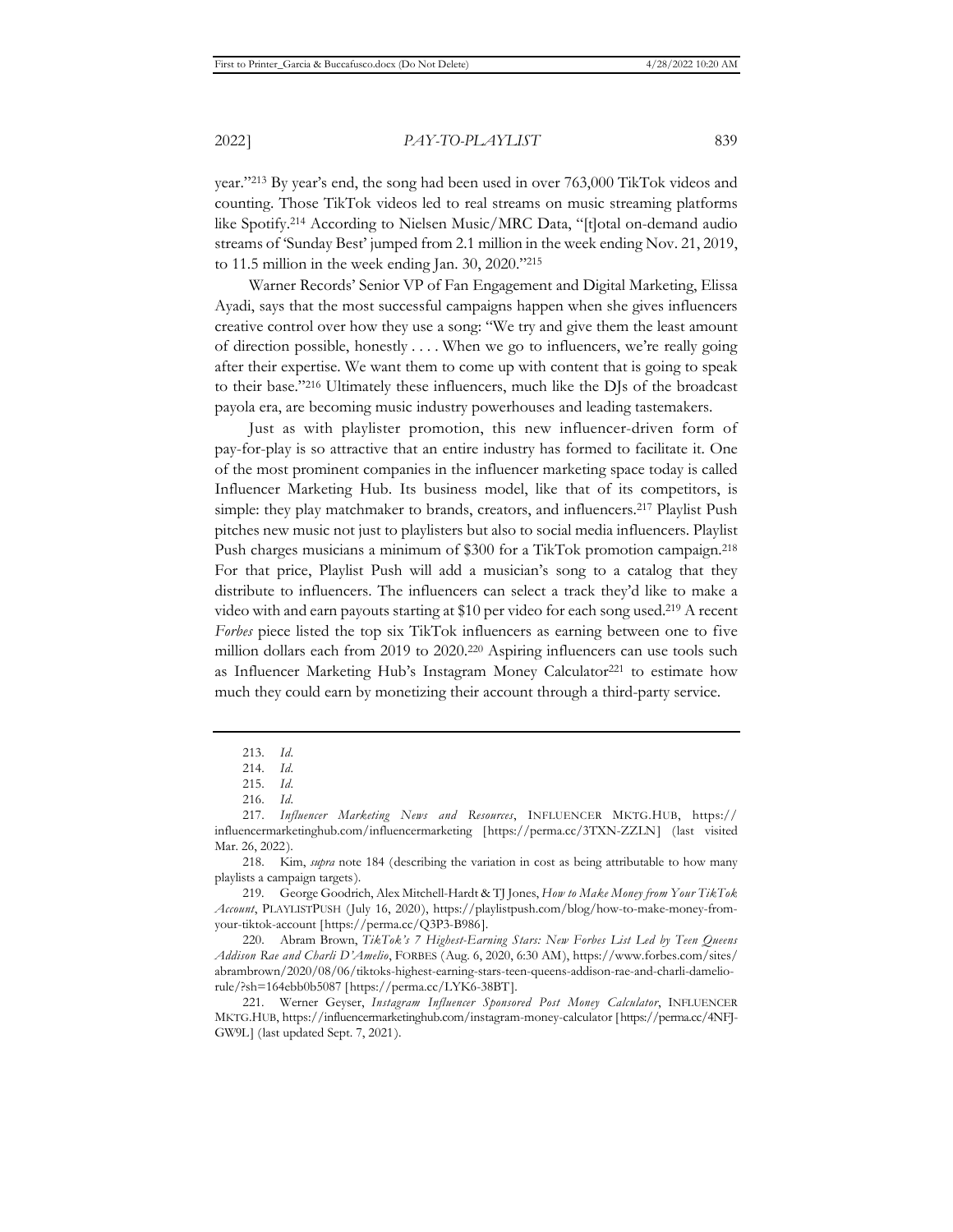Notably, the terms of service for TikTok explicitly prohibit this monetization by their users. According to TikTok's terms of service, users

have no right to receive any income or other consideration from any User Content . . . or your use any musical works, sound recordings or audiovisual clips made available to you on or through the Services, including in any User Content created by you, and . . . are prohibited from exercising any rights to monetize or obtain consideration from any User Content within the Services.222

YouTube's terms prohibit this conduct as well. Specifically, users are not allowed to "cause or encourage any inaccurate measurements of genuine user engagement with the Service, including by paying people or providing them with incentives to increase a video's views, likes, or dislikes, or to increase a channel's subscribers, or otherwise manipulate metrics in any manner;" nor to "use the Service to . . . sell any advertising, sponsorships, or promotions placed on, around, or within the Service or Content."223

For some commentators, TikTok influencers and the payments they command are the twenty-first century version of radio DJs and the payola they accepted. Complaints about streaming payola abound.224 However, as we explore in the next Section, there are important distinctions between these promotional practices that may merit different treatment.

### *C. Traditional v. Streaming Pay-for-Play: A Comparison*

Throughout decades of change in the production, delivery, and consumption of music, the concept of pay-for-play has remained remarkably constant. As discussed in Part I, traditional broadcast payola attracted the attention of regulators because of its marked disruption of the status quo. Unlike the pianists paid to play in Woolworth's, or the Vaudeville performers paid to sing certain songs—both of which served to maintain the dominance of mainstream music—broadcast payola opened the door to marginalized music, thereby displacing formerly popular music and putting many of ASCAP's songwriters out of work.225

Streaming payola has likewise disrupted the mainstream music industry's conventional approach to marketing—namely, release a single to radio, work it until

<sup>222.</sup> *Legal*, TIKTOK, https://www.tiktok.com/legal/terms-of-use?lang=en [https://perma.cc/ 9MK8-572Y] (last updated Feb. 2019).

<sup>223.</sup> *Terms of Service*, YOUTUBE (Jan. 5, 2022), https://www.youtube.com/static?template =terms [https://perma.cc/3JYE-QWTL].

<sup>224.</sup> Chris Stokel-Walker, *Tiktok's Payola Problem: Who's Being Paid, for What?*, TELEGRAPH (Aug. 19, 2020, 11:23 AM), https://www.telegraph.co.uk/music/news/tiktoks-payola-problem-paid [https://perma.cc/GWS3-TRFZ].

<sup>225.</sup> *See* DAVID OZMUN, MUSIC, MONEYMAKERS, MINORITIES, AND MARGINALIZATION: A STATISTICAL LOOK AT AFRICAN-AMERICAN POP MUSIC SUCCESS BEFORE AND AFTER THE RADIO PAYOLA SCANDAL 4 (2019), https://scholarlycommons.obu.edu/cgi/viewcontent.cgi?article= 1013&context=lecture [https://perma.cc/4DFN-AE4B].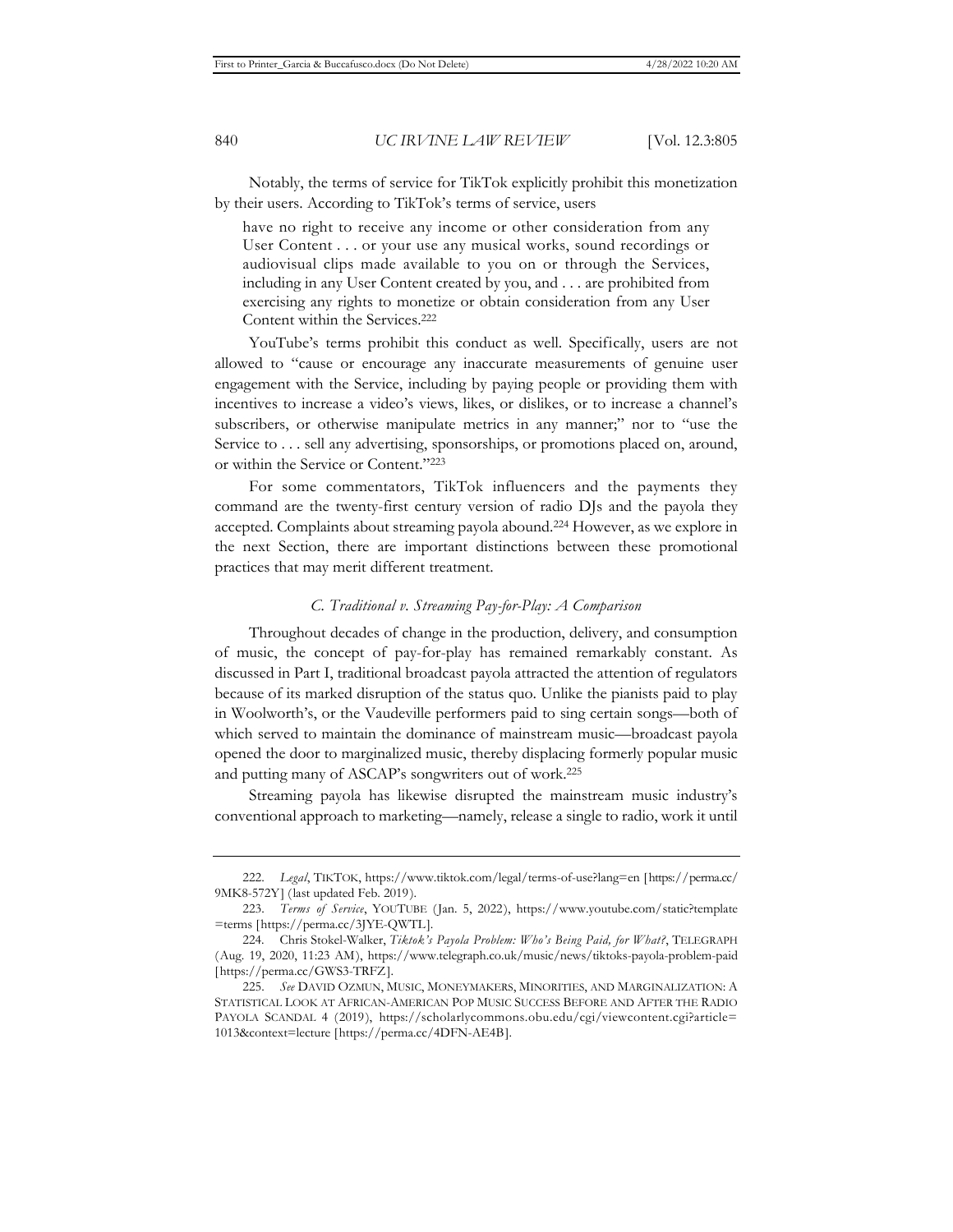it hits the charts, release a second single, work it, release an album, go on tour. In the streaming era, the concept of a "release" has been diluted. A track can be set to go live on a platform on a certain date, but due to the diffuse listener base dispersed across platforms, the marketing plan of "release date as an event" no longer works for any but the very biggest artists.226 Instead, the goal is to attract the attention of a playlister or in-house editor in hopes that they will "work the track" by adding it to popular playlists.

There are distinct similarities between the processes that artists and labels used in the twentieth century and those that they use today to promote new music. Of course, they could try to directly pay the most influential tastemakers, DJs like Dick Clark or Spotify playlisters like Tuma Basa. But access to elite intermediaries is often impossible and always expensive. Alternatively, artists and labels have sought subtler means to build audiences. As we saw in Part I, in the radio era, labels paid lower-tier DJs for "paper adds" that would improve their numbers in national charts. Today, we see artists and labels using YouTube's True View feature to boost purported "views" of their videos.227 Or they work to get added to Spotify's popular, user-created playlists so their songs are eventually noticed by Spotify's algorithms or curators. All of these strategies entail expending money and/or effort to manipulate "objective" indicators of success. Just like the "paper adds" of radio's heyday, "playlist adds" function like a popularity contest: a song is popular not because it is objectively "good" but because a popular playlister says it is.

Across time and platforms, pay-for-play—be it broadcast or streaming—also functions as an unexpected access point. Namely, smaller, less well-connected and less well-funded artists, labels, and distributors can pay to break into a field previously reserved only for the majors. In the context of broadcast payola, that meant a Black artist paying for airtime on a station they were otherwise barred from. In the context of streaming payola, it means an independent artist like Lance Allen nickel-and-diming his way onto various small-time playlists until Spotify's algorithm finally picks him up and puts his tracks on one or more of its coveted playlists.228 Or it can mean engaging with social media influencers as Lil Nas X and others have done to break into the mainstream.<sup>229</sup>

In other words, streaming payola may offer the smaller indie artist a chance to achieve—through payment—the exposure that a major label artist might be able to get through his label's cache and connections. While it's true that these pay-for-play payments might be better borne by a major label with deep pockets, many of them are at least contemplatable even for a developing artist. It is conceivable, for example, for an indie artist or label to budget \$500 to buy video of a new single on

<sup>226.</sup> One of the authors admits to waiting up until midnight for the releases of the latest Taylor Swift and Lady Gaga albums, which, given his age, was rather impressive.

<sup>227.</sup> *See* discussion *supra* Section II.A.1.

<sup>228.</sup> Berman, *supra* note 171.

<sup>229.</sup> *Id.*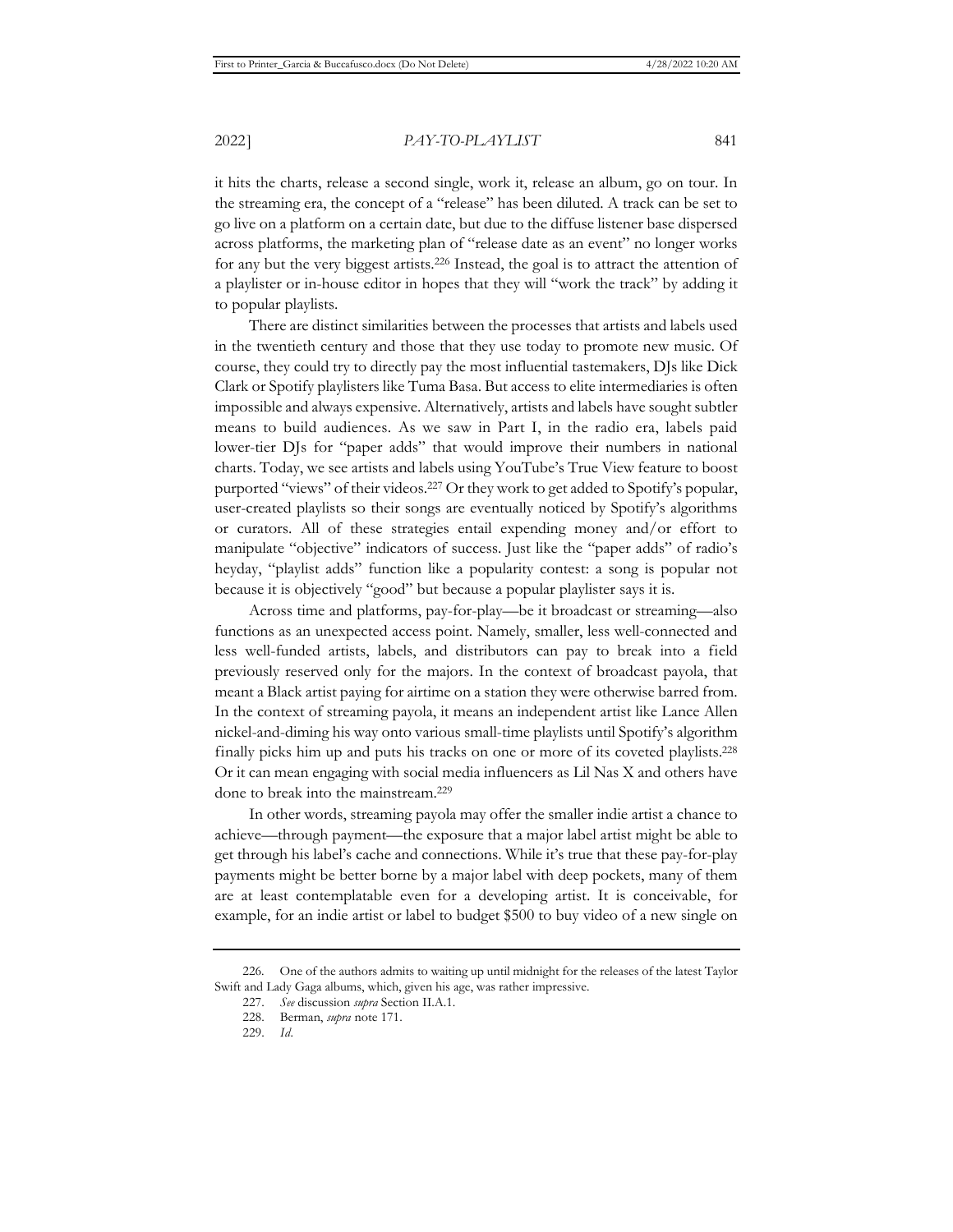TikTok. It is much less conceivable for these parties to compile the millions of dollars required to rent a Times Square billboard.230

In the days of traditional broadcast payola, independent promoters like Alan Freed and groups of independent promoters like The Network ran the pay-for-play business.231 Likewise, independent promoters like Playlist Push facilitate the streaming payola game. As with traditional payola promoters, streaming payola promoters' efforts primarily target young people.232 Where famous DJs like Freed accepted payment to arrange and promote impromptu rock & roll concerts attracting hundreds of young attendees, TikTok influencers accept payment to create and promote short dance moves set to a particular tune and then encourage their replication by millions of young followers.233

There are, of course, differences between traditional broadcast payola and streaming payola. The first is impetus. Unlike the negative attention and punitive treatment received by radio payola, the opposition to streaming payola does not appear to be a cover for racism. Rather, the critiques of influencers, playlists, and the like stem from concerns—perhaps misplaced—about extant and worsening inequalities in an increasingly consolidated music industry.234

A second difference is the diffusion of promotional channels available to musicians. Although there are only a handful of music streaming platforms, each platform has millions of would-be influencers who can promote music to their followers. There are, at most, ten radio stations with at least 3 million weekly

233. The largest demographic on TikTok is sixteen to twenty-four-year-olds, the prime target for music marketers. Salman Aslam, *TikTok by the Numbers: Stats, Demographics & Fun Facts*, OMNICORE (Mar. 13, 2022), https://www.omnicoreagency.com/tiktok-statistics/#:~:text=TikTok%20 Demographics,26%25%20between%2018%20and%2024 [https://perma.cc/S7H9-ZT7J].

<sup>230.</sup> Jim Edwards, *Here's How Much It Actually Costs to Buy One of Those Times Square Billboards*, BUS. INSIDER (Dec. 31, 2012, 7:45 AM), https://www.businessinsider.com/what-it-coststo-advertise-in-times-square-2012-12 [https://perma.cc/7L7Y-UBVF] (listing the annual cost of a Times Square billboard between \$1.1–4 million, or \$5,000/day).

<sup>231.</sup> *See supra* Part I.

<sup>232.</sup> Perhaps due to the fact that many young people have limited disposable income, they tend to be attracted to platforms that offer a free tier. Over half of Spotify listeners are under 35, for example. *See* Iqbal, *supra* note 114. Similarly, 60% of TikTok users are aged 16–24. *See* Mansoor Iqbal, *TikTok Revenue and Usage Statistics (2022)*, BUS. APPS, https://www.businessofapps.com/data/tik-tokstatistics/#:~:text=TikTok%20demographics,%20and%2025%2D34%20year%20olds [https://perma.cc/ QX2K-RF5G] (last updated Feb. 24, 2022).

<sup>234.</sup> *See generally* Brian Penick, *Post-Pandemic Music Industry Predictions: The Consolidation of Power*, FORBES (May 29, 2020, 1:59 PM), https://www.forbes.com/sites/brianpenick/2020/05/29/ post-pandemic-music-industry-predictions-the-consolidation-of-power/?sh=13b6a0f96ffb [https:// web.archive.org/web/20210216233016/https://www.forbes.com/sites/brianpenick/2020/05/29/ post-pandemic-music-industry-predictions-the-consolidation-of-power/?sh=13b6a0f96ffb] ("Based on the increased investment interest, the movement from the major labels and publishers and the historical context of event acquisitions . . . will lead to further consolidation in the music industry.").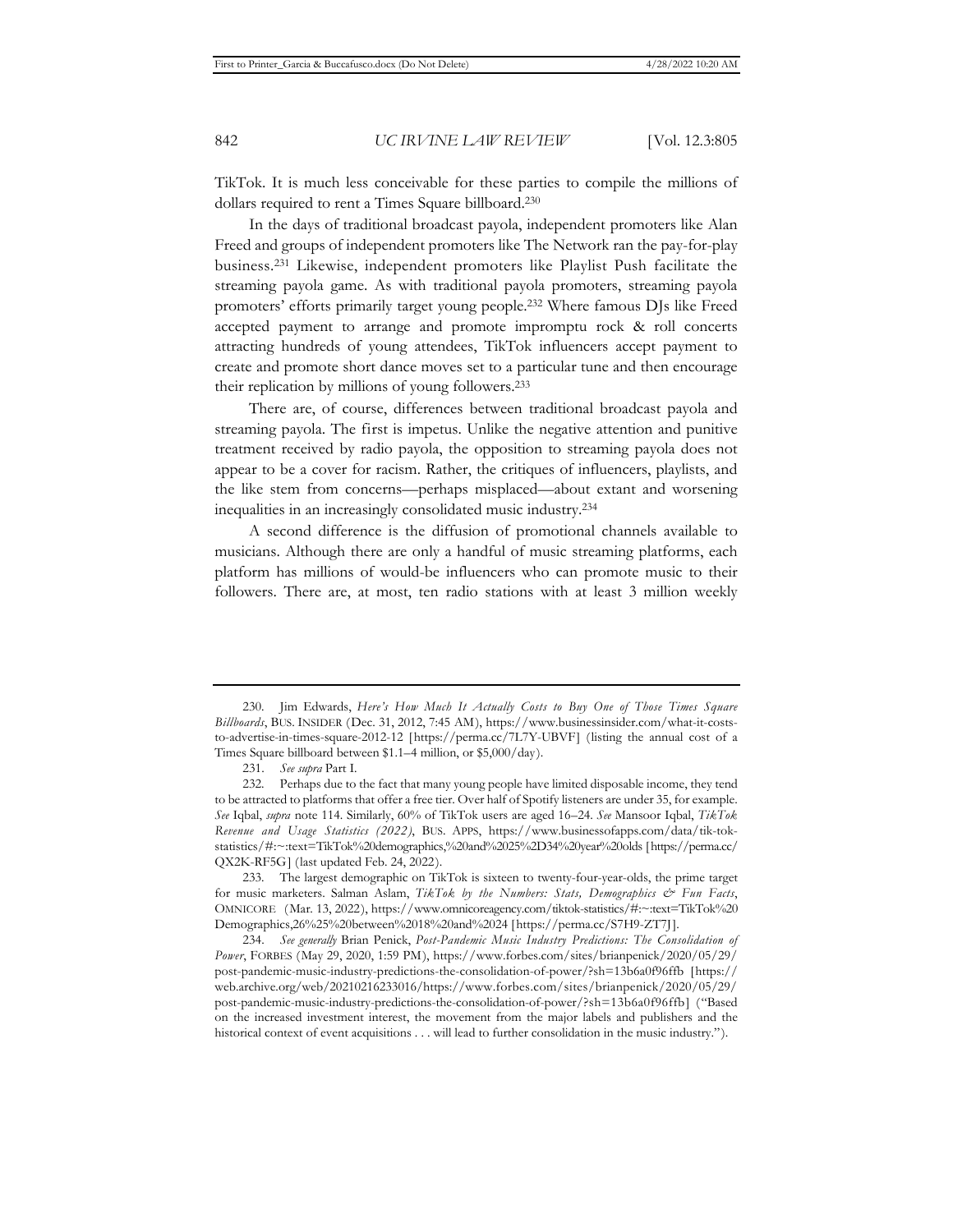listeners in the United States.235 The most listened to station, WLTW in New York, has about 5 million daily listeners.<sup>236</sup> By contrast, the hundredth most popular TikTok account has over 13 million followers.237 And the twentieth most popular Spotify playlist has more followers than the most popular radio station in the country.238 Thus, for music promoters there are substantially more channels of influence available in the streaming world. In addition, from the listener's perspective, there are far more gatekeepers and intermediaries who can direct you to enjoyable music.

The final difference is regulation. Broadcast radio falls under the jurisdiction of the FCC.239 As detailed in Part I, this allowed the agency to promulgate and enforce payola regulations beginning in the 1960s (and again as recently as 2019).<sup>240</sup> Streaming music platforms like Spotify and YouTube, along with social media platforms like TikTok and Instagram, do not fall under the FCC's jurisdiction. For this reason, payola regulations do not apply to them. This difference is only a concern, of course, if streaming payola causes harm. The next Part will discuss this possibility.

#### III. TRADITIONAL JUSTIFICATIONS FOR REGULATING PAYOLA

Recently, music industry participants and scholars have begun calling for regulation of streaming pay-for-play practices comparable to those applicable to broadcast pay-for-play practices, and the American and British governments may be willing to look more closely at some of these practices.241 The United States has

<sup>235.</sup> Marie Charlotte Götting, *Leading Radio Stations in the United States as of July 2017, by Unique Weekly Listeners*, STATISTA (Jan. 8, 2021), https://www.statista.com/statistics/707055/ leading-radio-stations/[https://perma.cc/UT5X-B3Y9].

<sup>236.</sup> *Id.*

<sup>237.</sup> *Top 100 TikTok Influencers: Ranked by Followers*, OBVIOUSLY, https://www.obvious.ly/ top-100-tiktok-influencers-by-followers [https://web.archive.org/web/20210216233203/https://www. obvious.ly/top-100-tiktok-influencers-by-followers] (last updated July 14, 2020).

<sup>238.</sup> Bruce Houghton, *20 Most Popular Playlists on Spotify*, HYPEBOT (Nov. 12, 2020), https://www.hypebot.com/hypebot/2020/11/20-most-popular-playlists-on-spotify.html [https://perma.cc/ DHN3-D5YY].

<sup>239.</sup> *What We Do*, FED. COMMC'N COMM'N, https://www.fcc.gov/about-fcc/what-we-do [https://perma.cc/2W7P-TBPU] (last visited Mar. 26, 2022).

<sup>240.</sup> *See supra* Part I.

<sup>241.</sup> *See* Noah Yoo, *Could Spotify's New Discovery Mode Be Considered Payola*, PITCHFORK (Nov. 9, 2020), https://pitchfork.com/thepitch/could-spotifys-new-discovery-mode-be-consideredpayola [https://perma.cc/4RJT-Y3T4]; Luke Girgis, Opinion, *What People Are Missing on Spotify's Payola Debacle*, INDUS. OBSERVER (May 11, 2020), https://theindustryobserver.thebrag.com/ spotifys-payola-debacle [https://perma.cc/UVV9-3J7H] (cataloging complaints about Spotify); Dylan Smith, *Songwriters Slam Spotify for Openly Practicing Payola*, DIGIT. MUSIC NEWS (Nov. 16, 2020), https://www.digitalmusicnews.com/2020/11/16/spotify-ecsa-payola-criticism [https://web.archive.org/ web/20201116204138/https://www.digitalmusicnews.com/2020/11/16/spotify-ecsa-payola-criticism/]; Murray Stassen, *Could an Overhaul of Payola Rules Be on the Horizon? Majors Asked to Explain Anti-Payola Practices to FCC*, MUSIC BUS. WORLDWIDE (Jan. 22, 2020), https://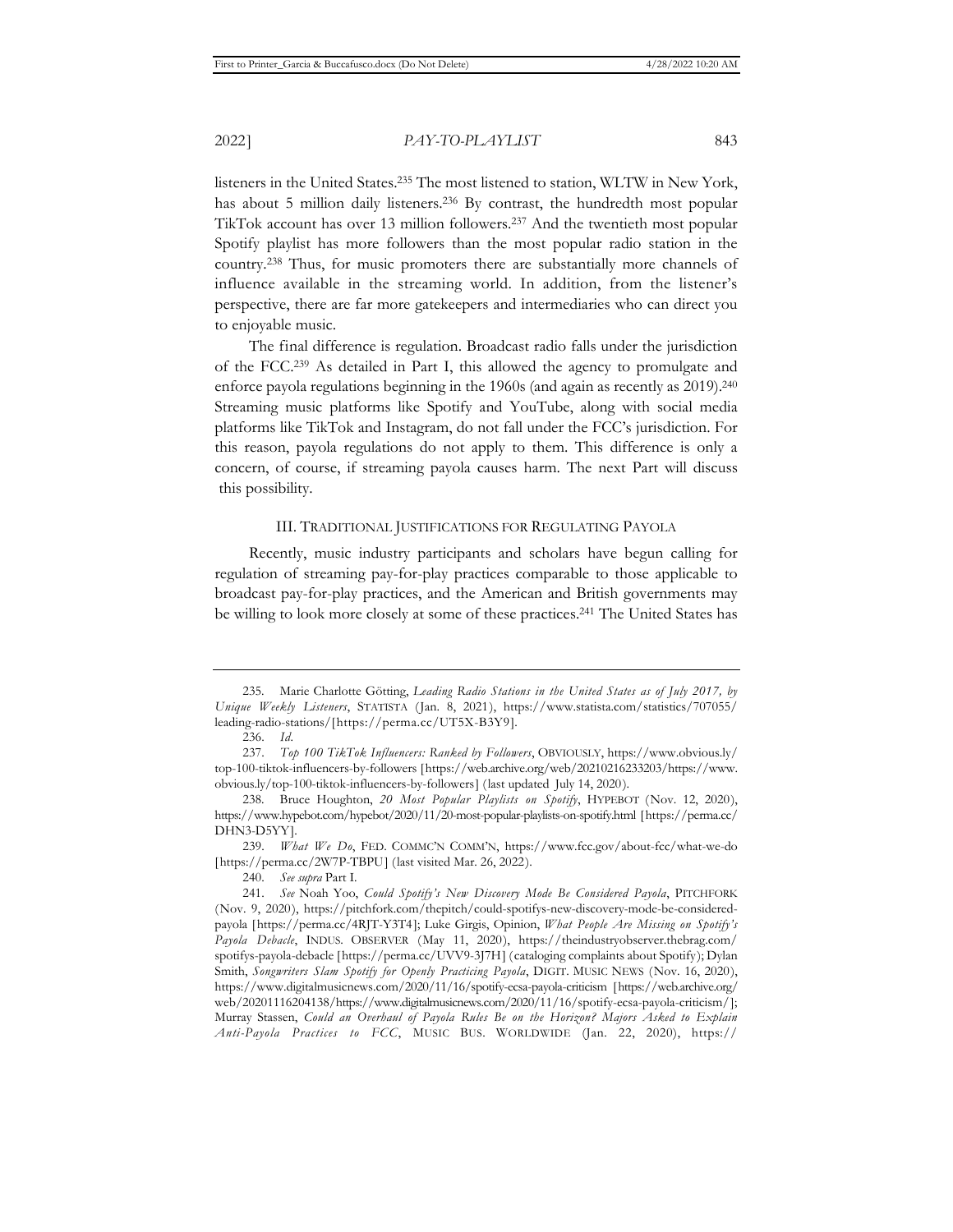been regulating at least some aspects of pay-for-play in the music industry since 1934.242 Throughout the years, industry participants, legislators, and regulators have put forward various normative arguments about what's wrong with payola. In this Part, we canvas those arguments and explain the perceived harms that payola regulation is meant to prevent. We draw on both historical research on the industry scandals of the twentieth century and our own interviews with contemporary music industry professionals. Only by understanding why the government might be justified in regulating payola can we determine whether the streaming payola practices described in Part II might pose risks that warrant legislative intervention.

### *A. Harms to Consumers*

When justifying the regulation of broadcast payola, proponents have frequently asserted that it is bad for music consumers. This argument generally has two parts: First, proponents of payola regulation argue that monetary motives corrupt editorial judgment, leading to inferior music. Second, they argue that if listeners are going to be subject to musical choices that have been paid for, they have a right to know about the payment (presumably, to adjust their susceptibility accordingly). Thus, failing to disclose sponsorship impairs consumers' ability to make informed consumption decisions.243

The most oft-repeated argument during the mid-century payola scandal was that pay-for-play corrupts DJs' editorial choices, with the result that listeners are subject to lower quality music than they would be if songs competed on "merit" alone.244 Only by offering DJs money and gifts, the argument goes, could the likes of Elvis Presley and Little Richard find an audience for their tunes.245 The FCC seems to have embraced the merit argument in the past, noting that music selections "must be guided by intrinsic merit."<sup>246</sup> In other words, when DJs' or playlisters' selections are dictated by payment, their recommendations cannot be trusted.

Similar arguments are now being made in the context of streaming payola. Especially popular is the notion that editorial selections are—or at least ought to be—"untouchable." Editors are paid to "speak the truth," not to say whatever they're paid to say. As one interviewee put it, musicians and labels do not pay the bills: "I'm a writer at Rolling Stone. I'm employed by Rolling Stone. I get paid by Rolling Stone to write about [music]."247 Instead of payment, RapCaviar's Basa says

www.musicbusinessworldwide.com/could-an-overhaul-of-payola-rules-be-on-the-horizon-majorsasked-to-explain-anti-payola-practices-to-fcc [https://perma.cc/GY6L-7UAL].

<sup>242. 47</sup> U.S.C. § 151; *see supra* Section I.B.

<sup>243.</sup> *See generally* Zahr K. Said, *Mandated Disclosure in Literary Hybrid Speech*, 88 WASH. L. REV. 419 (2013).

<sup>244.</sup> *See supra* notes 57–59.

<sup>245.</sup> *Id.*

<sup>246.</sup> Metroplex Commc'ns, Inc., 4 F.C.C.R. 8149, 8153 (1989) (asserting that selections of music for broadcast "must be guided by intrinsic merit").

<sup>247.</sup> Virtual Interview with Interviewee E, *supra* note 145.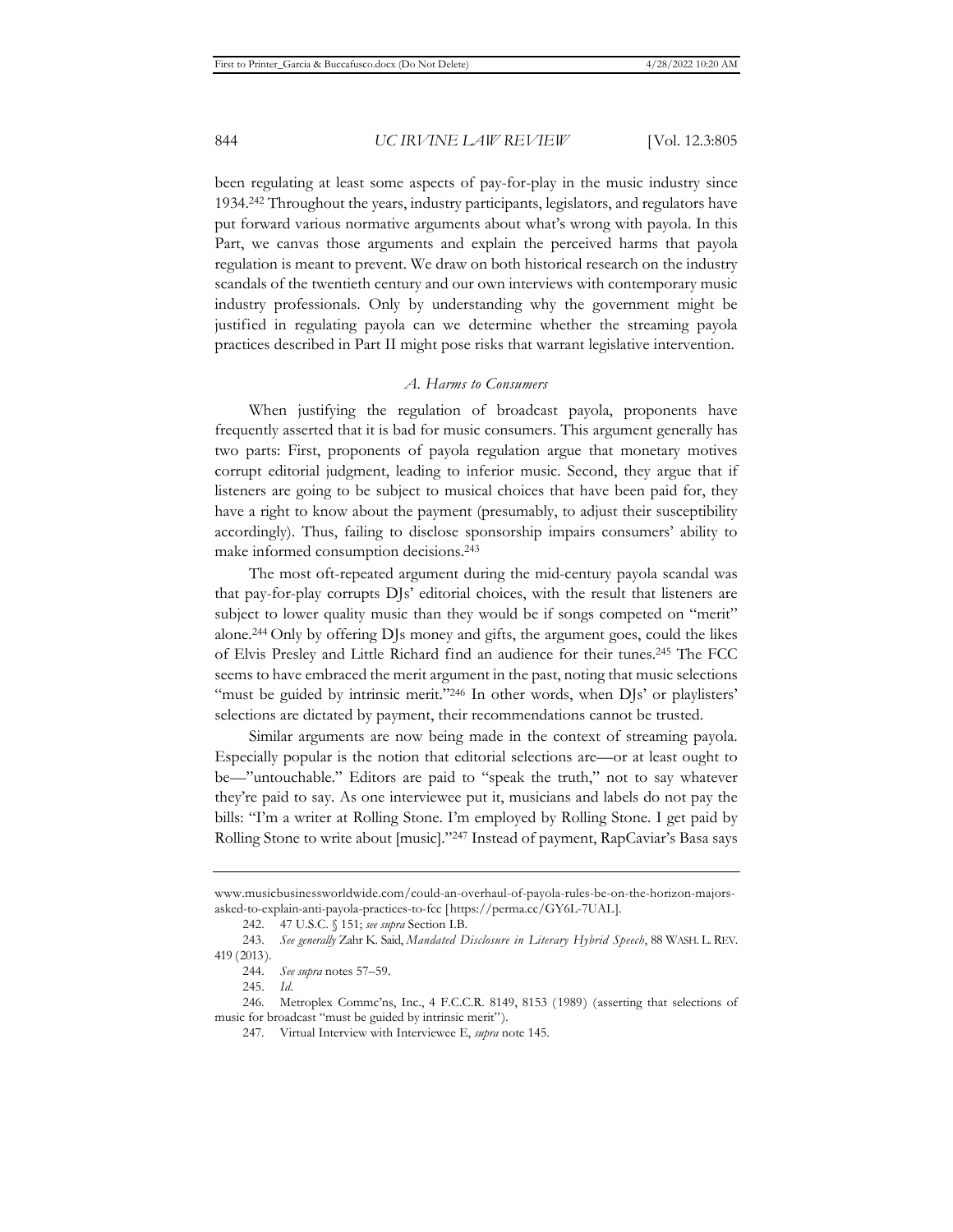he relies on "gut and data" when selecting songs to playlist<sup>248</sup>: "Stimulation informs my personal tastes . . . . If music stimulates me somehow, I mess with it on a personal level. I keep up through people whose tastes I trust or whose knowledge base I respect—mostly in real life, but sometimes on social media—and that's all we talk about!"249

Interestingly, the "money corrupts" argument assumes that songs have some inherent and objectively measurable "merit." All of the research that we could find, along with a combined century of experience tolerating people with poor musical taste, suggests quite the opposite. Not only do musical tastes differ (they obviously do) but musical affinity is also greatly influenced by circumstance, age, context, mood, and timing. When it comes to music, people are also highly susceptible to suggestion and network effects.250 For example, in a series of experiments, sociologists Matt Salganik and Duncan Watts asked listeners to log in to a website offering samples of songs with the opportunity to download some of the songs for free.251 When logged in, and prior to making their download selections, participants could see how each song ranked in terms of how many times it had been downloaded by prior participants.252 The first 750 participants saw the actual download tallies.253 The subsequent 6,000 subjects saw an inverted tally of download rankings (i.e., rankings that put the least popular song at the top and the most popular song at the bottom).254 In the second group, the least popular song (which they thought was the most popular) did surprisingly well in terms of download counts, and the most popular song (which participants thought was least popular) performed dismally, thus demonstrating that the perception that a song is popular has a profound effect on its popularity.255

While some may object to the corrupting influence of money in matters of musical taste, U.S. law has never prohibited pay-for-play. The Communications Act

<sup>248.</sup> Sowmya Krishnamurthy, *Spotify's Tuma Basa Shares How Artists Can Get on the RapCaviar Playlist*, XXL (Jan. 25, 2018), https://xxlmag.com/tuma-basa-rapcaviar-shot-callerspodcast/ [https://perma.cc/UW53-DQP3?type=image].

<sup>249.</sup> Miles Marshall Lewis, *Meet Tuma Basa, the Mastermind Behind Spotify's 'Rap Caviar' Playlist*, GENIUS (Mar. 8, 2017), https://genius.com/a/meet-tuma-basa-the-mastermind-behindspotify-s-rap-caviar-playlist [https://perma.cc/ACF2-ZGHH].

<sup>250.</sup> *See* Freda B. Lynn, Mark H. Walker & Colin Peterson, *Is Popular More Likeable? Choice Status by Intrinsic Appeal in an Experimental Music Market*, 79 SOC. PSYCH. Q. 168 (2016) (finding that song popularity boosts the appeal of "low" quality songs); Azadeh Nematzadeh, Giovanni Luca Ciampaglia, Filippo Menczer & Alessandro Flammini, *How Algorithmic Popularity Bias Hinders or Promotes Quality*, 8 SCI. REPS., Oct. 29, 2018, at 1; Duncan J. Watts & Peter Sheridan Dodds, *Influentials, Networks, and Public Opinion Formation*, 34 J. CONSUMER RSCH. 441 (2007).

<sup>251.</sup> Matthew J. Salganik & Duncan J. Watts, *Leading the Herd Astray: An Experimental Study of Self-Fulfilling Prophecies in an Artificial Cultural Market*, 71 SOC. PSYCH. Q. 338, 340–44 (2008). 252. *Id.*

<sup>253.</sup> *Id.*

<sup>254.</sup> *Id.*

<sup>255.</sup> *Id.*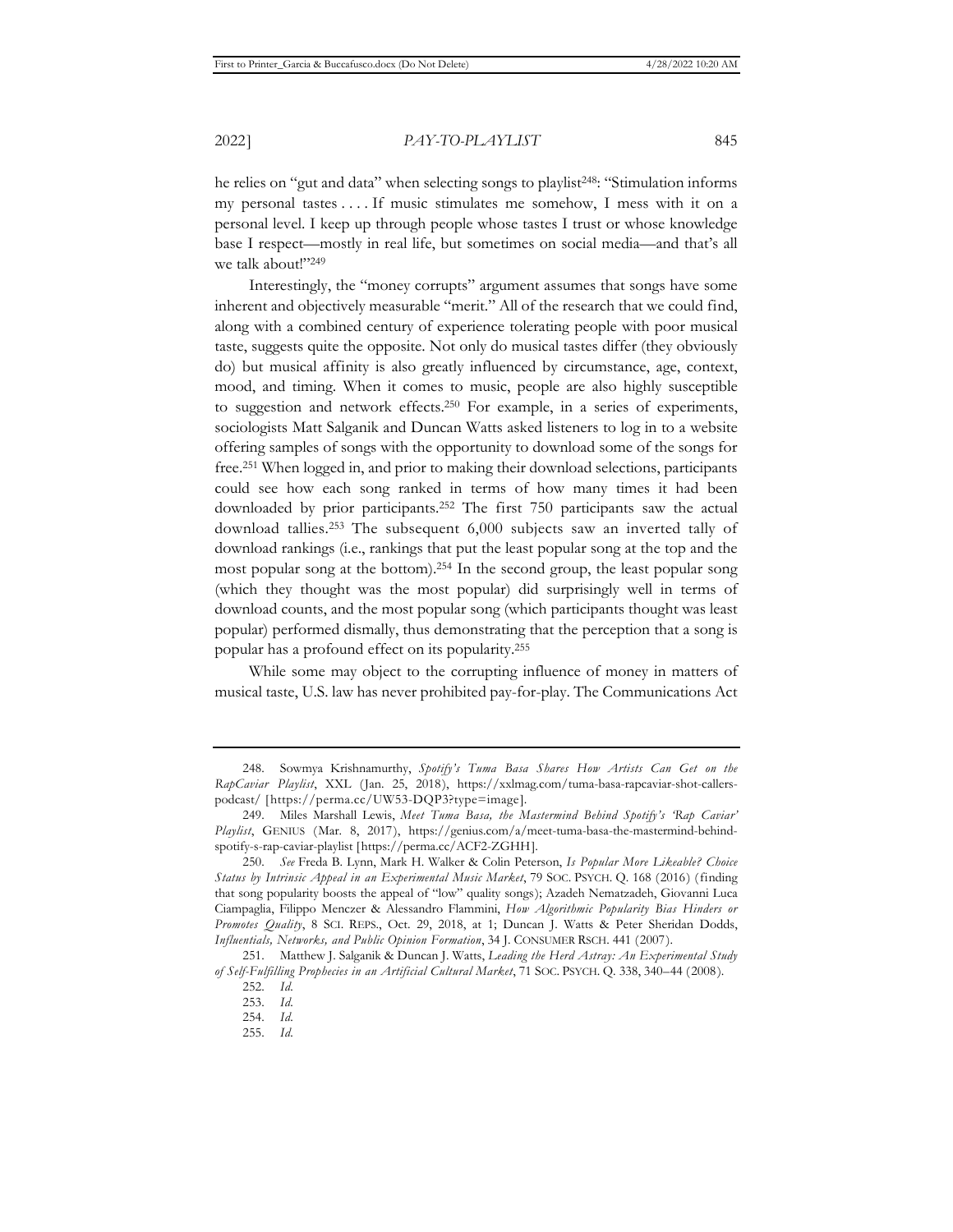only prohibits undisclosed pay-for-play,256 so radio stations are free to ignore so-called "merit" in favor of money as long as they disclose that they are doing so. When the FCC was considering legislation that would become the 1960 amendment to the Communications Act, ASCAP objected (unsuccessfully) that allowing disclosure of payment was the equivalent of sanctioning payola.257 But the government has never required that broadcast media—never mind the free range of the internet—be uncontaminated by market motives.

Given this legal reality, the FCC has justified the need for regulation on somewhat different grounds, namely, that "the public is entitled to know when and by whom it is being persuaded."258 Because the Communications Act only prohibits nondisclosure of payment rather than payment itself; the harm to consumers must entail risks stemming specifically from nondisclosure. In this way, justifications for payola regulation tend to track those for sponsored content regulation more broadly.259

Consider a situation involving a magazine about food and wine. The FTC prohibits the magazine from secretly promoting products for compensation.260 It is allowed to run advertisements, of course, but they must be clearly indicated as such.261 In other words, readers must be told which content is advertising and which isn't.262 The concern is that readers could be harmed if they purchased wine because of the high score it received in the magazine, thinking that the score was based on legitimate aesthetic judgment, when it was actually the result of a large advertising buy from the producer.263

The disclosure requirement is meant to solve this problem in two ways: First, when advertisements are disclosed, readers may treat claims about products more skeptically.264 They may engage "coping tactics" that mitigate the effects of persuasion, including heightened skepticism, resistance, and counterarguing.265 Second, if consumers know that advertisements will be labeled as such, they can be

265. *Id.*

<sup>256. 47</sup> U.S.C. § 317.

<sup>257.</sup> SEGRAVE, *supra* note 17, at 135.

<sup>258.</sup> Richard Kielbowicz & Linda Lawson, *Unmasking Hidden Commercials in Broadcasting: Origins of the Sponsorship Identification Regulations, 1927–1963*, 56 FED. COMMC'NS L.J. 329, 332 (2004).

<sup>259.</sup> *Id.*

<sup>260. 15</sup> U.S.C. § 45.

<sup>261. 16</sup> C.F.R. § 255 (2019).

<sup>262.</sup> *Id.*

<sup>263.</sup> *Id.*

<sup>264.</sup> Nathaniel J. Evans, Joe Phua, Jay Lim & Hyoyeun Jun, *Disclosing Instagram Influencer Advertising: The Effects of Disclosure Language on Advertising Recognition, Attitudes, and Behavioral Intent*, 17 J. INTERACTIVE ADVERT. 138, 139–40 (2017) ("The consequence of recognition of the content (i.e., a persuasive episode) as advertising entails the use of coping strategies, such as heightened skepticism, resistance, and counterarguing, which in turn have the potential to negatively affect brand- and advertising-related attitudes as well as behavioral intent.").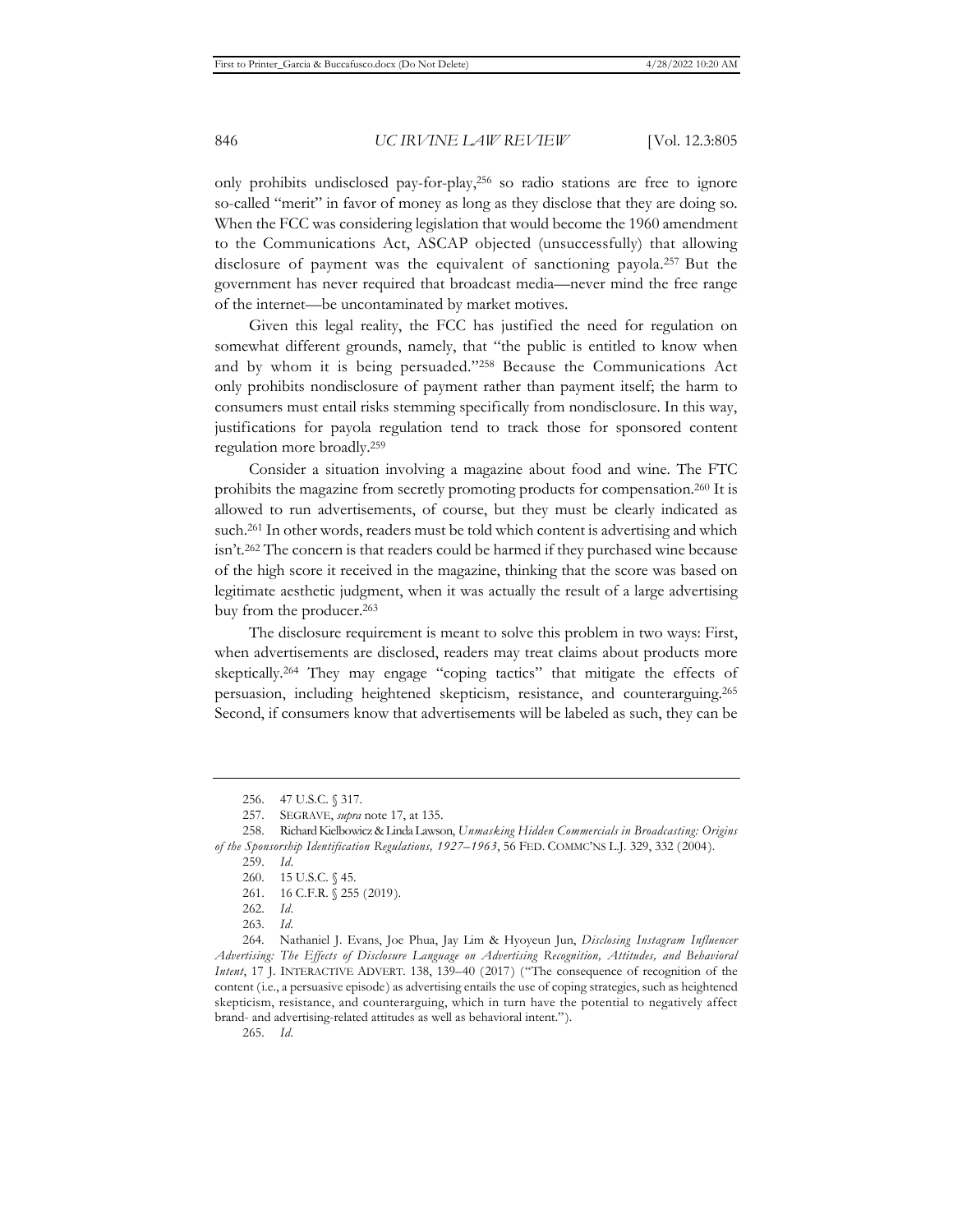more trusting of unlabeled content.266 This reduces cognitive load on consumers and strengthens trust between communicators and audiences.

The argument is similar for payola: listeners trust Dick Clark and Tuma Basa to inform them about new hits and hot music. They trust that the DJ or playlister has picked the best of the currently available records, alleviating them from having to search for better options.267 When listeners learn that the tunes they are hearing are based not upon the independent judgment of the intermediary tastemaker, but instead upon the pocketbooks of advertisers, they can confront the attempted persuasion with the same skepticism they bring to viewing advertisements for other goods. Knowing whether Clark or Basa are being paid to promote a track allows audiences to determine whether and how much they should discount their recommendations.268 In this way, listeners are less likely to labor under the mistaken belief that a playlisted song has been deemed "good" by the almighty Basa; instead, they will understand that a record label paid for a spot on a playlist and adjust their expectations accordingly.269

### *B. Harms to Competition*

The second set of arguments in support of regulating pay-for-play focuses primarily on (a) its potential harm to competition in the music industry (and only indirectly on its harm to consumers) and (b) the potential for anticompetitive behavior among music streaming platforms. With regard to the former, the arguments typically take the following form: where content only gets played if someone has been paid, then only those artists who can afford to purchase airtime will get it.<sup>270</sup> When considering the 1960 amendments to the Communications Act, Congress worried that payola would "drive out of business small firms who lack the means to survive this unfair competition."271 Songs need airtime in order find an audience, and potential hits by smaller, independent labels may be snuffed out if the well-funded major labels buy or drive up the price all of the airtime.

According to this argument, in the absence of pay-for-play, songs will find audiences solely due to their respective "merit."272 Although wealthier labels may be able to invest more in employing talented producers to manufacture hits, nothing would prevent an upstart label from introducing a hit and finding an audience. Radio stations or playlisters would be indifferent between major labels and

<sup>266.</sup> *Id.* This doesn't mean that their trust is well-placed. *See* Bong-Hyun Kim, Yorgo Pasadeos & Arnold Barban, *On the Deceptive Effectiveness of Labeled and Unlabeled Advertorial Formats*, 4 MASS COMMC'N & SOC'Y 265 (2001).

<sup>267.</sup> Coase, *supra* note 20, at 310.

<sup>268.</sup> We do not mean to imply that Basa has taken money for his selections. Indeed, he appears to be above reproach.

<sup>269.</sup> Coase, *supra* note 20, at 310.

<sup>270.</sup> *See generally* Ellen P. Goodman, *Stealth Marketing and Editorial Integrity*, 85 TEX.L.REV. 83 (2006).

<sup>271.</sup> *Id.* at 100.

<sup>272.</sup> *See supra* notes 33–35.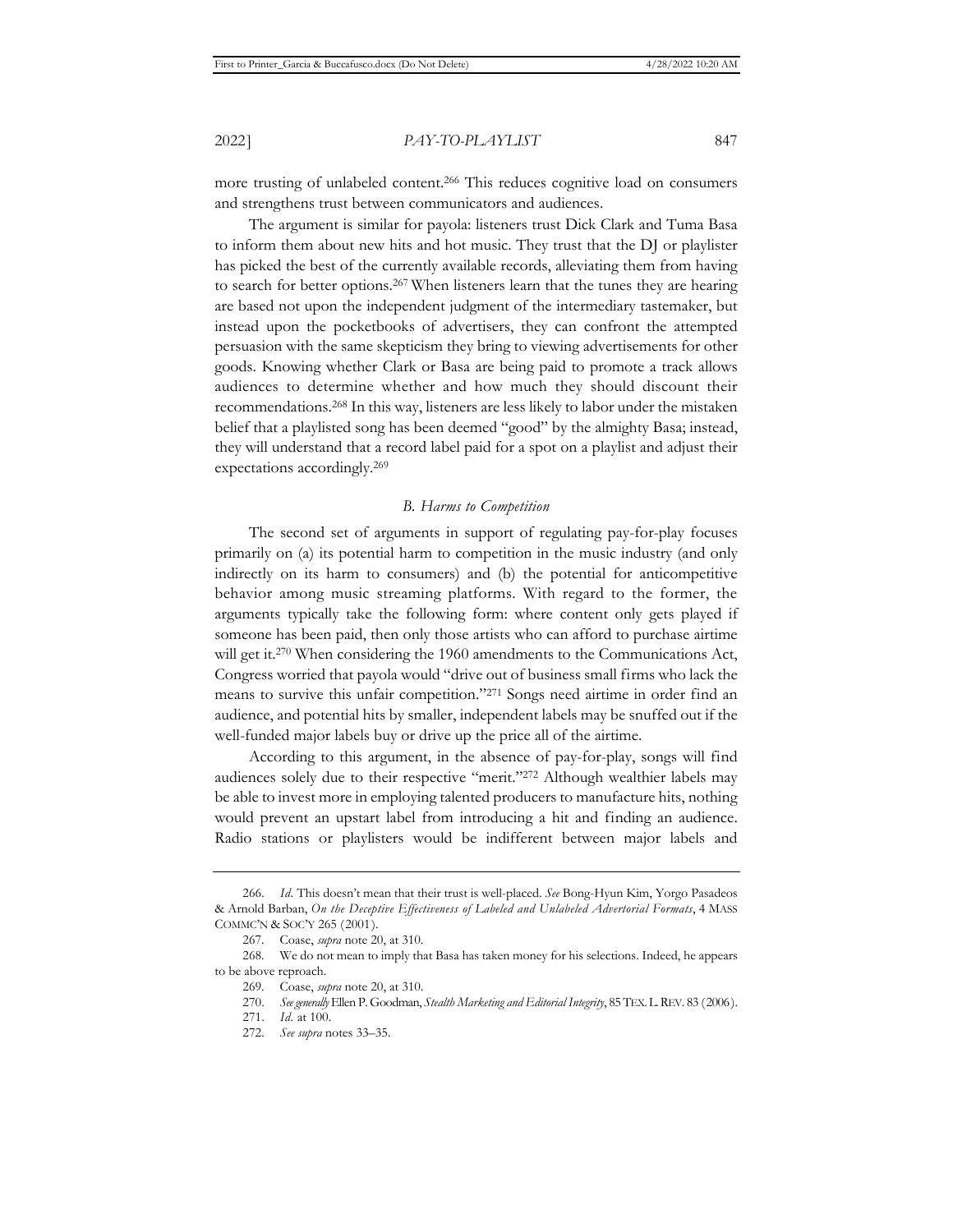independent labels, caring only about the "quality" of the music. But when pay-for-play is possible, undercapitalized labels might not be able to find airtime for their songs, because the valuable audience real estate will be bought by the major labels.273

Some commentators see streaming payola as similarly exacerbating inequalities between major and independent artists. YouTube's True View system has been accused of "basically legitimiz[ing] buying views."274 As with Spotify's Marquee, YouTube's TrueView ad program spurs the platform's otherwise impenetrable algorithm: "Once you start getting some views [via TrueView], YouTube starts recommending the video, putting it up in the sidebar . . . . If you don't spend money on video[] [ads], it's very hard to get them picked up by the algorithm, because everyone else is doing it."275 Detractors lament that this exacerbates extant inequalities in the industry: "It becomes another vicious cycle like all these promo things in the music industry . . . . Instead of evaluating artists according to their talent, it becomes: who spends more?"276

Ultimately, the anticompetitive effects of payola could lead to a diminished musical landscape for listeners. According to this argument, as smaller, independent record labels and artists are driven out of business, consumers' options will narrow to a finite group of music sellers.277 Fewer music providers may mean that consumers will have a harder time finding music that satisfies their preferences and will have to pay higher prices when they do. Thus, the competition argument, as it presents in the music industry, is fundamentally a consumer harm argument as well.

The concerns about anticompetitive behavior on the part of music streaming platforms are summarized in the recent Nadler/Johnson letter to Spotify:

[A]ny plan that could ultimately lead to further cut pay for working artists and ultimately potentially less consumer choice raises significant policy issues. This is particularly true under Spotify's current model, where artists' returns are already low, with Spotify reporting to pay artists less than a cent per song streamed (estimated in the \$.003 to \$.005 range) and Spotify has challenged an administrative ruling setting a higher royalty rate for songwriters. Core copyright industries like music play an integral role in the U.S. economy, and the vitality of the industry is undermined when artists' hard work is undervalued. Such a race to the bottom threatens to

<sup>273.</sup> *See generally* Goodman, *supra* note 270, at 103.

<sup>274.</sup> Elias Leight, *'They Legitimized Buying Views': YouTube Ads Divide Latin Music Industry*, ROLLINGSTONE (Sept. 4, 2019, 2:06 PM) [hereinafter *'They Legitimized Buying Views'*], https:// www.rollingstone.com/pro/features/buying-youtube-views-trueview-ads-adwords-878239 [https:// perma.cc/CFV2-V457].

<sup>275.</sup> *Id.*

<sup>276.</sup> *Id.*

<sup>277.</sup> Nick Messitte, *How Payola Laws Keep Independent Artists Off Mainstream Radio*, FORBES (Nov. 30, 2014, 10:25 AM), https://www.forbes.com/sites/nickmessitte/2014/11/30/how-payolalaws-keep-independent-artists-off-mainstream-radio/?sh=28b94c68519f [https://perma.cc/KG6C-XHLM].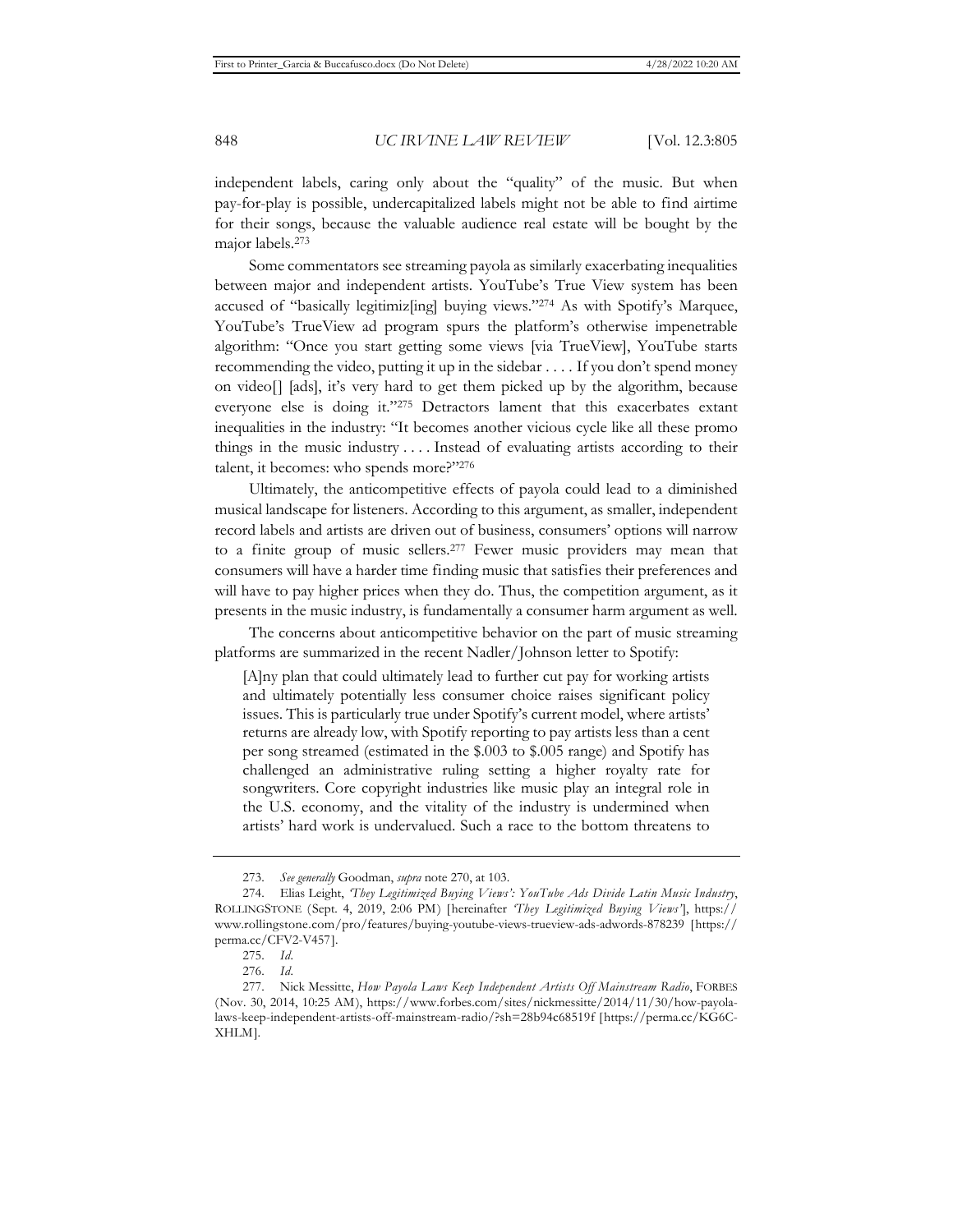weaken the core goal of copyright and intellectual property—incentivizing creativity by offering a fair return on one's work.278

As we explain below, the arguments about payola's potential harms to consumers is largely unpersuasive, particularly in the streaming context. Instead, the regulation of traditional payola appears to have originated as a form of systemic racism that evolved, over time, into a straw man argument about market power and consolidation. Its potential to enable and exacerbate anticompetitive behavior in the streaming context, however, gives us pause and is also addressed in the next Part.

#### IV. SHOULD WE REGULATE STREAMING PAYOLA?

We believe that the conventional consumer harm arguments made in favor of payola regulation are largely unpersuasive in the streaming environment, although that may be changing, particularly with regard to reverse payola. First, we argue that direct harms to consumers associated with lower-quality songs being favored due to undisclosed payments are likely to be minimal in an environment with thousands of choices and negligible switching costs. It is possible, however, that consumers might experience some psychic harm in situations where they realize that an influencer whom they thought they could trust turns out to be on the take. Ultimately, we believe this harm is likely to be small and unworthy of regulation, especially when compared to the costs of compelling speech and the potential competitive benefits that payola may produce.

As a matter of competition, historical experience suggests that pay-for-play can serve as an unexpected access point for smaller, often diverse artists with fewer resources. The same counterintuitive access dynamics are likely at work in the streaming context, with perhaps even stronger effects. Payola enables parties to pay for access to distribution channels they might otherwise not have access to. While it might seem like richer parties would tend to benefit from a regime in which access is determined by wealth, we suggest that payola offers poorer parties an opportunity to buy into the music distribution system. We offer a simple model of payola as a lottery that provides access payouts to participants.

Given the surreptitious nature of undisclosed payola, we are unable to empirically assess our model. Instead, we offer suggestions for why we believe that most forms of streaming payola are enhancing the diversity of musical offerings. It is possible that the picture may not be as rosy when we are able to evaluate the ability of platforms like Spotify to manipulate the terms of the payola lottery in ways that might harm diversity and only benefit the platforms.

To be clear, our arguments against regulating payola are offered as a second-best alternative in a world of high and increasing media concentration. With ever greater concentration among both content creators and content distributors, including vertical expansion, independent artists may increasingly resort to

<sup>278.</sup> *See* Nadler & Johnson Letter, *supra* note 11.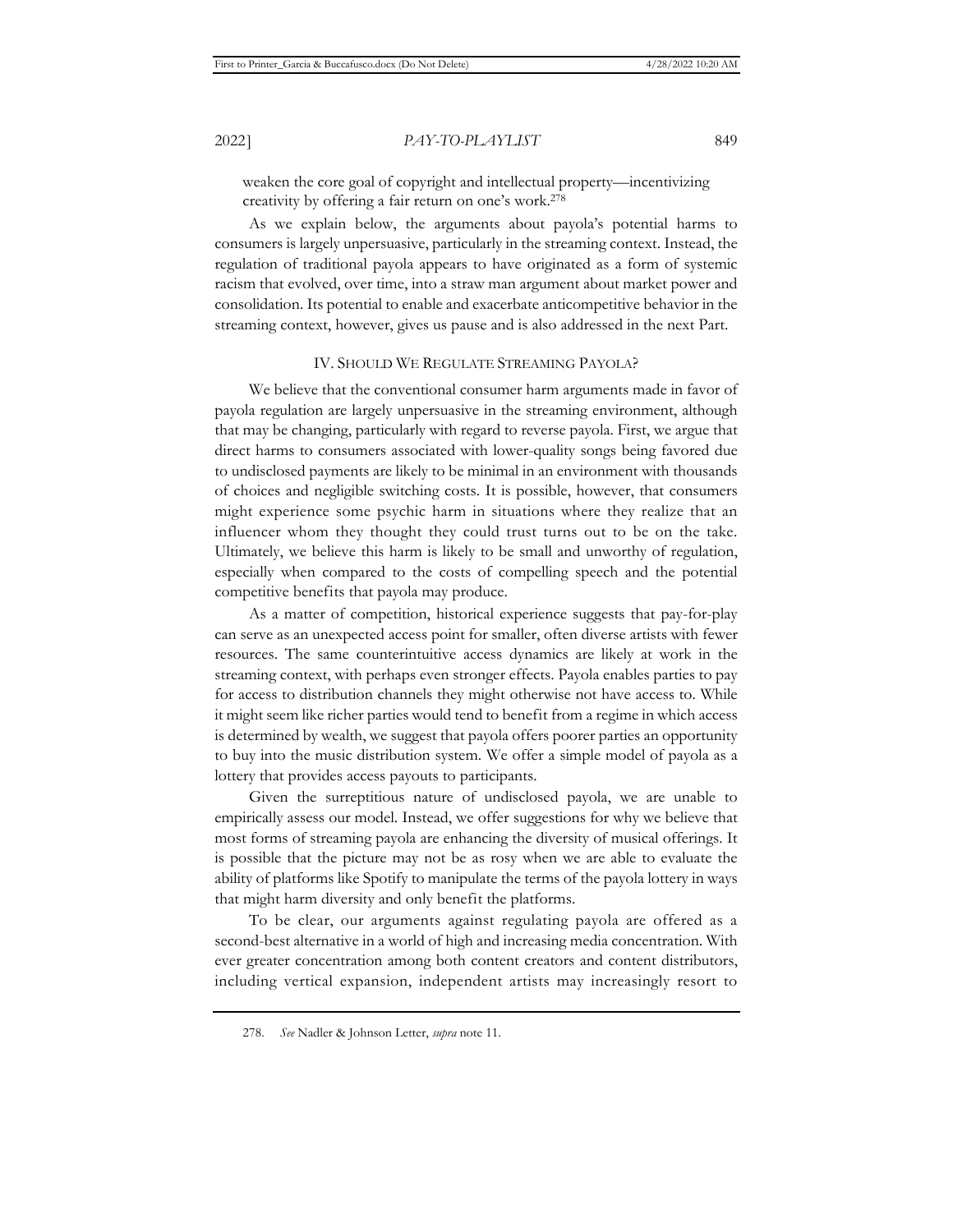pay-for-play just to find a foothold. We believe that a less concentrated music ecosystem would be socially beneficial. To the extent that regulatory effort is called for, we believe it could be better directed toward the increasingly dominant hold that three major labels and a handful of platforms have over the music industry. Until that occurs, allowing unregulated payola, at least vis-à-vis third-party payola, may prove beneficial.

Our analysis of the streaming music promotion landscape also highlights the different roles, and concomitant differences in copyright protection, across different platforms. Currently, a platform like TikTok plays essentially the same role that radio did in the twentieth century; it is a means by which listeners discover new music, among other things. TikTok does not compete with streaming or downloading any more than radio did with record sales. The offerings are complements, not substitutes. Instead, TikTok offers a promotional channel for which some artists and their labels are increasingly willing to pay. Importantly—and in contrast with radio—platforms like TikTok also serve as a means for the distribution of separately copyrightable, user-generated content. In this Part, we offer critical analysis of the conventional arguments in support of payola regulations when applied in the streaming context.

# *A. Streaming Payola and Consumer Harm*

Some creators, intermediaries, and legislators have suggested that pay-for-play shouldn't be tolerated in the music industry at all.279 Instead, they argue that songs should succeed or fail on their intrinsic merit, not on the size of the check that has been cut to a tastemaker, regardless of disclosure.280 When payments determine which songs get promoted on playlists or TikTok, critics protest, listeners may be subjected to objectively inferior music—music that wouldn't otherwise succeed on its own.281

For some, this argument seems to arise from an aspiration for pristine, unbiased music discovery and dissemination, where listeners find the songs that they prefer without intermediaries or tastemakers influencing their choices. No such world has ever existed, and we doubt it ever will. There has always been more music produced than any person could sort through in a lifetime, and we don't imagine that anyone would like to try.282 Accordingly, consumers have long sought the advice of experts, and those with music to sell have always tried to improve the

<sup>279.</sup> This claim has been made since the earliest days of radio payola, and it has been made ever since. *See* discussion *supra* Part III; *see also* Lauren J. Katunich, Comment, *Time to Quit Paying the Payola Piper: Why Music Industry Abuse Demands a Complete System Overhaul*, 22 LOY. L.A. ENT. L. REV. 643, 644 (2002) ("[T]he legal loopholes within these laws have effectively created a generation of payola more dangerous than what the laws sought to prevent.").

<sup>280.</sup> *See supra* Section III.A.

<sup>281.</sup> *Id.*

<sup>282.</sup> Lots of music is, after all, very bad.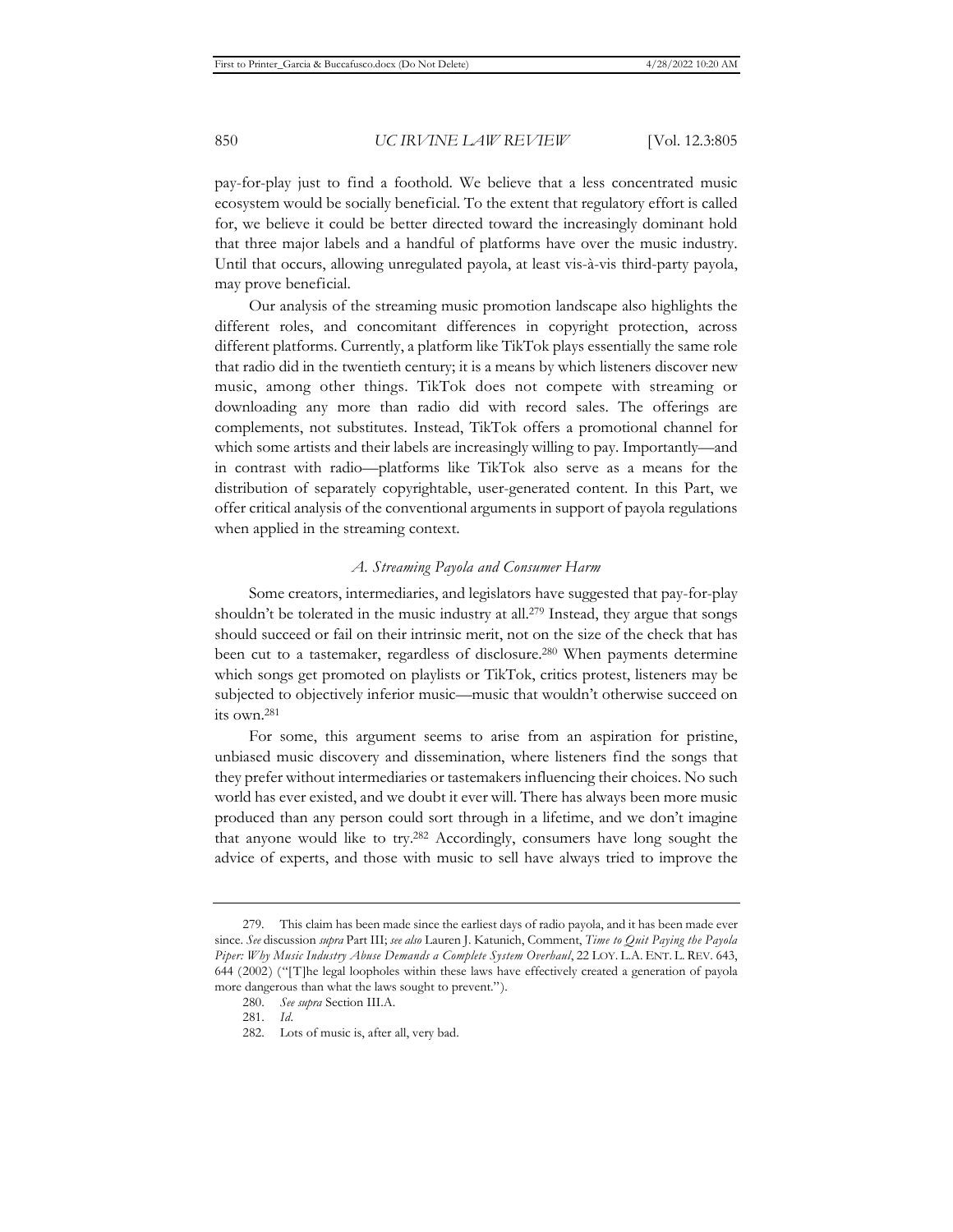chances that their music gets listened to. In short, a world of unconstructed musical preferences does not exist.

Moreover, as a legal matter, the strong form of the anti-advertising argument has never gained purchase in the United States, where pay-for-play is not and never has been illegal, as long as recipients disclose it. The sponsorship disclosure laws that regulate broadcast, and which some would like to see apply to the internet, simply do not prohibit payola.<sup>283</sup> Playing a song on the radio, on a playlist, or on TikTok is a means of advertising for the song, and American law generally doesn't prevent sellers of products from advertising them.284 Accordingly, the appropriate question seems to be whether influencers, playlisters, or platforms should have to disclose to their audiences when they have accepted money to promote songs.

Consider, for example, a TikTok post by influencer Charli D'Amelio in which D'Amelio dances to a new song while showing off a new nail polish kit to her followers.285 Let's assume that she has received money from both the song's record label and the nail polish company. If D'Amelio were a radio DJ, her 103 million TikTok followers would outpace the top ten radio programs in the United States combined. And if she were a radio DJ, she would be required by the FCC to disclose that she had received money to play the song.286 Similarly, FTC guidelines would require D'Amelio to disclose the payment that she received to promote the nail polish kit.287 Clearly, the paid promotion of the song on TikTok seems like a loophole and a rather large one at that.

Now consider the differences between D'Amelio's promotion of the nail polish and her promotion of the song, from the perspective of consumer harm. Imagine that D'Amelio doesn't include the FTC-required disclosure that she accepted money to promote the nail polish kit. Let's say that, because of the lack of disclosure, an additional 0.01% of her followers purchase the nail polish thinking that D'Amelio genuinely believes that it is a high-quality product. They trust her, and in the absence of disclosure that this is really an advertisement, they do not engage coping tactics that engender skepticism.288 Some 10,000 people would have been tricked into parting with \$75 each for the nail polish kit.289 If the nail polish kit turns out to be garbage—say, the colors don't provide good coverage or chip after only a day—those buyers would have suffered financial (and perhaps aesthetic and social) harm. In the case of some products—e.g., so-called "diet pills" or chemical face peels—a consumer might even suffer physical harm. The "#ad"

<sup>283. 47</sup> U.S.C. § 151.

<sup>284.</sup> *See generally* Eric Goldman, *A Coasean Analysis of Marketing*, 2006 WIS. L.REV. 1151 (2006).

<sup>285.</sup> *See Want a TikTok Hit?*, *supra* note 199.

<sup>286. 47</sup> U.S.C. § 317.

<sup>287.</sup> Roberts, *supra* note 186, at 86.

<sup>288.</sup> *See* Evans et al., *supra* note 264, at 140.

<sup>289.</sup> *Pure Cover Nail Paint*, OROSA BEAUTY, https://orosabeauty.com/products/coastalcraze-set-by-charli-dixie-damelio [https://web.archive.org/web/20201122235844/https://orosabeauty.com/ products/coastal-craze-set-by-charli-dixie-damelio] (last visited Nov. 22, 2020).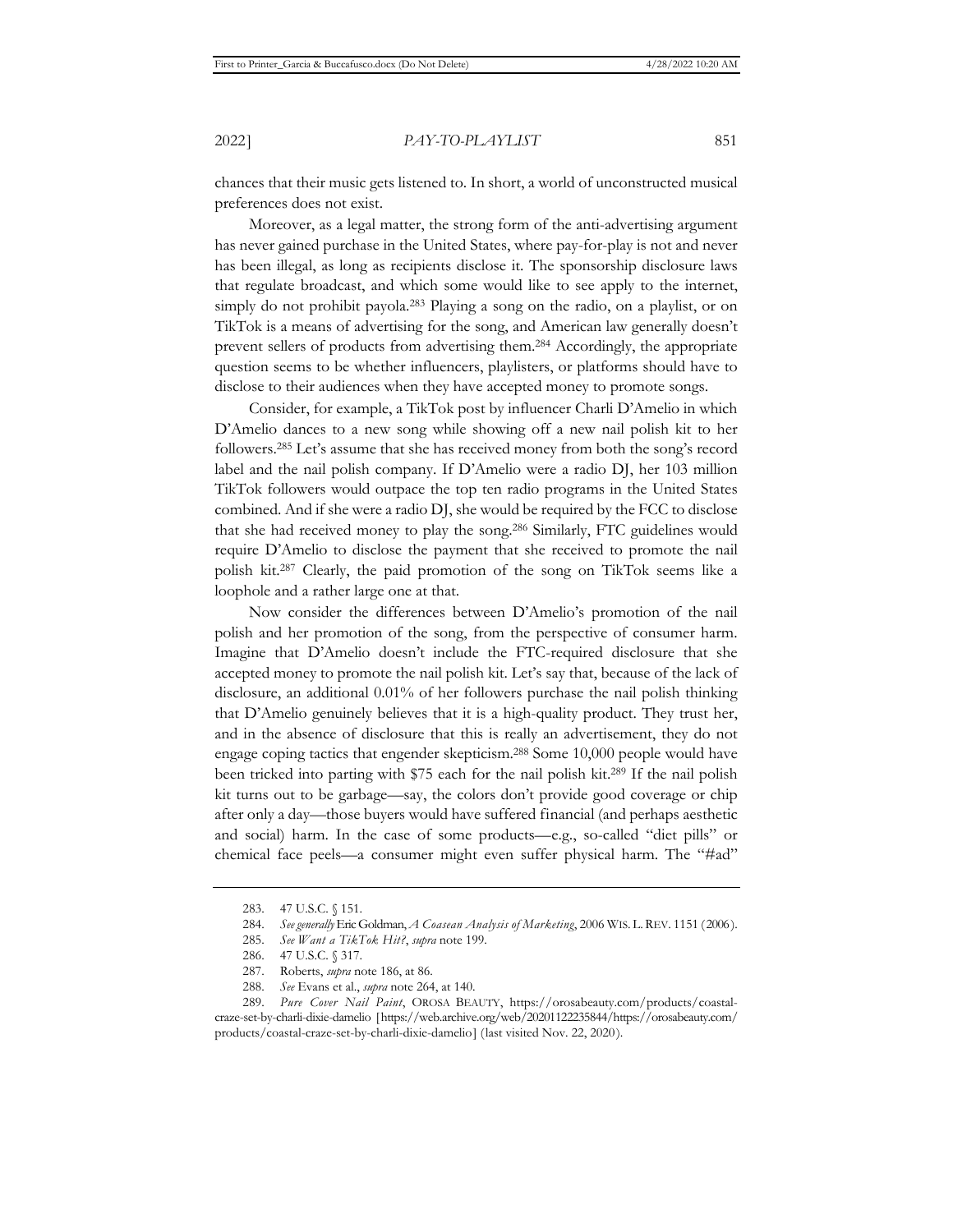disclosure is meant to engage consumers' skepticism about products, helping them make better decisions about what to purchase.290

Now, consider the song. In the same video where D'Amelio is shilling for the nail polish kit, she is also promoting the song. Because she is being paid, she wants her fans to like the song and to stream it on Spotify or download it on iTunes—and, of course, to record and post themselves dancing to it as well. While skepticism about advertising might lead consumers to question whether they should trust D'Amelio's claim that the nail polish kit is "an innovative formula that brings you professional quality nail polish with the ease of an at-home mani," it is not clear how any such skepticism will affect listeners' judgment of the song's quality.291

In economic terms, the nail polish and the song are both "experience goods"—consumers can only discover their quality once they experience them.292 But the costs of experiencing the nail polish versus those of the song are vastly different.293 While D'Amelio's followers must shell out cash before they can experience the nail polish kit, they have already experienced the song (at least in significant part) by the time D'Amelio's video is over. If it turns out that they don't like the song, they have wasted, at most, a few minutes.<sup>294</sup>

Recorded music has always been a unique kind of experience good because consumers are afforded ample opportunity to experience it before making a purchase decision.295 Dick Clark might have been promoting both Wrigley's gum and the songs whose copyrights he owned surreptitious shares in. But, in contrast with the gum, his listeners didn't need to buy the song to decide if they liked what they heard. Perhaps they would have to wait another hour to hear the tune again before they made up their minds, but either way, their marginal expenditures were zero. This is just as true in the streaming era. If D'Amelio's fans want to listen to the entire song that she samples, they can simply stream it for free from whatever service they use, again facing a marginal cost of zero.<sup>296</sup>

<sup>290.</sup> *See* Salganik & Watts, *supra* note 251, at 338 (explaining self-fulfilling prophecies to be a false definition of a situation which evokes a new behavior that makes the original false conception true).

<sup>291.</sup> *See Pure Cover Nail Paint*, *supra* note 289.

<sup>292.</sup> Cass R. Sunstein, *Rear Visibility and Some Unresolved Problems for Economic Analysis (with Notes on Experience Goods)*, 10 J. BENEFIT-COST ANALYSIS 317, 328 (2019).

<sup>293.</sup> Because of this, music streams are virtually "search" goods, rather than experience goods, because their quality is almost immediately apparent to the listener.

<sup>294.</sup> Aisha Malik, *TikTok Expands Max Video Length to 10 Minutes, up from 3 Minutes*, TECHCRUNCH, (Feb. 28, 2022, 7:26 AM) https://techcrunch.com/2022/02/28/tiktok-expands-maxvideo-length-to-10-minutes-up-from-3-minutes/ [https://perma.cc/Q2MV-84WL] (last visited Mar. 26, 2022).

<sup>295.</sup> Picker, *supra* note 16 ("[M]usic is one of the rare goods for which you really do get to try it before buying.").

<sup>296.</sup> In both cases, there is arguably an upfront hardware expense—the cost of the radio or the device on which the streaming app is operating—but amortized across content and time, the marginal cost of listening to any one snippet or song quickly approaches zero.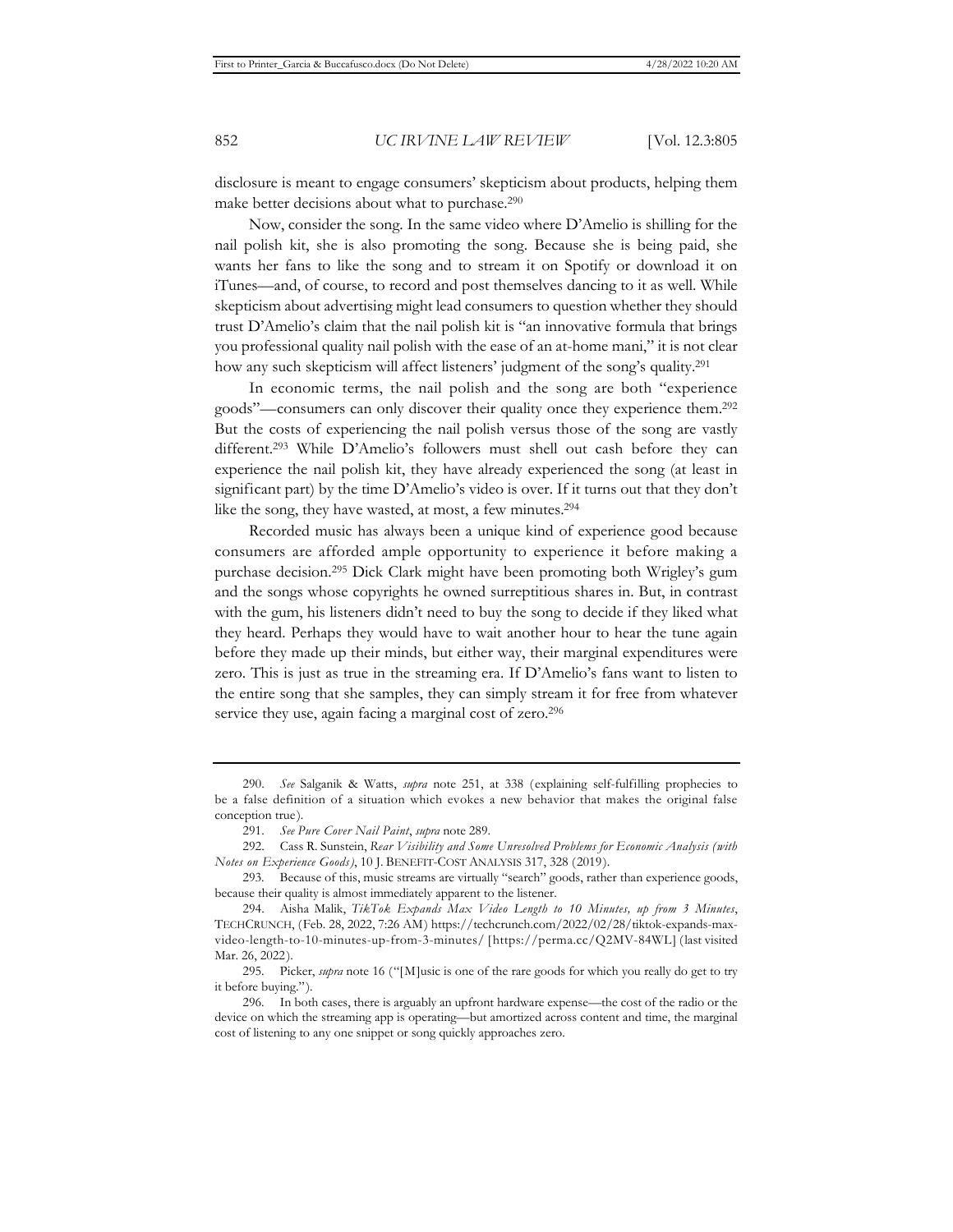# *1. "Bad Music"*

Perhaps most significant, from the perspective of direct consumer harm, is that no matter how bad pay-to-play music might be, listening to it doesn't meaningfully harm the listener. It may waste a few minutes of their time—or it might not, seeing as they can easily switch platforms—but we have not been able to find any documented incidents of actual harm stemming from voluntary music exposure.297 Unlike products regulated by FTC disclosure requirements, songs don't have secret risks that consumers may learn about only when it's too late. Listeners don't need to engage sophisticated skepticism about a message's source to know whether or not they like what they're listening to. We are not aware of anyone ever claiming to have been tricked into actually liking a song that they wouldn't have liked otherwise.298

Moreover, for better or worse, the very nature of influence in the social media era does much to diminish risks that listeners will be subjected to bad music because of unregulated payola. In many cases, a song becomes popular because influencers like D'Amelio say that it is; this is the case whether or not the blessing is paid for. As discussed in Section III.A, studies like Salganik's have demonstrated strong network effects in music preferences. Thus, the fact that D'Amelio danced to a song, or that Basa chose it for the RapCaviar playlist, is *itself* evidence of the song's popularity via the self-fulfilling prophecy that is popular culture. In other words, these influencers are kingmakers. They aren't duping listeners into thinking uncool songs are cool; rather, they are bestowing the "cool" title to songs that become so *ipso facto*.

There are other reasons for believing that listeners won't suffer the indignity of being subject to an onslaught of atrocious music if pay-for-play remains unregulated on the internet. Economists since Nobel laureate Ronald Coase have

<sup>297.</sup> Involuntary music exposure, however, is a different beast. *See* Christopher Buccafusco & David Fagundes, *The Moral Psychology of Copyright Infringement*, 100 MINN. L. REV. 2433, 2471 (2016) (describing the US government's use of heavy metal music by Skinny Puppy and Rage Against the Machine during interrogations at the Guantanamo Bay prison camp). See also any psychologically damaged parent of a young child forced to endure hour after hour of "Baby Shark."

<sup>298.</sup> Even in fraudulent situations involving bands like Milli Vanilli that were caught lip-synching to pre-recorded music, it's hard to claim that listeners who enjoyed their songs before the fraud was discovered did not actually like the music. On the Milli Vanilli saga and aesthetic policing of authenticity, see Ted Friedman*, Milli Vanilli and the Scapegoating of the Inauthentic*, BAD SUBJECTS, November 1993, http://bad.eserver.org/issues/1993/09/friedman.html [https://web.archive.org/ web/20160806213004/http://bad.eserver.org/issues/1993/09/friedman.html]. Friedman writes:

Why do I love Milli Vanilli's *Girl, You Know It's True*? I can go on all day long about its neo-soul songcraft, its soaring synth-strings, its shimmering percussion. But do I think it's great because the people involved were 'talented'? Who the hell cares? It's not like I'm inviting them to dinner. Plenty of the greatest music ever made has been created by hacks, slackers, and no-names, who for whatever reasons stumbled into a little bit of genius. I should point out that just because Rob and Fab didn't have much to do with the creation of Milli Vanilli's music, it's not like nobody else did. The genius behind the Milli Vanilli sound, if you want to know, is producer Frank Farian, also responsible for disco pioneers Boney M.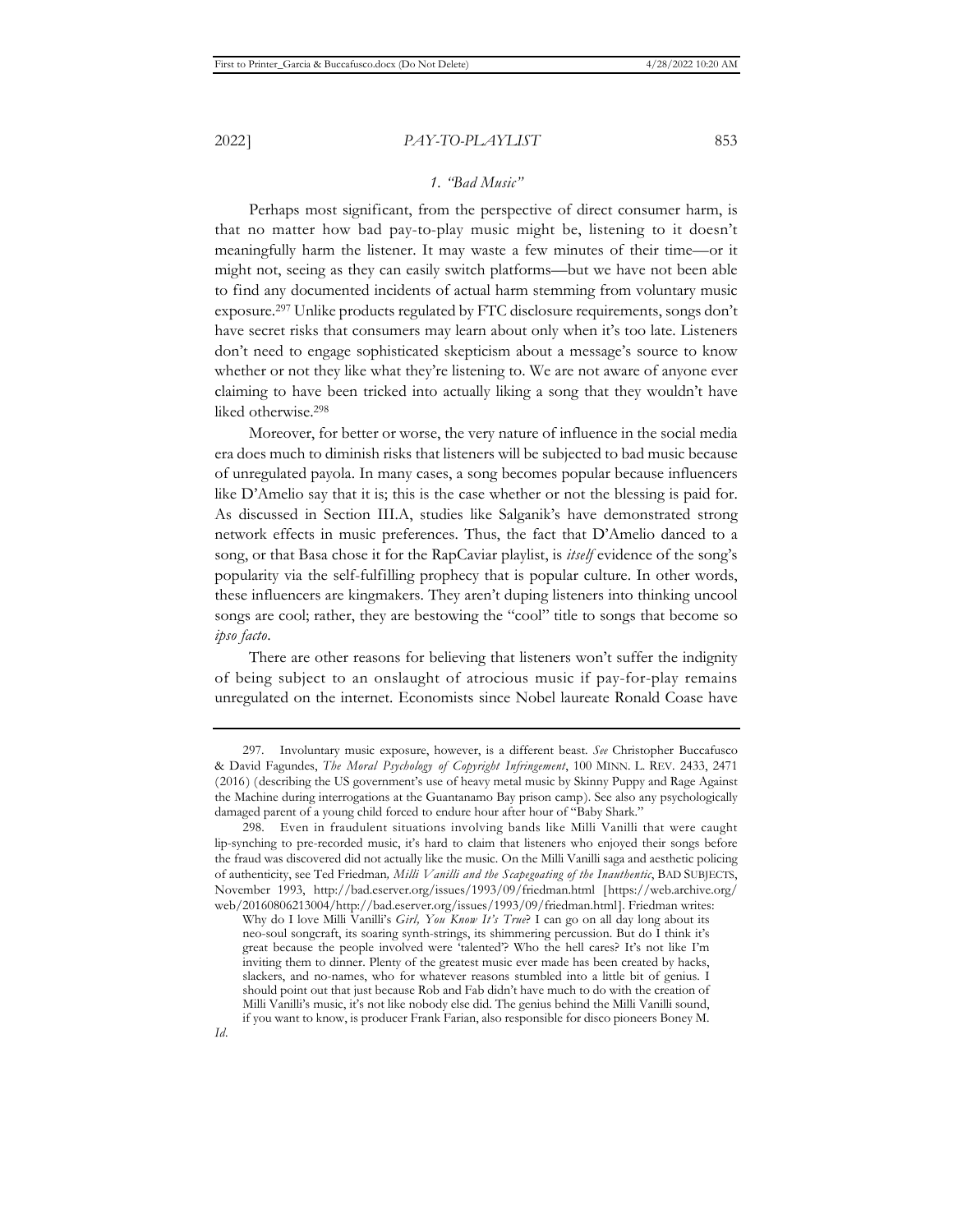argued that radio stations and other tastemakers have sufficient market incentives outside of legal liability to ensure the quality of their broadcasts.299 From the listener's perspective, radio is an entertainment medium, but from the record label's perspective, radio is an opportunity to advertise the availability of songs that will satisfy consumers' preferences.<sup>300</sup> Record labels, in competition with each other, desire airtime and are willing to pay for it in order to promote album sales and streams. But radio stations also face competitive pressures. If the DJs on Station Q accept payola to play songs that listeners truly don't like, then those listeners will simply switch to Station Z. While there may be agency issues if stations' and their DJs' incentives are misaligned, in general, competition in the market should prevent the possibility that a radio station would adopt, for example, a 24/7/365 Rebecca Black format.301

These arguments against the need for payola regulation certainly hold in the streaming era, where competition between tastemakers is fierce. As interest in influencer marketing has grown, so too has interest in being an influencer.302 In the radio era, listeners in a big city might have a handful of stations from which to choose. Now, the range of sources for music promotion seems infinite and the costs of changing the station (i.e., playlist) are negligible.<sup>303</sup> If playlisters accept money to add songs that their listeners affirmatively dislike, they'll quickly find themselves with a smaller audience. While it's true that the leading Spotify playlists maintain enormous market share,<sup>304</sup> consumers should not find switching especially difficult if they no longer enjoy the content.<sup>305</sup>

### *2. Deception by Nondisclosure*

We've stated that undisclosed pay-for-play is unlikely to harm consumers by virtue of subjecting them to bad music. Perhaps, returning to our hypothetical, Charli D'Amelio's followers have been tricked in some other way. They look to her as a tastemaker to inform them about which songs will be popular, and they trust

<sup>299.</sup> Coase, *supra* note 20, at 316; Sidak & Kronemyer, *supra* note 33, at 542.

<sup>300.</sup> Coase, *supra* note 20, at 316.

<sup>301.</sup> *See* rebecca, *Rebecca Black—Friday*, YOUTUBE (Sept. 16, 2011), https://www.youtube.com/ watch?v=kfVsfOSbJY0 [https://perma.cc/3MNU-2GL9] (the track, while popular for a brief time, was critically shunned).

<sup>302.</sup> Sam Blum, *The Fatigue Hitting Influencers as Instagram Evolves*, BBC (Oct. 21, 2019), https://www.bbc.com/worklife/article/20191022-the-fatigue-hitting-influencers-as-instagram-evolves [https://perma.cc/F4PY-SBZJ].

<sup>303.</sup> *See supra* Sections II.B.1–2.

<sup>304.</sup> Aguiar & Waldfogel, *supra* note 123, at 7.

<sup>305.</sup> According to the best empirical evidence, people's musical preferences are malleable, and they respond to their sense of what other people—especially tastemakers—think is appealing. But this doesn't mean that their preferences are infinitely malleable or that a tastemaker is capable of turning any song into a hit. *See, e.g.*, u/Iamwallpaper, *Are There Any Examples of Artists that Were Heavily Promoted that Turned Out to be Flops?*, REDDIT, https://www.reddit.com/r/popheads/comments/ ccw5t8/are\_there\_any\_ examples\_of\_artists\_that\_were/ [https://perma.cc/C4KN-ACPM].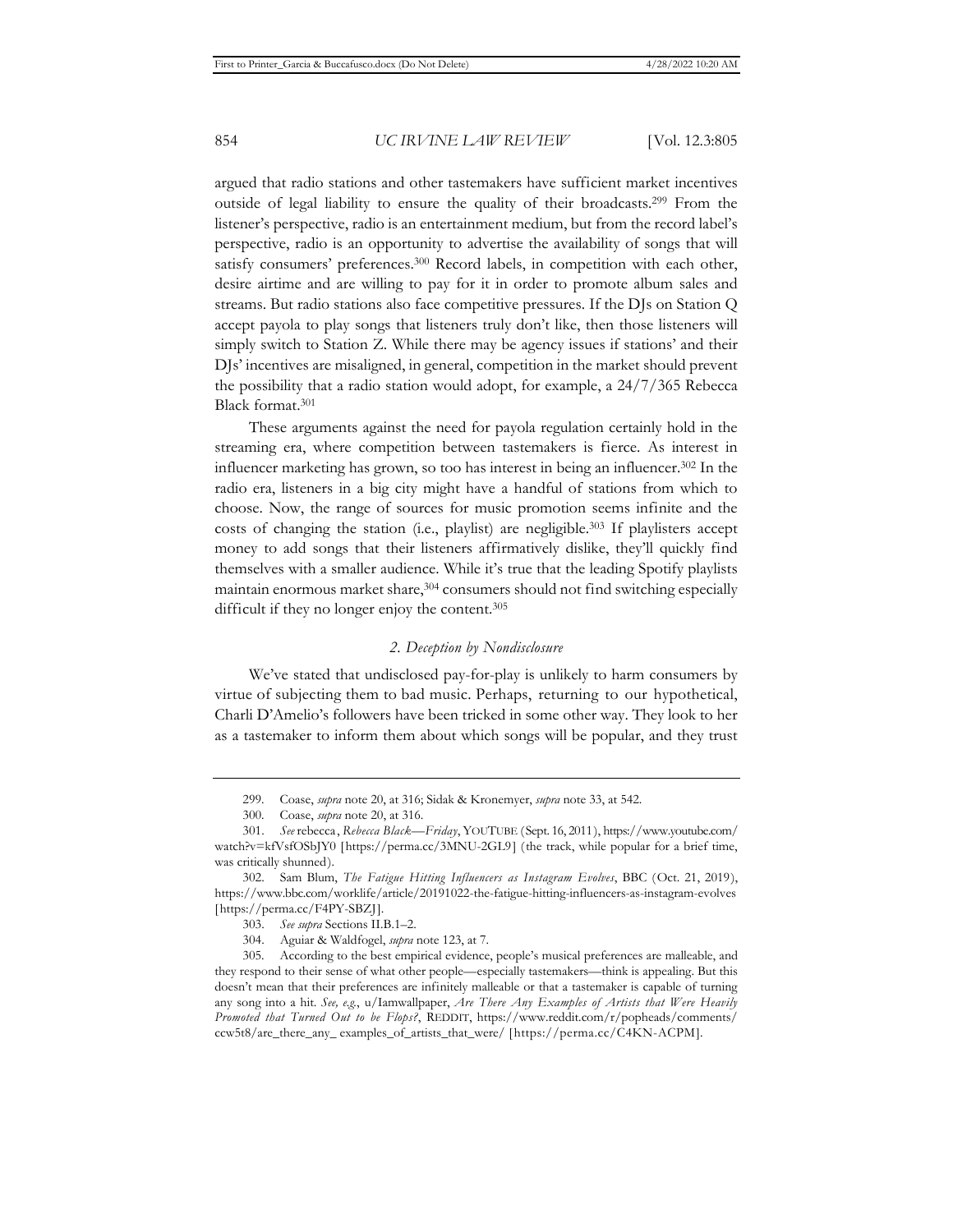her judgment. In that case, D'Amelio's followers may feel like they have been defrauded if they learn that her recommendations aren't authentic, but instead, paid for. They may experience a feeling of disappointment upon realizing that their favorite tastemaker was just a shill for the record label that paid her off.

Furthermore, as Ellen Goodman has suggested, undisclosed pay-for-play might cause broader social harm to the extent that patterns of deception undermine social trust in tastemakers generally.306 We might call this an expressive harm—a harm whose "primary effect is not as much the tangible burdens they impose on particular individuals, but the way in which they undermine collective understandings."307 Streaming payola might implicate expressive harms by violating the public's trust in tastemakers to tell them what is "really," or authentically, cool or popular.308

To the extent that listener deception may result in psychic harm, the question is whether those harms would be meaningful, and if so, whether they can be prevented with regulation.309 Estimating the magnitude of consumer deception would involve knowing what most listeners think about influencer decision-making. Do followers of Charli D'Amelio or Tuma Basa believe that they choose songs that reflect their unbiased aesthetic judgment, or do they anticipate that financial motivations may affect their selections? We suspect that the answer differs from platform to platform and that this is ultimately an empirical question. Research suggests that although perceptions of authenticity are important to influencer marketing on social media,310 many users understand that influencers' suggestions are based on payments or other in-kind consideration received from companies with something to promote.<sup>311</sup> Young listeners in particular are conditioned to assume and accept that everyone is on the take.312 And lest we think this makes

<sup>306.</sup> Goodman, *supra* note 270, at 86.

<sup>307.</sup> Richard H. Pildes & Richard G. Niemi, *Expressive Harms, "Bizarre Districts," and Voting Rights: Evaluating Election-District Appearances After* Shaw v. Reno, 92 MICH. L. REV. 483, 507 (1993).

<sup>308.</sup> *See* Goodman, *supra* note 270, at 87 (arguing that stealth marketing harms society by undermining trust in editorial judgments).

<sup>309.</sup> Note that the situation here is different from the one associated with the infamous fraudulent act Milli Vanilli. There, consumers were deceived into tickets to shows believing they were paying for a live performance when, in fact, the singing had been pre-recorded by other people. New Hampshire even passed a law requiring venues using prerecorded performances to notify concertgoers. Michael C. Bennett, Comment, *Lip Sync Disclosure Legislation*, 3 DEPAUL J. ART, TECH. & INTELL. PROP. L. 22, 23 (1992). Speaking from our own experience, it was devastating to learn that Milli Vanilli were frauds, but that knowledge in no way made listening to their music any less pleasurable before or since.

<sup>310.</sup> Roberts, *supra* note 186.

<sup>311.</sup> *See* Evans et al., *supra* note 264, at 140.

<sup>312.</sup> JEFF FROMM & ANGIE READ, MARKETING TO GEN Z: THE RULES FOR REACHING THIS VAST AND VERY DIFFERENT GENERATION OF INFLUENCERS (2018).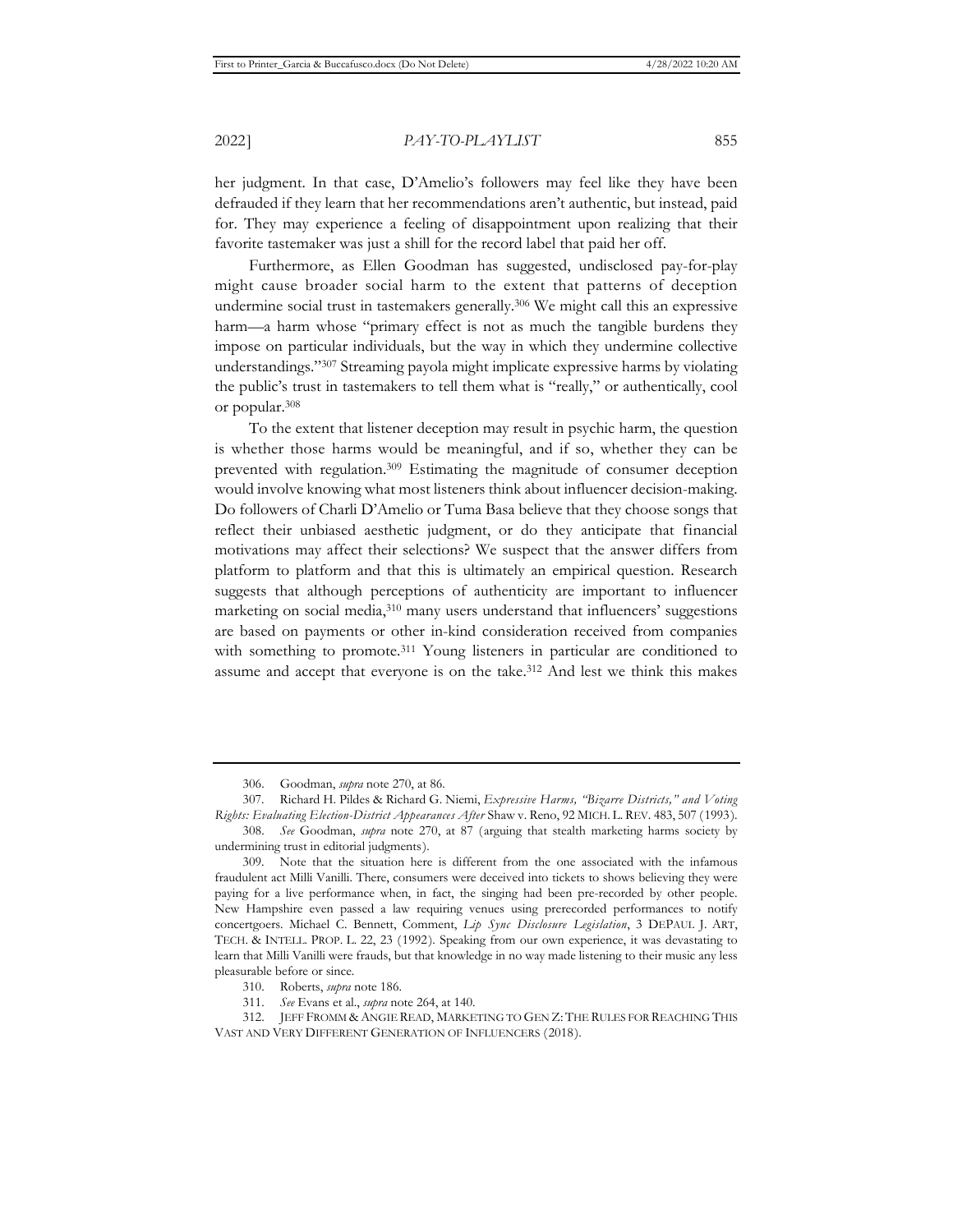them view influencing as somehow "bad," as many as 86% of them want to become influencers themselves.313

It's possible, however, that listeners think differently about Spotify-sponsored editorial playlists than they do about social media influencers. Perhaps followers of Tuma Basa's RapCaviar playlist on Spotify view his picks as unquestionable and above reproach. In that case, they may be more likely to feel meaningfully deceived if they learn that placements on the playlist can be had for cash. Unfortunately, this is pure speculation. It's unclear how many listeners understand anything about the mechanics of Spotify's various playlist formats, much less whether or not they associate the playlists with any particular curator's judgment.

Even if we assume psychic harm from deception, we cannot assume that regulation is the optimal response. In fact, platforms' behaviors suggest that the market may already be working to minimize them. For example, Spotify has prohibited playlisters from accepting payment to place songs on their lists.314 Many playlisters and influencers have sworn off payola, and virtually all of the music industry professionals that we spoke to said that they did not offer nor accept payments for music promotion.315 Despite the legality of pay-for-play on the internet, none of the major players in the industry want to (publicly) acknowledge any role for it.316 The implications of this behavior are clear: they understand that their role in the industry is based on consumer trust. If consumers no longer believed in the legitimacy of their recommendations, then their influence would suffer. And what's an influencer without influence?

### *B. Streaming Payola and Competition*

At first glance, it seems obvious that pay-for-play should be detrimental to competition in the music industry. If access is based solely on ability to pay, then those artists and record labels with the deepest pockets should be able to command the largest audience. The intuitive appeal of this argument is strong, and it was mentioned by several of our interviewees.317 But historical practice and the structure of the contemporary music industry suggest that it is probably not true, at least in most variants of streaming payola.318 Access to audiences is not strictly a matter of ability to pay; other factors are also at play.

While there are lots of reasons to be concerned about concentration and competition in music,319 the existence of pay-for-play isn't one of them. Instead,

<sup>313.</sup> MORNING CONSULT, THE INFLUENCER REPORT: ENGAGING GEN Z AND MILLENNIALS 20, https://morningconsult.com/wp-content/uploads/2019/11/The-Influencer-Report-Engaging-Gen-Z-and-Millennials.pdf [https://perma.cc/99KY-UJPY] (last visited Mar. 26, 2022).

<sup>314.</sup> *See* discussion *supra* Section II.B.

<sup>315.</sup> *Id.*

<sup>316.</sup> *See supra* note 167.

<sup>317.</sup> *See* discussion *supra* Section II.B.

<sup>318.</sup> *See infra* Section IV.B.1.

<sup>319.</sup> *Id.*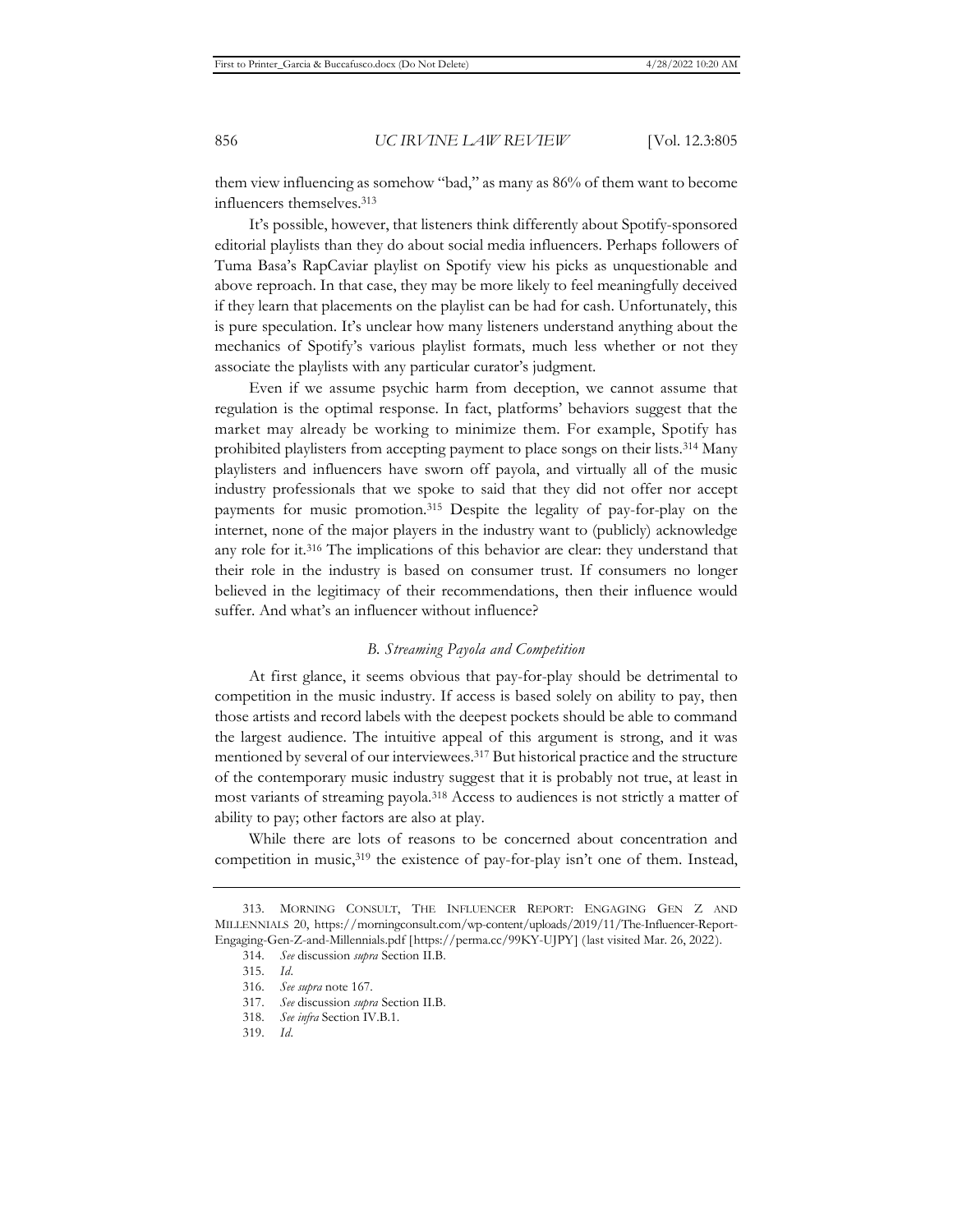and counterintuitively, payola is one of the better options available to small, independent, and diverse artists looking to break in to an otherwise large, interdependent, and homogenous market. In other words, streaming payola often works as an access point, not a barrier to entry.<sup>320</sup> To be clear, we are not arguing that the current scenario of high market concentration plus the kinds of streaming payola we discussed in Part III makes for the best possible world. Rather, we believe that, given a music distribution market with very few major record labels and platforms, regulating payola would be more likely to decrease, rather than to increase, the diversity of musical offerings.321

To support this claim, we first discuss the historical evidence implying that pay-for-play has generally helped independent artists and labels find access to listeners. Then, we present a simple theoretical model of streaming payola behavior that analogizes payola to lottery tickets. Finally, we introduce some recent econometric evidence that supports our argument.

### *1. Historical Evidence*

As we've noted, the strong form of the competition argument isn't countenanced by current U.S. law. The Communications Act does not prohibit record labels from paying, nor radio stations from receiving, money to promote a song. It only prohibits the failure to disclose the existence of such payments.<sup>322</sup> Accordingly, as Ellen Goodman points out, payola regulation does not directly solve a purported problem with money in music because well-capitalized labels can still outspend their competitors.<sup>323</sup> She explains, "[i]f these transactions suppress competition and alter media output, they presumably do so regardless of disclosure."324 Nonetheless, disclosure regulation is likely to reduce the overall occurrence of payola because parties may be reticent to admit that they have either paid, or accepted, money to play songs. Among the most consistent responses that we received from our interviewees was the notion that paying for promotion was unseemly and could be damaging to the reputation of the payee and the payor.325 Ultimately, U.S. law only seems to address fundamental competition concerns in a roundabout and inefficient way.

<sup>320.</sup> *See* Ozmun, *supra* note 225.

<sup>321.</sup> We take increased diversity of musical availability to be a social good not requiring substantial argument. Our commitment to the value of musical diversity rests not on the notion that independent or diverse music is somehow "better" than mainstream music provided by major record labels. Rather, we believe that greater diversity means that listeners have an easier time satisfying their preferences or tastes. Short of a hedonometer that can measure listeners' happiness, maximizing opportunities for preference satisfaction seems like a valid approach to improving listener welfare.

<sup>322. 47</sup> U.S.C. § 317.

<sup>323.</sup> Goodman, *supra* note 270, at 100.

<sup>324.</sup> *Id.*

<sup>325.</sup> Virtual Interview with Interviewee A *supra* note 150; Virtual Interview with Interviewee E *supra* note 145; Virtual Interview with Interviewee H *supra* note 153.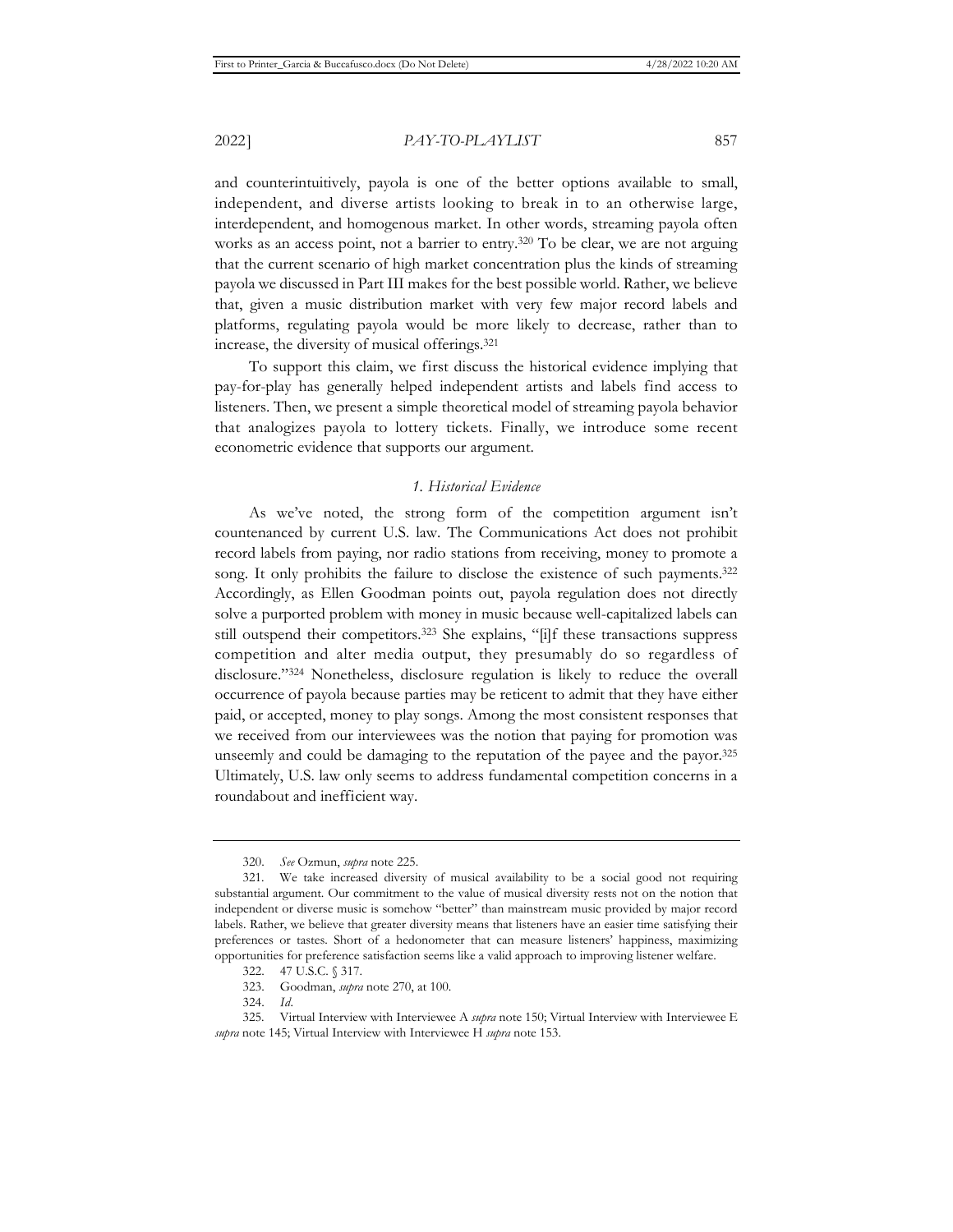The evidence from historical experience is even more compelling. The most vociferous complaints about the evils of payola have always come from established actors who view pay-for-play as a threat to their dominant market position.326 The same is true of streaming payola. In a recent, highly publicized spat, hip-hop incumbent Nicki Minaj attributed the whirlwind success of newcomer Cardi B to "sympathy and payola."327

Historically, ASCAP and the major publishers and labels have pushed hardest for congressional inquiries, prosecutions, and stronger regulations. And why not? The major publishers and labels already have access to the largest audiences—that's what makes them majors. They have the catalogs and masters for the established stars, and, in many cases, they own or have business relationships with content distributors.328 When new, independent artists come along, they often find the standard paths of access are blocked. But by paying DJs, promoters, influencers, or playlisters, they can be heard.329 Once the independent artists and labels start paying for airtime though, gatekeepers will expect payments from everyone, the majors included. For the major labels, payola put a price tag on access—something they were accustomed to getting for free.

### *2. Modeling Pay-for-Play as a Lottery*

To better understand our counterintuitive conclusion that allowing a payment-based option for obtaining music distribution might be good for poorer parties, it is helpful to conceptualize pay-for-play as a lottery. In particular, we can conceive of payola for music promotion as functioning much like a lottery for admission spots at a selective high school. In this Section, we lay out the lottery model of payola and examine its implications for diversification in music distribution.

Imagine a selective high school where demand for spots far exceeds supply. Historically, the school has used a secret admissions formula to determine who gets the coveted seats. Unsurprisingly, those seats have overwhelmingly gone to the children of alumni and other well-connected and well-resourced people.

Now imagine that the school introduces a lottery which will determine placement for 10% of its incoming class. Lottery tickets are available for a low price, such that almost anyone can afford to purchase one. People are allowed to buy as many tickets as they want, so buying more tickets increases a person's chances of

<sup>326.</sup> *See supra* Part I.

<sup>327.</sup> *Cardi B, Nicki Minaj, and the Music Industry's Longstanding Penchant for Payola*, TFL (Oct. 31, 2018), https://www.thefashionlaw.com/cardi-b-nicki-minaj-and-the-music-industryslongstanding-penchant-for-payola [https://perma.cc/UD9H-ADCH].

<sup>328.</sup> Coase, *supra* note 20, at 316.

<sup>329.</sup> *See* Marie Connolly & Alan B. Krueger, *Rockonomics: The Economics of Popular Music*, *in* 1 HANDBOOK OF THE ECONOMICS OF ART AND CULTURE 667, 706 (Victor A. Ginsburgh & David Throsby eds., 2006).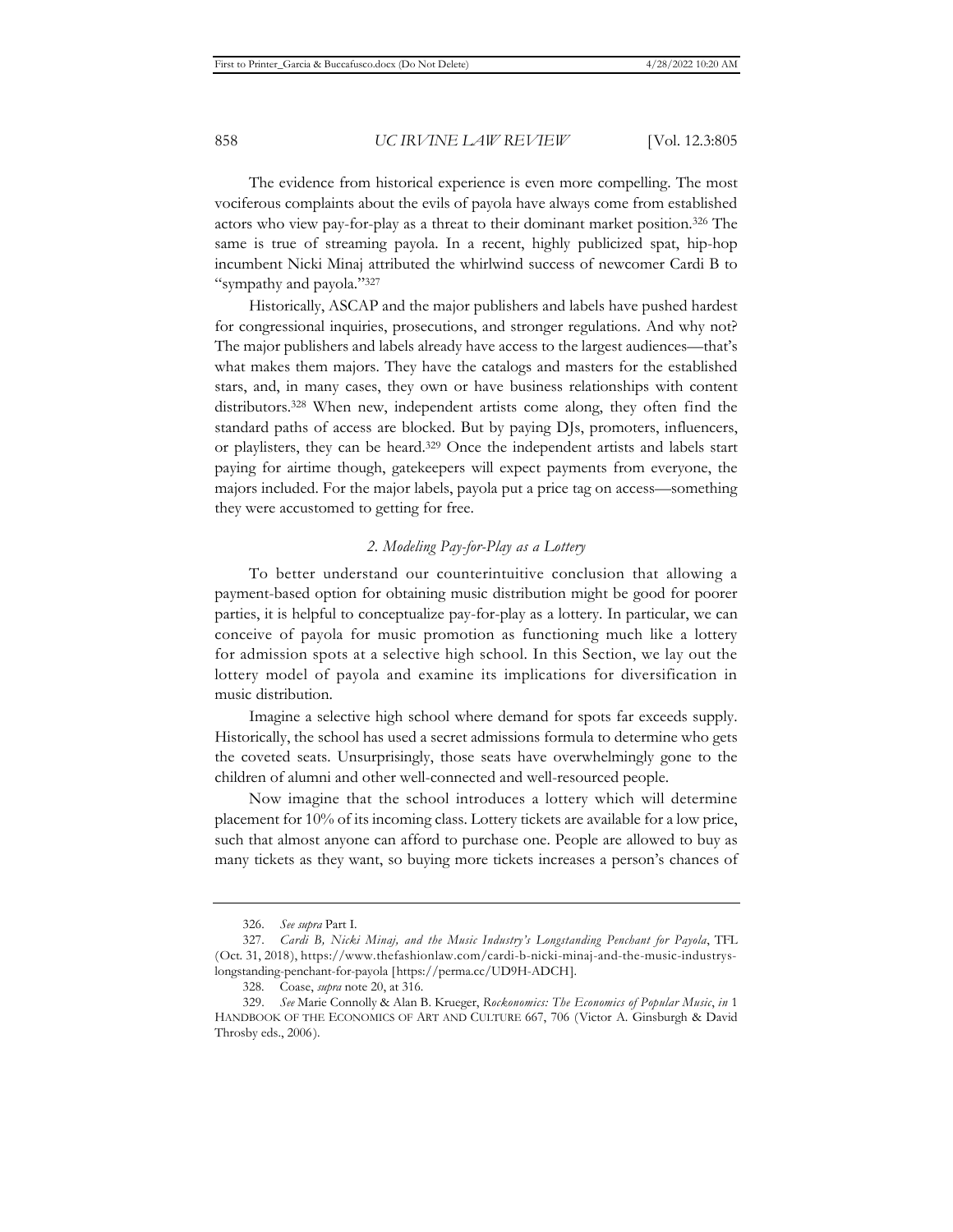being selected. Importantly, though, the total number of tickets isn't specified or limited, making it impossible either (i) to know the precise odds of winning, or (ii) to buy up all of the available tickets.

What happens to the diversity of the school after the creation of the lottery? Surely, many wealthy parents will buy up lots of lottery tickets to continue to improve their children's chances of obtaining a spot.330 Many other wealthy people, however, will not participate in the lottery. They may believe that their children's chances of admission are already sufficiently high through the standard formula. Others may think that participating in the lottery is vulgar and would be embarrassed if people learned that their paid for their children to get into school. Thus, although wealthy parents might buy up many of the lottery tickets, they wouldn't buy all of them. And, because the size of the lottery isn't fixed and grows with demand, wealthy parents also *couldn't* buy up all the tickets. The school can always issue more, increasing its revenues bit by bit. This would leave some number of tickets available for middle class and poorer people, and some of those tickets would win. Depending on the portion of tickets purchased by wealthy parents, the children of poorer people could win a large share of the lottery seats, resulting in a more diverse class. And the more seats given by lottery rather than by secret formula, the more diverse the class.

We believe pay-for-play in the streaming context is analogous to the school lottery, although in some respects there is perhaps even stronger reason to think that it will diversify musical offerings relative to the status quo. Continuing our comparison, the three major record labels are analogous to the wealthy parents in the school lottery hypothetical. Their "children"—the artists with whom they have signed recording contracts—receive the lion's share of music distribution. The "secret formulas" that determine which records get played on radio stations and which get streamed on the most popular playlists consistently favor these artists.

The types of streaming payola that we catalogued in Part II offer opportunities for independent artists and labels to enter a "lottery" for coveted Spotify-owned editorial playlist spots like Today's Top Hits or RapCaviar. In our hypothetical, TikTokers, third-party playlisters, and other influencers function as the "lottery tickets" that can generate recognition for a song and boost its chances of ultimately being selected for an editorial playlist. As we noted, influencer marketing campaigns are relatively inexpensive, starting at as little as \$500. We can think of this as buying a handful of lottery tickets. Of course, paying Charli D'Amelio or @nicemichael to dance to your song is significantly more expensive because you're buying more influence. We can think of this as buying a ton of lottery tickets. But because this is a lottery, and the winning ticket is the winning ticket, even the holder of a single

<sup>330.</sup> Kate Taylor, *Lori Loughlin Pleads Guilty via Zoom in College Admissions Case*, N.Y. TIMES (Dec. 28, 2020), https://www.nytimes.com/2020/05/22/us/lori-loughlin-pleads-guilty.html [https://perma.cc/L6JR-34WF].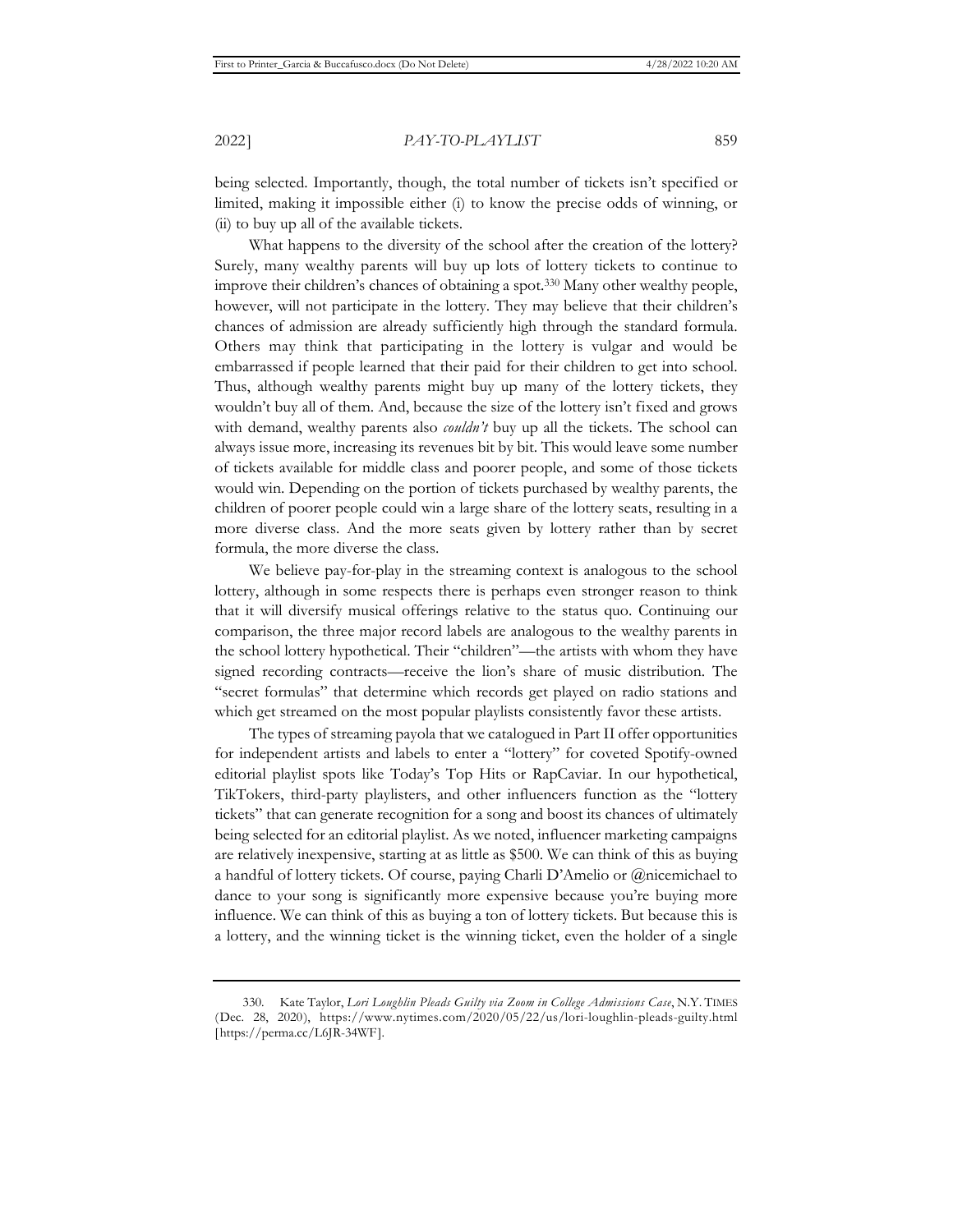ticket may hit the jackpot. As we've seen, getting picked up by smaller independent playlists is often the key to being seen by the bigger algorithmic and editorial playlists. Finally, the ebb and flow of the pool of influencers reflects the extent to which the total number of tickets is unknown, changing, and constantly growing (or shrinking) with demand.

Our sense is that artists and labels treat the pay-for-play lottery much like our hypothesized school lottery: many wealthy and established artists and their major record labels will engage in some form of pay-for-play. In our hypothetical, Justin Bieber is the equivalent of Lori Loughlin.331 The major record labels may strike deals with influencers, playlisters, or Spotify itself to promote their music. But they were doing this anyway; the major record labels already had influence through the secret formula.

Other major artists may choose not to play the lottery at all—i.e., not to engage in pay-for-play. Taylor Swift, for example, doesn't need to pay TikTok influencers to dance to her songs in order for them to succeed. More significantly, some major artists will eschew payola because of its bad reputation. Payola is openly eschewed in the music industry, as virtually all of our interviewees attested.332 Musicians value their integrity and authenticity, and being discovered "purchasing" fans could be enormously damaging to their reputations.

Ultimately, though, major artists and record labels couldn't buy up all of the pay-for-play opportunities even if they wanted to. On platforms like TikTok, every user is a potential influencer, and the supply of people willing to dance to songs is approaching infinite. This means that influencer lottery tickets will always remain available for independent artists, and, as we've discussed above, some of those tickets will hit it big.

Given the specifications of our analogy, we suspect that a world with a pay-for-play lottery will demonstrate more distribution diversity than one in which distribution is determined entirely by secret formulas. The opportunity to purchase influencer lottery tickets for relatively little money will mean that many more musicians will go from having zero chance of being discovered to having *some* chance of being discovered. Moreover, the greater the share of music distribution that is converted from secret formulas to pay-for-play lotteries, the more independent artists we can expect to hear.

<sup>331.</sup> Paul Resnikoff, *Payola? Spotify Calls Justin Bieber's Latest Single a 'Viral Hit*,*'* DIGIT. MUSIC NEWS (Sept. 1, 2015), https://www.digitalmusicnews.com/2015/09/01/payola-proofspotify-calls-justin-biebers-latest-single-a-viral-hit/ [https://web.archive.org/web/20200922164741/ https://www.digitalmusicnews.com/2015/09/01/payola-proof-spotify-calls-justin-biebers-latestsingle-a-viral-hit/]; Derwyns, *Justin Bieber and Scooter Braun Accused of Committing Payola*, MUSIC MUNDIAL (Jan. 19, 2022), https://www.musicmundial.com/en/2021/01/08/justin-bieber-andscooter-braun-accused-of-committing-payola [https://perma.cc/XR4G-GCJ4].

<sup>332.</sup> *See, e.g*., *supra* Section II.B.1 (quoting interviewees referring to payola as, e.g., a "dirty word" and a "quote unquote unethical practice").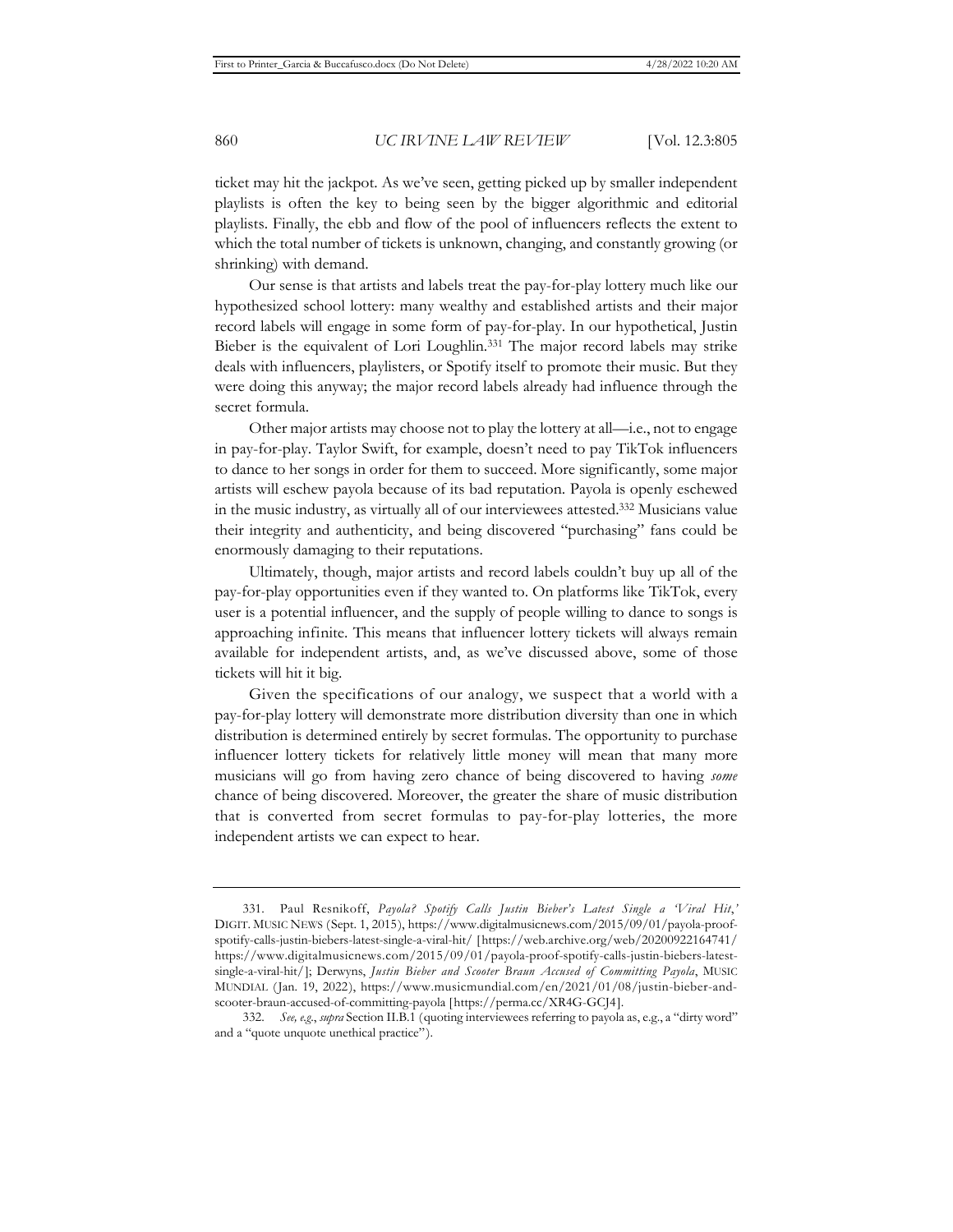There is, of course, much that our simple model cannot tell us about the winners and losers, or about the sizes of the wins and losses relative to a world in which pay-for-play is regulated. For example, we cannot currently make any judgment about whether paying influencers or third-party playlisters is a good decision for a given artist. It might be the case that the average returns to streaming pay-for-play are negative, just as the average return from playing the lottery is negative. We also cannot say much about which independent artists the influencer lottery helps the most.

It's also important to recognize that not all lotteries are equally likely to be fair or to produce socially beneficial outcomes. We see little reason to be concerned about paying TikTok influencers to dance to songs. Reputation and contract mechanisms should do a sufficient job of ensuring that musicians know, more or less, what they are getting when they make these deals. But the situation could be different for large-scale distribution platforms like Spotify and its Discovery Mode. Recall that with Discovery Mode, musicians agree to accept less royalty money in exchange for better placements on playlists. But given the inherent accounting challenges of tracking streams and placements on Spotify, it may be hard for musicians to know how much access they're really buying. As one of very few distribution platforms, Spotify may be able to manipulate both the price of lottery tickets and their expected payouts without musicians knowing. Programs like Discovery Mode have already drawn congressional attention,<sup>333</sup> and we believe that if streaming payola may cause problems, this is where they are likely to occur.

### *3. Emerging Empirical Evidence*

Ultimately, whether pay-for-play increases or decreases the diversity of music distributed in the streaming era will be determined by empirical data. Unfortunately, as with most clandestine practices, data on payola are difficult to come by. In this Section, we present some recent research on the economics of streaming that lends support to our proposal that regulating payola would be bad for competitive diversity as the market is currently structured.

Compared to the heyday of radio payola, the contemporary music marketplace is substantially less competitive, as the formal channels for reaching an audience have narrowed dramatically over the past fifty years. On the content side, streaming technology has made it much cheaper and easier to both make and distribute music.334 Independent artists don't need studio time or a factory to press records or CDs. They can make music with their laptops and upload it to the internet instantaneously.335 But in a world where 60,000 hours of music are added to Spotify

<sup>333.</sup> *Supra* notes 11–13 and accompanying text.

<sup>334.</sup> Picker, *supra* note 16, at 431; Joel Waldfogel, *How Digitization Has Created a Golden Age of Music, Movies, Books, and Television*, 31 J. ECON. PERSPS., Summer 2017, at 195.

<sup>335.</sup> Waldfogel, *supra* note 334.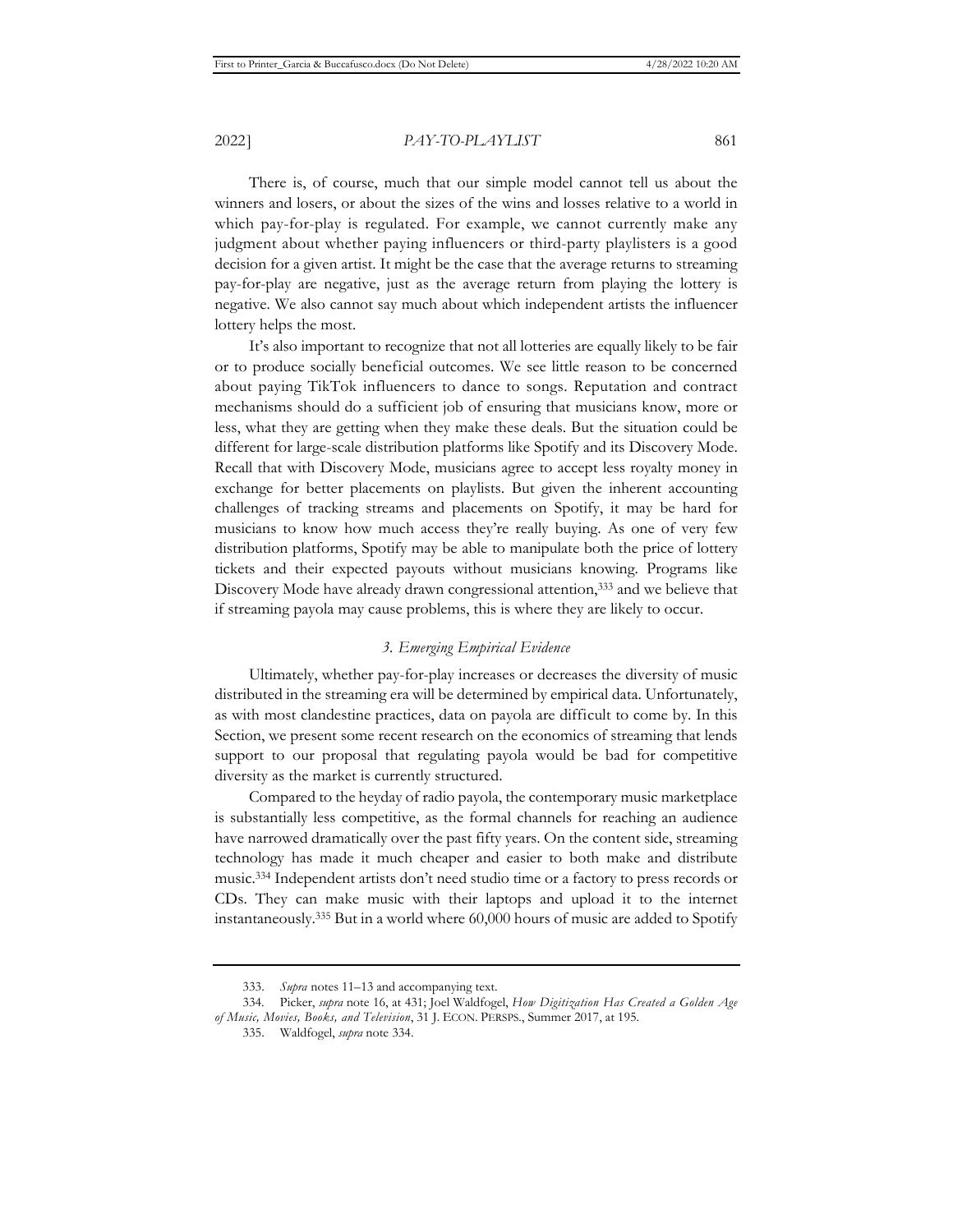every month,336 the challenge for independent musicians isn't creating the music but finding an audience for it. The conventional way to do that is through a major record label, but this side of the industry has seen considerable consolidation.337 There are only three major record labels—Sony, Warner, and Universal—down from six in the 1980s.338 And fewer labels can mean fewer opportunities for more unusual, riskier, and less mainstream artists.339

Similar patterns emerge on the platform side of the market. A handful of leading streaming services account for an enormous share of listeners, and that share is growing.340 Spotify's place in this group is significant because since its formal launch, the major record labels have owned equity in the company.341 Commentators have long argued that the major labels will use their power within the company to promote their own content at the expense of others'.342 Similarly, Vevo, a music video service that runs on Google's YouTube platform and receives as many as one billion daily views,<sup>343</sup> is solely owned by the three major labels.<sup>344</sup>

Within each of these services, there are a multitude of ways for listeners to discover new music, but some have a disproportionate share. As economists Luis Aguiar and Joel Waldfogel show, the top twenty-five most-followed playlists on Spotify are all owned and operated by Spotify.345 All but one of them are curated by Spotify employees rather than selected algorithmically, so Spotify is choosing what

340. *See supra* notes 133–336; Dredge, *supra* note 117.

341. Eriksson, *supra* note 118. The majors initially owned about 18% of Spotify, but their shares have been diluted by subsequent rounds of venture capital. Their share may be about half as much now. Tim Ingham, *Here's Exactly How Many Shares the Major Labels and Merlin Bought in Spotify—And What Those Stakes Are Worth Now*, MUSIC BUS. WORLDWIDE (May 14, 2018), https:// www.musicbusinessworldwide.com/heres-exactly-how-many-shares-the-major-labels-and-merlinbought-in-spotify-and-what-we-think-those-stakes-are-worth-now/ [https://perma.cc/AEQ8- 97SL].

342. *See generally* Eriksson, *supra* note 118 (showing how major record companies owning shares in Spotify complicates discussions about fair compensation for artists, songwriters, and independent labels).

343. Erik Gruenwedel, *Vevo: Global Music Streaming Views Up 30% in 2020*, MEDIA PLAY NEWS (Dec. 15, 2020), https://www.mediaplaynews.com/vevo-global-music-video-streaming-viewsup-30-in-2020/ [https://perma.cc/QPM6-SRLL].

344. *Vevo*, WIKIPEDIA, https://en.wikipedia.org/wiki/Vevo [https://perma.cc/4WJU-DCFL] (last visited Mar. 26, 2022).

345. Aguiar & Waldfogel, *supra* note 123, at 7.

<sup>336.</sup> Tim Ingham, *Nearly 40,000 Tracks Are Now Being Added to Spotify Every Single Day*, MUSIC BUS. WORLDWIDE (Apr. 29, 2019), https://www.musicbusinessworldwide.com/nearly-40000 tracks-are-now-being-added-to-spotify-every-single-day/ [https://perma.cc/ZS97-66V9].

<sup>337.</sup> Paul D. Lopes, *Innovation and Diversity in the Popular Music Industry, 1969 to 1990*, 57 AM. SOC. REV., Feb. 1992, at 56, 60 (elucidating on examples such as WCI, CBS, RCA, MCA, Capitol-EMI, and Polygram).

<sup>338.</sup> *Id.*

<sup>339.</sup> *See generally* Richard A. Peterson & David G. Berger, *Entrepreneurship in Organizations: Evidence from the Popular Music Industry*, 10 ADMIN. SCI. Q. 97 (1971) (concluding that innovative independent record companies led to the innovation and diversity of popular music in the 1950s and '60s).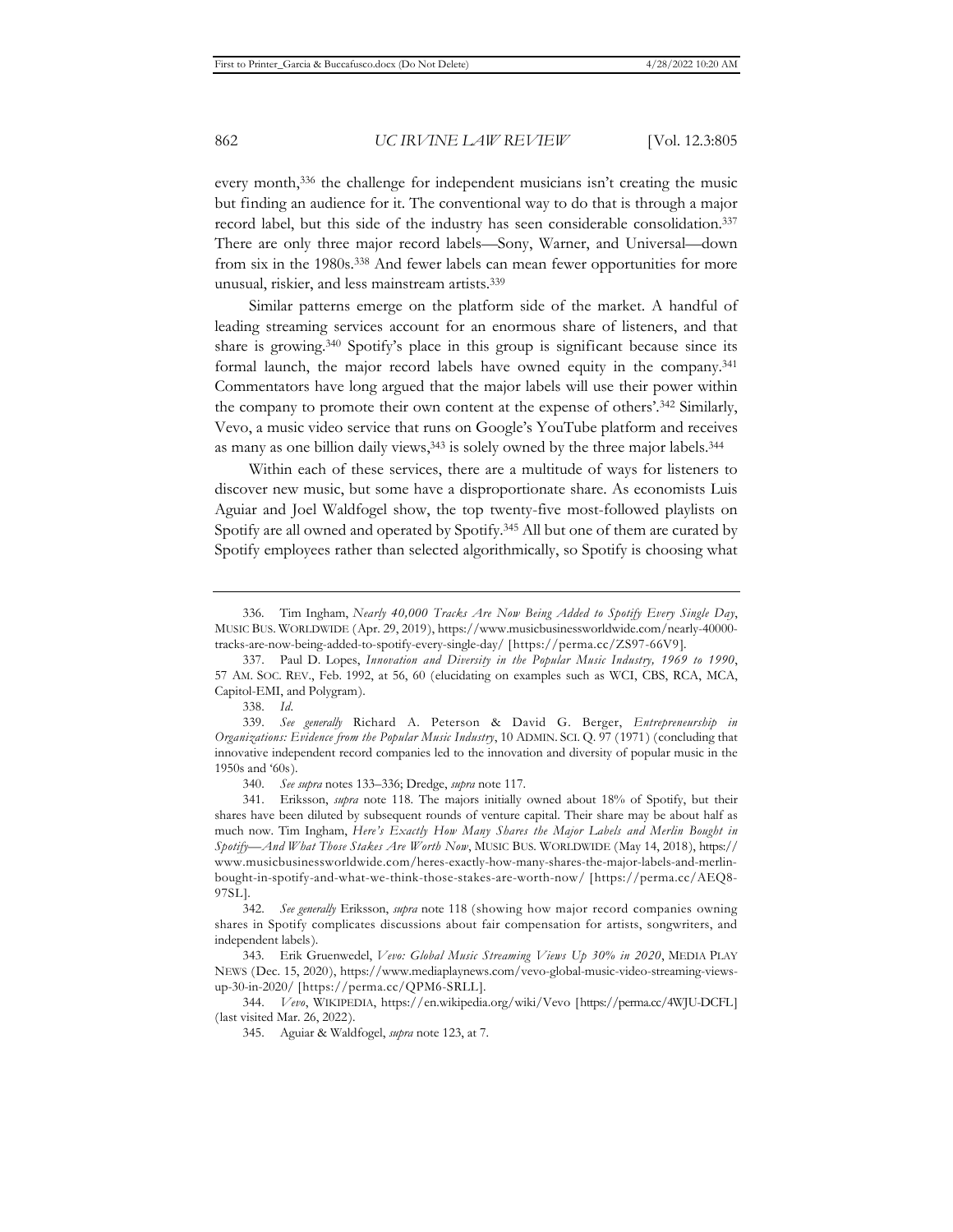subscribers hear.346 According to Aguiar and Waldfogel's data, Spotify's playlists account for more than 80% of the followers of the top 1,000 playlists on the platform, and playlists operated by the major record labels add an additional 6.7% of followers.347 And being on these playlists is enormously important. Having a song featured on the Today's Top Hits playlist is, according to the authors, "worth almost 20 million additional streams, which translates to \$116,000 and \$163,000 in additional revenue from Spotify alone."348

In light of the shareholder relationship between the major labels and Spotify, it isn't surprising that songs released by majors do especially well on the platform. Although independently released songs make up almost half of the songs in Aguiar and Waldfogel's data, they account for only about a third of the listings and a quarter of the streams on Spotify's top playlists.349 And every one of the ten most-streamed hip-hop albums on Spotify's RapCaviar playlist for 2020 were released by major labels.350 The rare success of an independent artist like Lil Nas X shows just how difficult it can be for them to break into the top of the streaming ranks. His efforts on TikTok, a platform without a formal relationship with the major record labels, enabled his song to go viral in 2019.351

A new empirical paper by Luis Aguiar, Joel Waldfogel, and Sarah Waldfogel suggests that one version of streaming payola may be increasing musical diversity on Spotify.352 The authors attempt to test whether Spotify's editorial New Music playlists are systematically biased against independent and female musicians, as many writers have suggested.353 To estimate possible bias, the authors implement an outcomes-based measure that tests whether, conditioned on editors' judgments of how well songs should perform, independent and/or female artists do better than expected.354 Specifically, they ask whether, given a song's ranking on a New

<sup>346.</sup> *Id.*

<sup>347.</sup> *Id.*

<sup>348.</sup> *Id.* at 26.

<sup>349.</sup> *Id.* at fig.7.

<sup>350.</sup> Z (@BrianZisook), TWITTER (Dec. 22, 2020, 11:57 AM), https://twitter.com/ djboothEIC/status/1341473018472779778 [https://perma.cc/9ETE-6U8W]. While it's not surprising that the major labels—which produce the majority of all publicly-available content—would also enjoy a majority of the earnings on a platform that pays pro rata, commentators have suggested that there may be more equitable ways of divvying up the pie. *See* Will Page & David Safir, *Money In, Money Out: Lessons from CMOs in Allocating and Distributing Licensing Revenue*, MUSIC & COPYRIGHT NEWSL., Aug. 29, 2018, at 23, 27 (explaining that, in contrast to Spotify's current pro rata distribution model, under a user-centric model, "each user's subscription revenue . . . is allocated exclusively to the tracks streamed; hence the artiste's remuneration comprises only revenue from that artiste's listeners").

<sup>351.</sup> Strapagiel, *supra* note 196.

<sup>352.</sup> Luis Aguiar, Joel Waldfogel & Sarah B. Waldfogel, *Playlisting Favorites: Measuring Platform Bias in the Music Industry* (Nat'l Bureau Econ. Rsch., Working Paper No. 29017, 2021), https:// www.nber.org/papers/w29017 [https://perma.cc/8XSY-FDTW].

<sup>353.</sup> *Id.*

<sup>354.</sup> *Id.*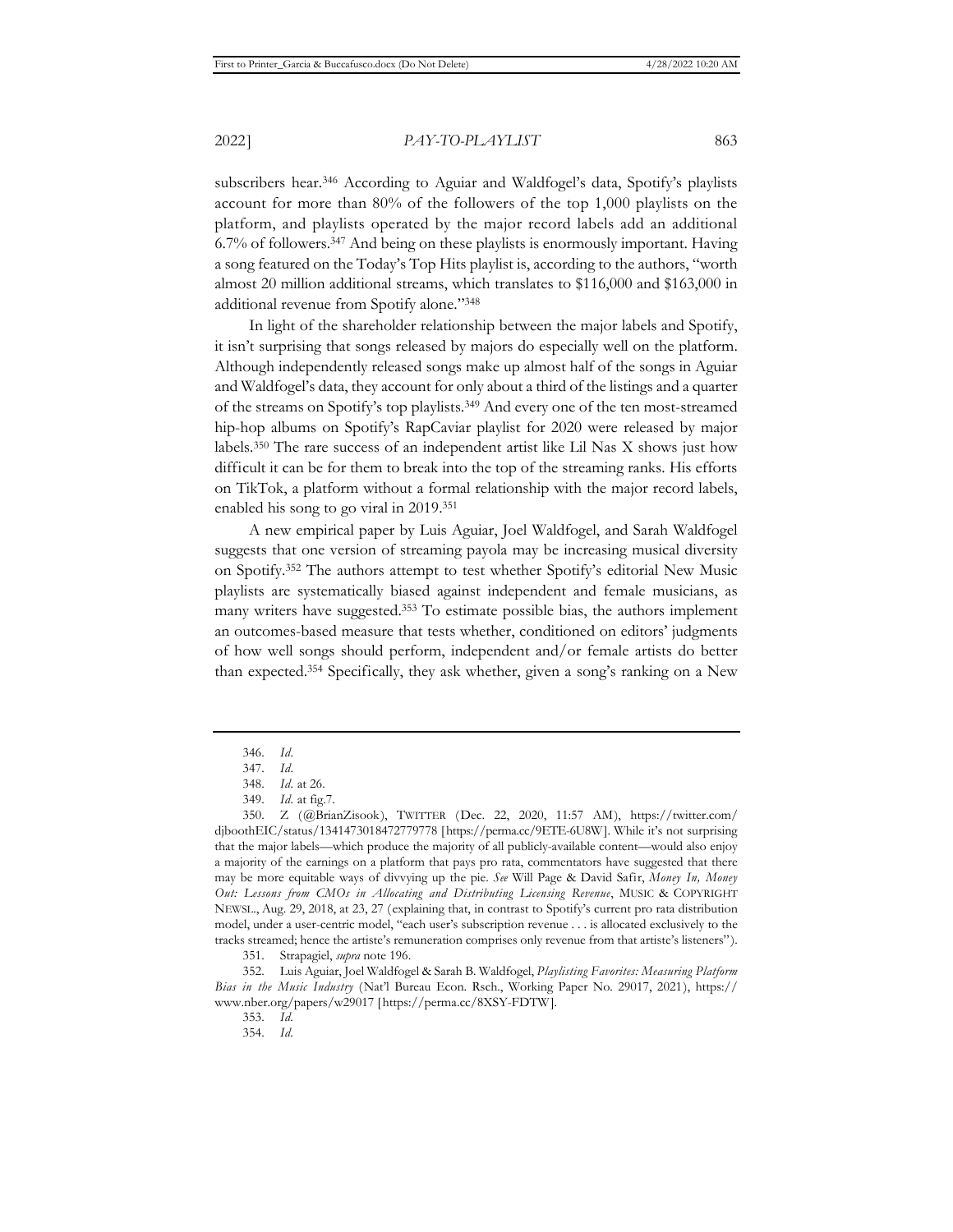Music playlist, the song does better or worse than expected in subsequent weeks if it is by an independent and/or female musician.355

Unexpectedly, Aguiar, Waldfogel, and Waldfogel find that independent and/or female musicians perform substantially *worse* than do major and male artists, indicating an editorial bias *in favor* of these groups. The identified bias is especially strong for independent music.356 Why might this be? One possibility is that playlist editors care about more than simply maximizing predicted streams and affirmatively choose to promote musicians from some marginalized groups. Another possibility, relevant to our arguments, is that Spotify may favor promotion of independent musicians to the extent that it can pay lower royalties through its Discovery Mode program.357 As long as the songs aren't of such low quality that they threaten the integrity of the playlist's reputation, Spotify spends less money promoting these songs than it does promoting those by major labels. This is some evidence, then, that the streaming payola practices we described in Part II may be enhancing musical diversity and competition.

The data can't tell the whole story about the role of industry concentration in music distribution, but, at least so far, they do not indicate that pay-for-play is problematic for competition. If we are worried about competition in this industry, then the problem appears to be that too few entities control access to audiences rather than that some artists can occasionally buy or manipulate their way into fame. As we explained in Part II, with considerable effort and some cash, lesser-known artists can work their way up the charts with the help of third-party tastemakers. Just as in the twentieth century, pay-for-play likely benefits diverse, independent artists because, although it's a cost, it at least gives them a chance to be heard.

### **CONCLUSION**

We are yet in the early days of streaming payola, and its effects on music consumption and competition remain unknown. We look forward to seeing these issues addressed with robust empirical evidence, although it may take congressional inquiries to mandate its production. Streaming payola is not simply an issue of consumer choice or music competition, however. It can also inform our understanding of contemporary copyright law, and we use the conclusion to highlight some of these issues.

Our findings on the practice and potential impact of streaming payola offers some valuable insight about the scope of copyright protection that different types of works may or may not need. The existence of streaming payola challenges copyright law's general adherence to the premise that unauthorized uses of a work

<sup>355.</sup> *Id.*

<sup>356.</sup> *Id.* at 2–4 ("Curators behave as if they maximized weighted streams, where the weights are 40 percent higher for independent-label music, and 10 percent higher for music by women.").

<sup>357.</sup> For more on how Discovery Mode works, see discussion *supra* Introduction and *supra* Section II.B.1.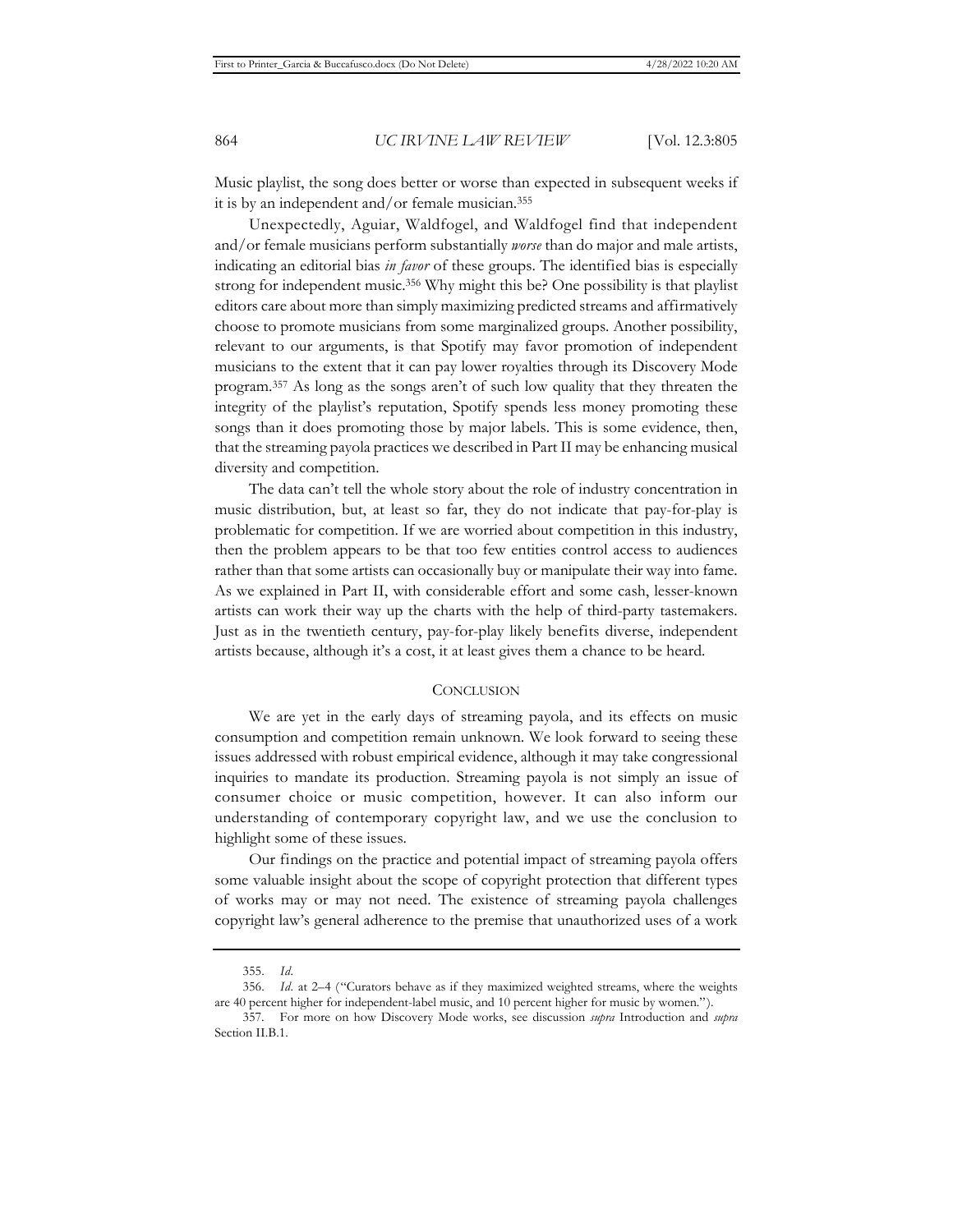are always undesirable to the rightsholder.358 As the examples we've presented demonstrate, it's clear that having one's songs featured on TikTok or Instagram is valuable for some musicians. There are currently few better ways to amass streams, especially for lesser-known artists, than to have one's work memed online. Given this state of affairs, it might be counterintuitive to require a royalty be paid on a concededly promotional and noncompeting use of music.

This doesn't foreclose voluntary, private dealmaking between content owners and platforms, of course. Instagram, owned by Facebook, already has agreements in place with various record labels,<sup>359</sup> and TikTok, as we've noted, has already secured short-term deals with the three major record labels.<sup>360</sup> Such private deals tend to afford various advantages—including, at times, lower-than-market rates—over the statute,<sup>361</sup> and so are unlikely to be greatly impacted by regulatory restraint in this area.

In addition, we believe that many promotional uses of songs on platforms like TikTok are supported by fair use. The two most important of the four fair use factors would seem to favor TikTok users and the platforms.<sup>362</sup> TikTok-style videos often contribute new creativity that transforms the value of the underlying song (Factor 1).363 For example, the jump cuts and "yee yee juice" that turned people and pets into cowboys were essential to the virality of "Old Town Road", yet these contributions came from users, not from Lil Nas X. And as our foregoing analysis makes clear, TikTok videos do not substitute for streaming or purchasing the featured track and therefore do not harm, but rather enhance, the market for the copyrighted work. This is the fourth, and most important, fair use factor.364

Streaming payola may also serve to better align the incentives between licensees like record labels and licensors like online radio stations. The statutory

<sup>358.</sup> For other examples, see Kristelia García, *Monetizing Infringement*, 54 U.C. DAVIS L. REV. 265 (2020).

<sup>359.</sup> *See* Chris Welch, *Facebook Now Has Music Licensing Deals with All Three Major Labels*, VERGE (Mar. 9, 2018, 11:46 AM), https://www.theverge.com/2018/3/9/17100454/facebookwarner-music-deal-songs-user-videos-instagram [https://web.archive.org/web/20220319231456/ https://www.theverge.com/2018/3/9/17100454/facebook-warner-music-deal-songs-user-videos-instagram].

<sup>360.</sup> Colin Stutz, *TikTok Now Has Short-Term Licensing Deals with the Major Labels*, BILLBOARD (Mar. 31, 2020), https://www.billboard.com/articles/business/digital-and-mobiel/ 9347970/tiktok-now-has-short-term-licensing-deals-with-the-major-labels/[https://perma.cc/XCG8- LBJU].

<sup>361.</sup> *See, e.g.*, Kristelia García, *Super-Statutory Contracting*, 95 WASH. L. REV. 1783, 1800–13 (2020) (discussing various examples of voluntary agreements in copyright that exceed statutory obligations).

<sup>362. 17</sup> U.S.C. § 107.

<sup>363.</sup> Campbell v. Acuff-Rose Music, Inc., 510 U.S. 569, 579 (1994) (introducing the transformative use test as the key to fair use factor one).

<sup>364.</sup> Harper & Row, Publishers, Inc. v. Nation Enters., 471 U.S. 539, 566 (1985) (describing the fourth fair use factor as "undoubtedly the single most important element of fair use"); *see also* David Fagundes, *Market Harm, Market Help, and Fair Use*, 17 STAN. TECH. L. REV. 359 (2014).